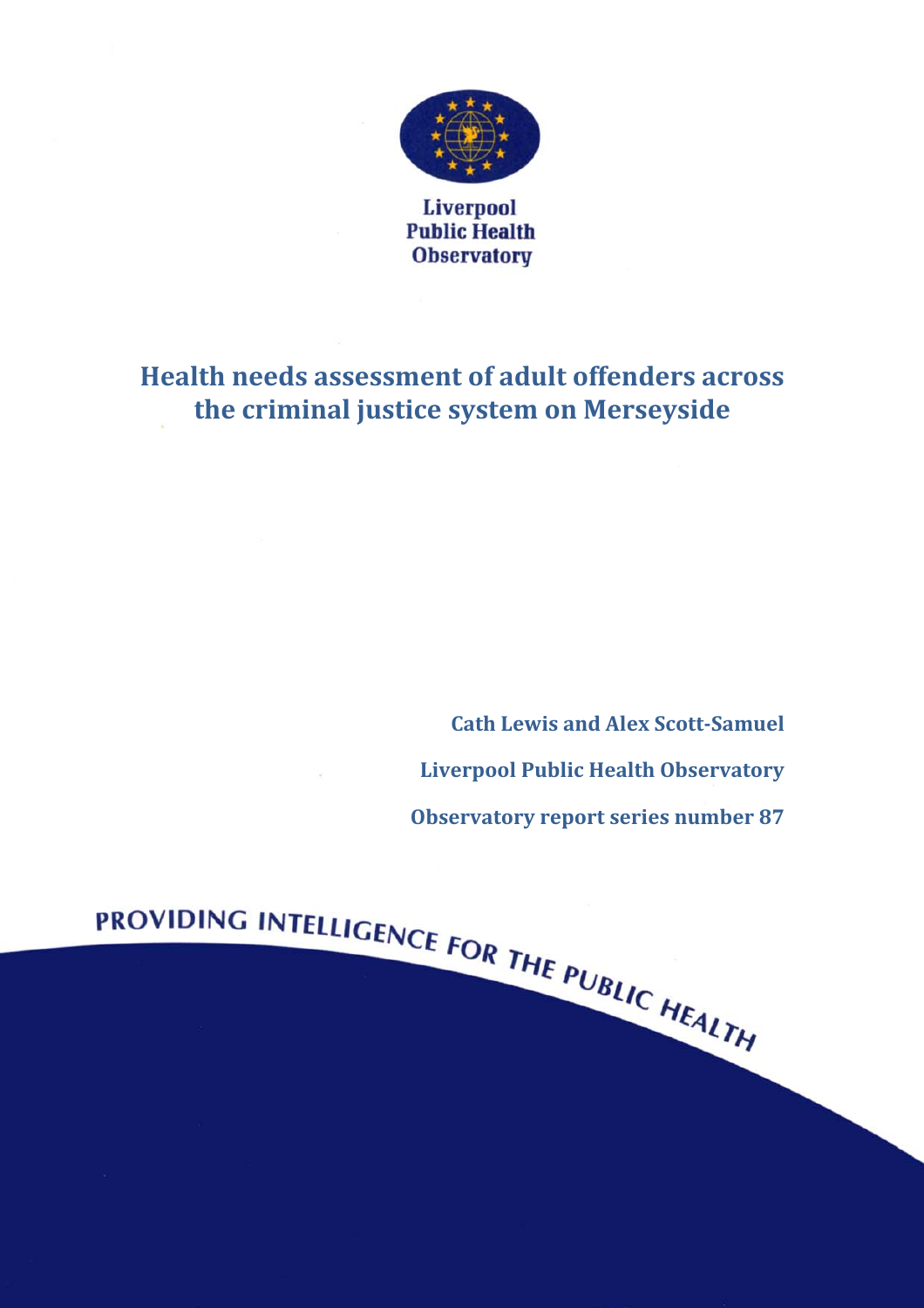# **Health needs assessment of adult offenders across the criminal justice system on Merseyside**

**June 2012** 

**Cath Lewis and Alex Scott-Samuel** 

**Liverpool Public Health Observatory** 

Observatory report series number 87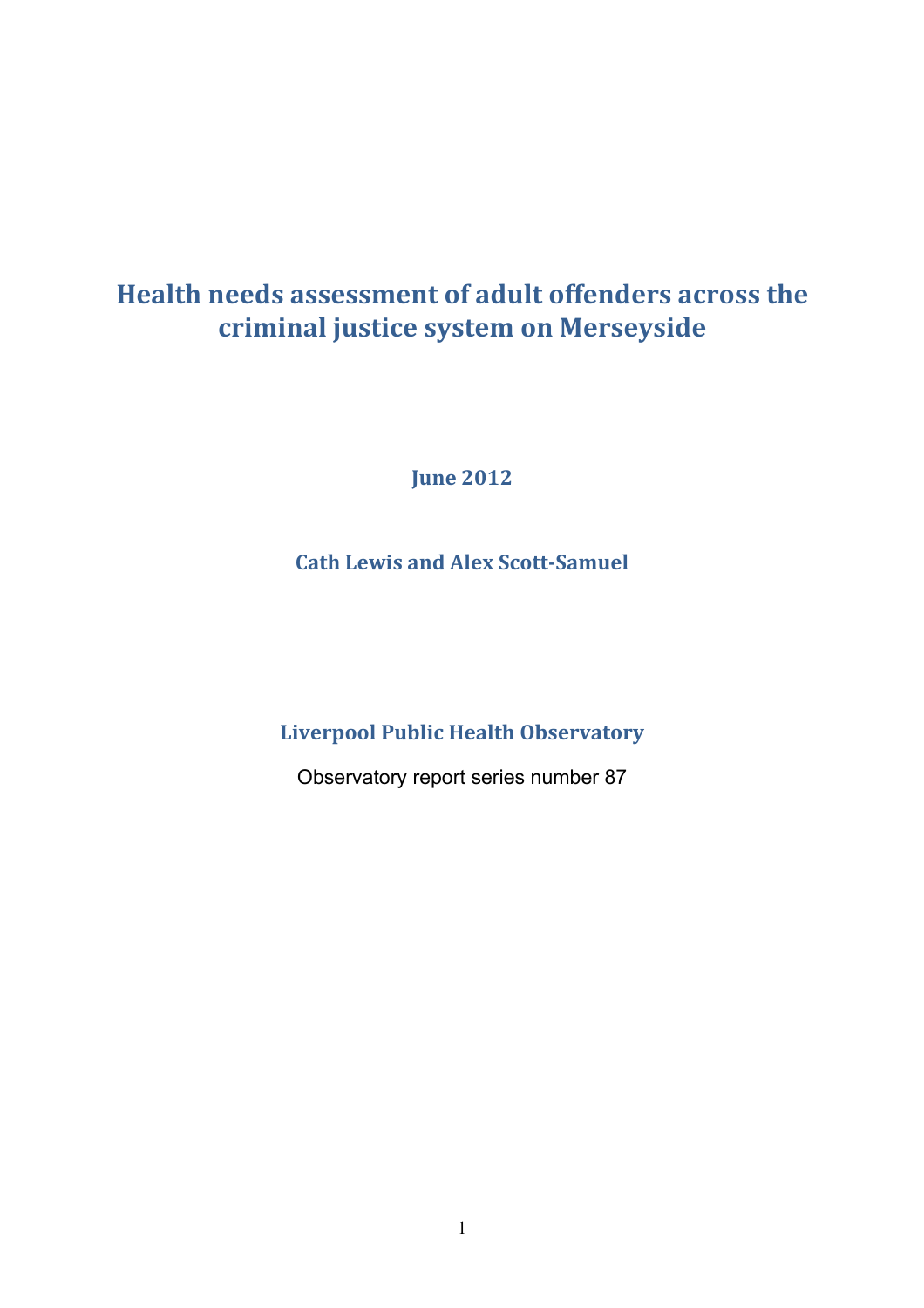#### **Authors:**

Cath Lewis and Alex Scott-Samuel, Liverpool Public Health Observatory



**Public Health Observatory** 

Liverpool Public Health Observatory was founded in the autumn of 1990 as a research centre providing intelligence for public health for the five primary care trusts (PCTs) on Merseyside: Liverpool, St.Helens and Halton, Knowsley, Sefton and Wirral. It receives its core funding from these PCTs.

The Observatory is situated within the University of Liverpool's Division of Public Health. It is an independent unit. It is not part of the network of regional public health observatories that were established ten years later, in 2000.

Contact e-mail obs@liv.ac.uk.

#### **With input from the project Working Group:**

Stephanie Gallard Richard Holford Richie Humphreys Nick Kayani Tom Knight Tony Mercer Anjila Shah Ian Shaw

The working group would like to thank all the organisations and individuals who have helped us with this health needs assessment.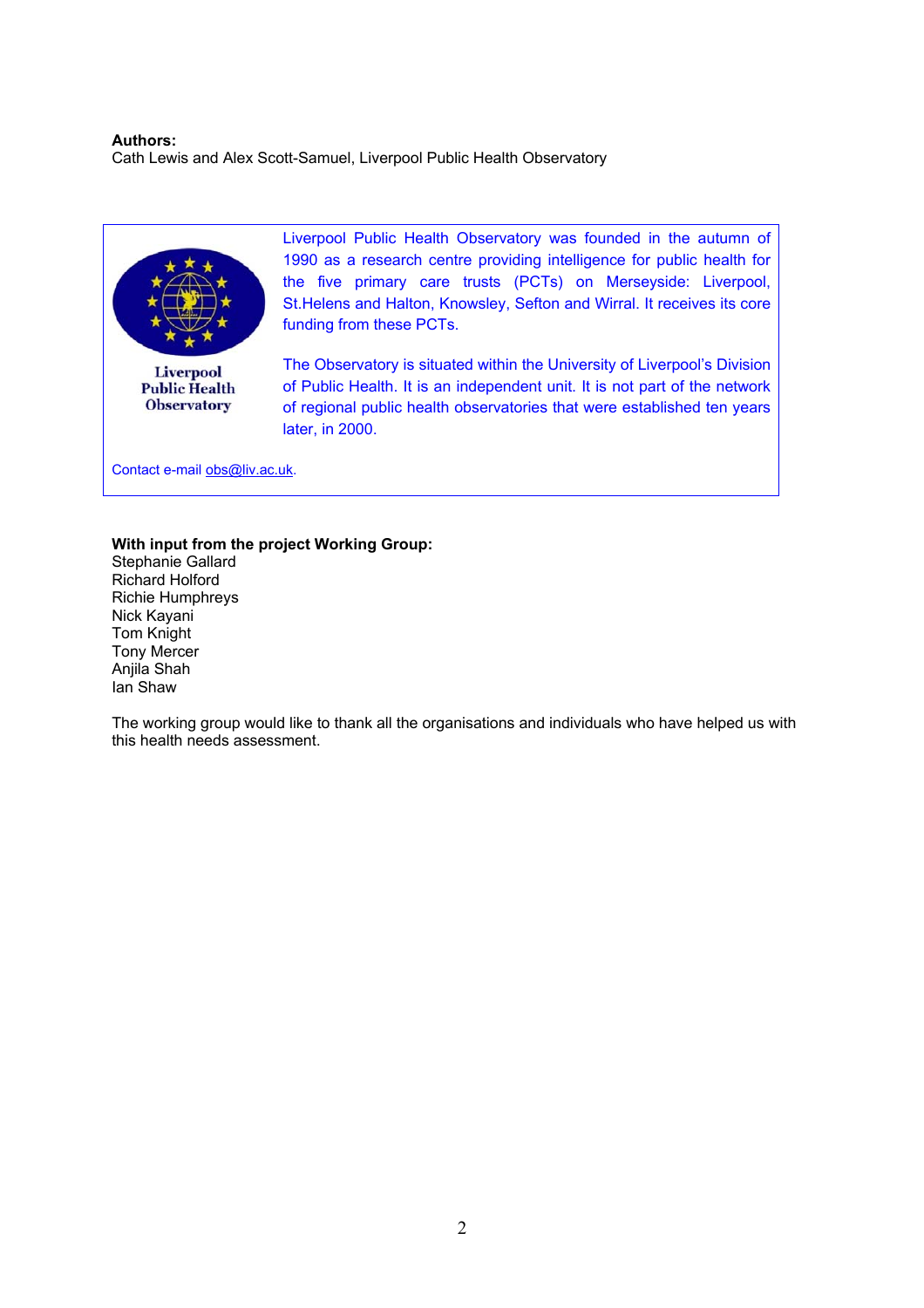## **Contents**

| 1.4 Interviews and focus groups with offenders and health care staff in prisons and in the |  |
|--------------------------------------------------------------------------------------------|--|
|                                                                                            |  |
|                                                                                            |  |
|                                                                                            |  |
|                                                                                            |  |
|                                                                                            |  |
|                                                                                            |  |
|                                                                                            |  |
|                                                                                            |  |
|                                                                                            |  |
|                                                                                            |  |
|                                                                                            |  |
|                                                                                            |  |
|                                                                                            |  |
|                                                                                            |  |
|                                                                                            |  |
|                                                                                            |  |
|                                                                                            |  |
|                                                                                            |  |
|                                                                                            |  |
|                                                                                            |  |
|                                                                                            |  |
|                                                                                            |  |
|                                                                                            |  |
|                                                                                            |  |
|                                                                                            |  |
|                                                                                            |  |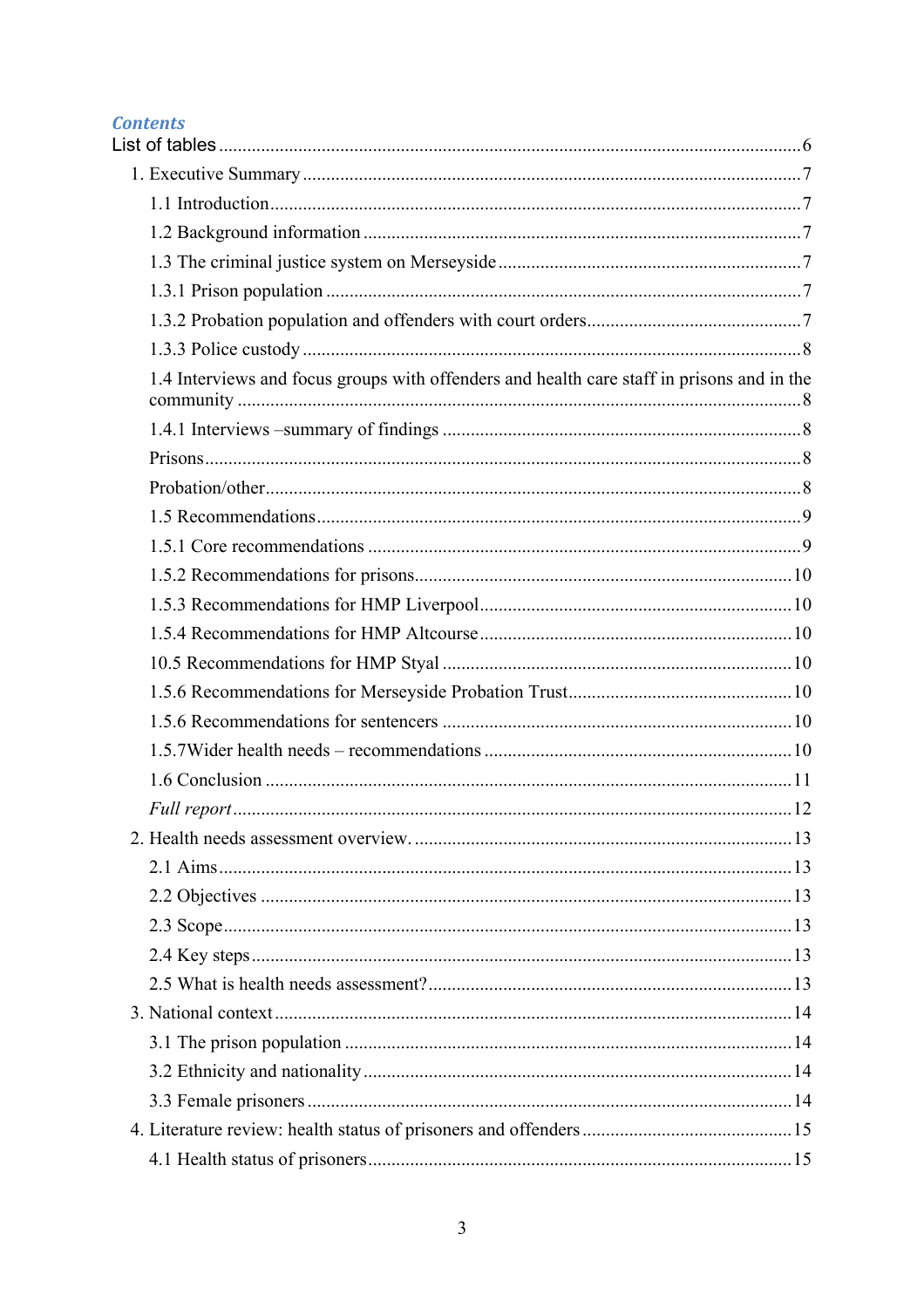| 5. The prison population - HMP Liverpool, Altcourse, Kennet and Styal 19 |  |
|--------------------------------------------------------------------------|--|
|                                                                          |  |
|                                                                          |  |
|                                                                          |  |
|                                                                          |  |
|                                                                          |  |
|                                                                          |  |
|                                                                          |  |
|                                                                          |  |
|                                                                          |  |
|                                                                          |  |
|                                                                          |  |
|                                                                          |  |
|                                                                          |  |
|                                                                          |  |
|                                                                          |  |
|                                                                          |  |
|                                                                          |  |
|                                                                          |  |
|                                                                          |  |
|                                                                          |  |
|                                                                          |  |
|                                                                          |  |
|                                                                          |  |
|                                                                          |  |
|                                                                          |  |
|                                                                          |  |
|                                                                          |  |
|                                                                          |  |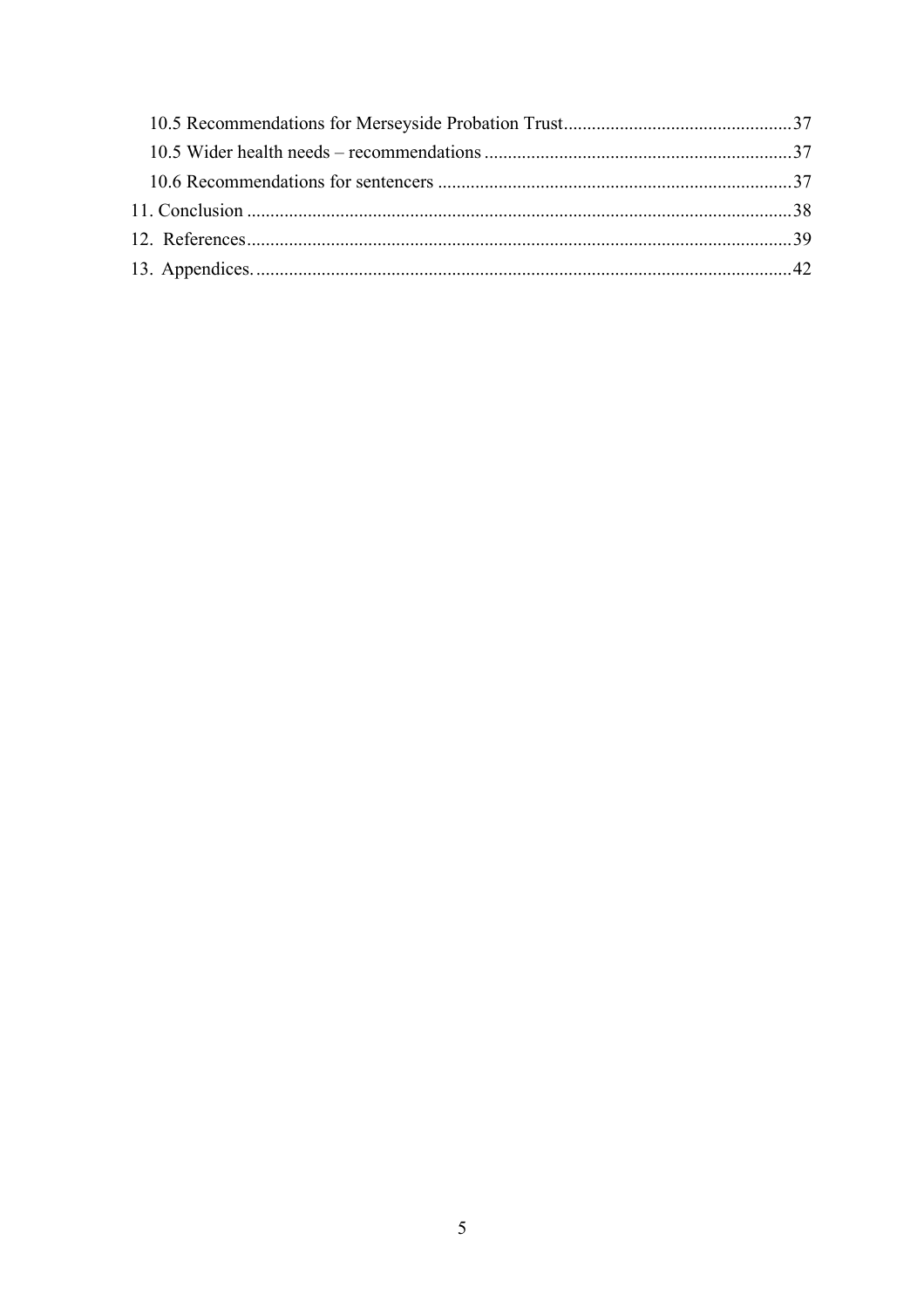## **List of tables**

| Table 3 : Key characteristics of the health of prisoners compared to the general population  15 |  |
|-------------------------------------------------------------------------------------------------|--|
|                                                                                                 |  |
|                                                                                                 |  |
|                                                                                                 |  |
|                                                                                                 |  |
|                                                                                                 |  |
|                                                                                                 |  |
|                                                                                                 |  |
|                                                                                                 |  |
|                                                                                                 |  |
|                                                                                                 |  |
|                                                                                                 |  |
|                                                                                                 |  |
|                                                                                                 |  |
|                                                                                                 |  |
|                                                                                                 |  |
|                                                                                                 |  |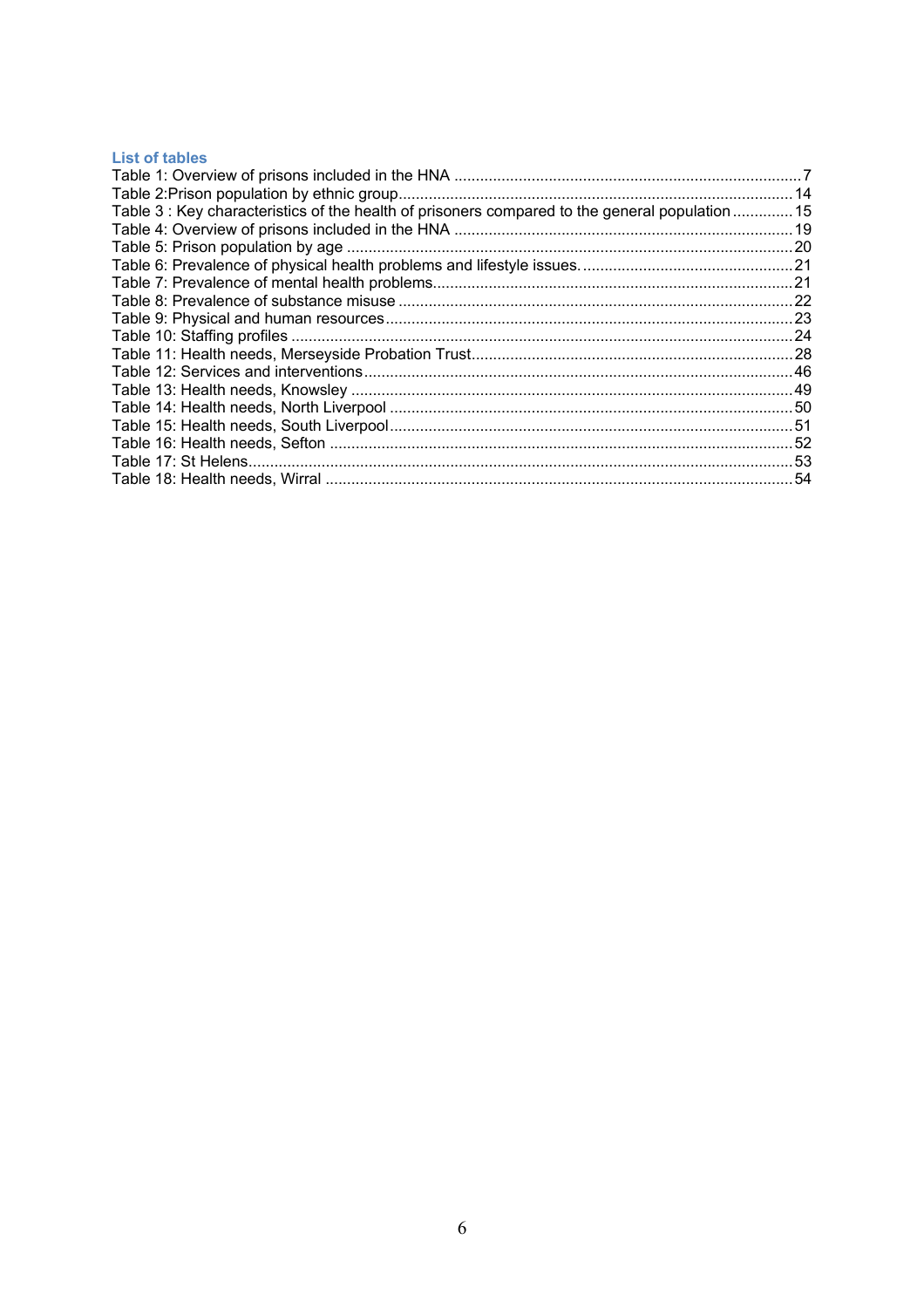## **1. Executive Summary**

## **1.1 Introduction**

Liverpool Public Health Observatory was commissioned by Merseyside Directors of Public Health to carry out a health needs assessment (HNA) of adult offender health across the criminal justice system on Merseyside. HNA is a systematic method for reviewing the health issues facing a population, leading to agreed priorities and resource allocation that will improve health and reduce inequalities.

The HNA covers the 3 prisons on Merseyside: HMP Liverpool, Altcourse and Kennet, as well as offenders on probation and in police custody across Merseyside. Because the majority of female offenders from the Merseyside area who are sent to prison are sent to HMP Styal, Styal was also included. This HNA covers offenders aged 18 and upwards. A health and wellbeing needs assessment of young offenders aged 10-18 is due for completion in December 2012.

 As part of the health needs assessment, quantitative data on prevalence of mental and physical health problems, as well as a wide range of other measures, were collected from the 4 prisons, as well as from Merseyside Probation Service. In addition, fifty eight interviews were carried out with key stakeholders, including offenders and key health care staff.

## **1.2 Background information**

Research has demonstrated that the health of offenders is in general significantly worse than that of the population as a whole, particularly in terms of mental health problems, addictions and blood borne virus. Health of female offenders is particular poor, as highlighted in the Bradley Report, and when women are sent to prison families are far more likely to break down. Other ways in which imprisonment exacerbates health problems include many offenders losing their accommodation and/or employment whilst in prison. Prisoners are more likely to be from minority ethnic groups than the general population, and the proportion of foreign national prisoners has also increased steadily over the past decade. Although less research has been done with offenders who are on probation, research shows that health needs of those on probation are similar to those of the prison population.

## **1.3 The criminal justice system on Merseyside**

## **1.3.1 Prison population**

There are three prisons within the Merseyside area: HMP Liverpool, Altcourse, and Kennet. HMP Liverpool and Altcourse are Category B prisons, while HMP Kennet is a Category C prison. As the majority of female offenders from the Merseyside area are sent to HMP Styal, this prison was also included. Quantitative data was collected from HMP Styal where available, and interviews were conducted with women at the prison who were from the Merseyside area. The majority of interviews conducted in the male prisons were also with prisoners from the Merseyside area. Table 1 below gives an overview of prisons included in the HNA.

|                      | Liverpool           | Altcourse      | Kennet         | Stval                         |
|----------------------|---------------------|----------------|----------------|-------------------------------|
| Category of prison   | в                   | в              | C              | Female and young<br>offenders |
| <b>Status</b>        | Public funded       | Private        | Public funded  | Public funded                 |
| Sex of prisoners     | Male                | Male           | Male           | Female                        |
| Operational capacity | 1423                | 1324           | 342            | 460                           |
| Type of health care  | On-site health care | On-site health | On-site health | On-site health care           |
| services             | unit                | care unit      | care unit      | unit                          |

## *Table 1: Overview of prisons included in the HNA*

Operational capacity taken from 'Inside Time' (http://www.insidetime.org/index.asp: last accessed April 2012)

## **1.3.2 Probation population and offenders with court orders**

The area covered by Merseyside Probation Trust is split into 6 areas: North Liverpool, South Liverpool, Wirral, Sefton, Knowsley and St Helens. Merseyside Probation Trust had a caseload of 7,942 offenders on 29<sup>th</sup> February 2012, 813 of whom were female, and 7129 were male. On 19<sup>th</sup> March 2012, the Trust employed a total of 190.45 FTE Probation Officers, and 101.99 FTE Probation Service Officers. The latter work with offenders who present a low to medium risk of harm to others and have a lower risk of re-offending. Health care is also delivered in a number of probation offices: nurses provide services including vaccination for Hepatitis A and B, wound management and mini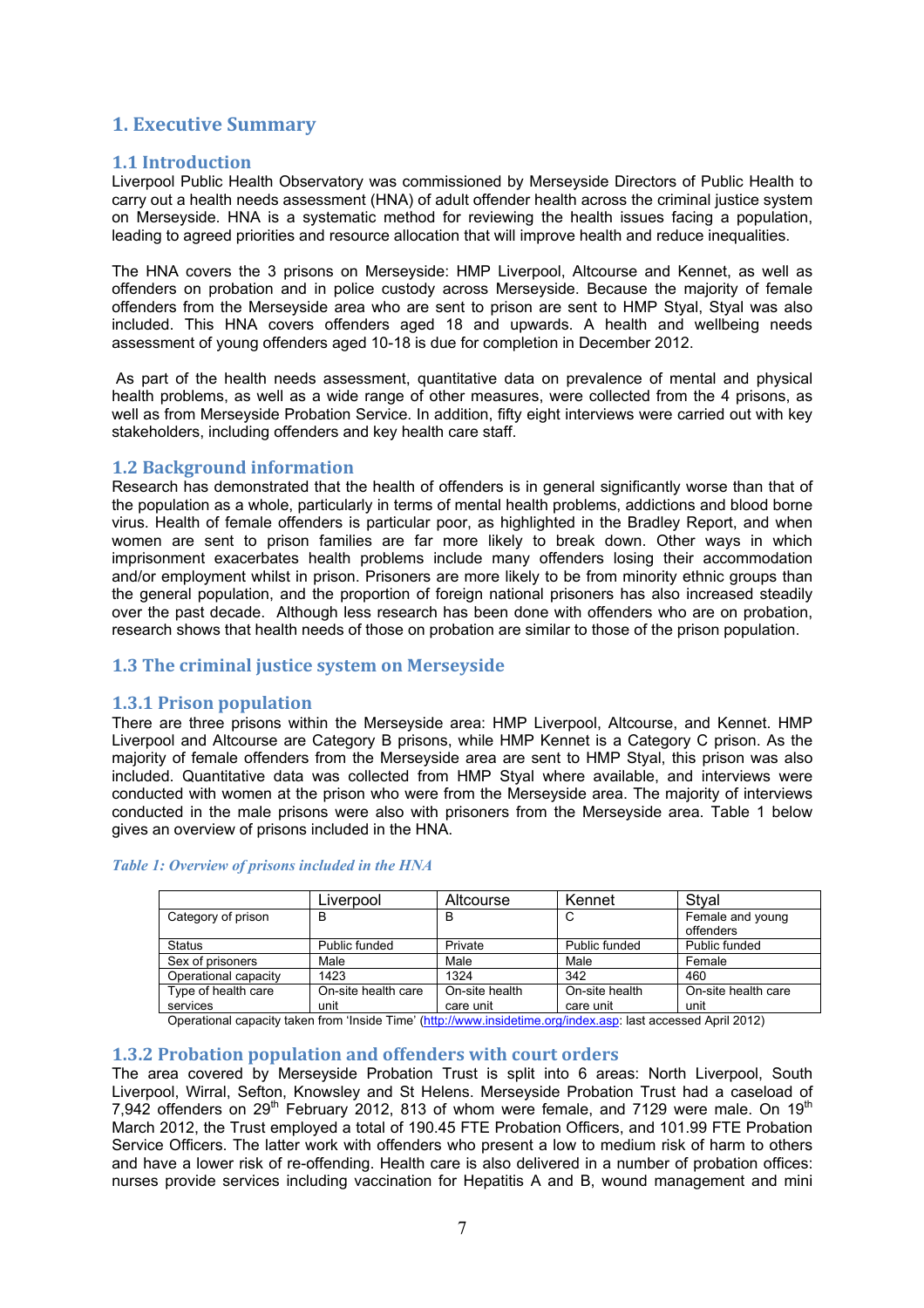mental health assessments, as well as signposting to other agencies, at Old Swan and Kirkdale Probation Centres. The Options service at South Knowsley Probation Centre is the only full GP practice that operates in a probation office. A team including GPs, nurses, a dedicated social worker, as well as health and social care navigators, skilled in dealing with housing and employment issues and providing signposting for offenders to other agencies, deliver the service.

## **1.3.3 Police custody**

There are 8 Custody Suites across the Merseyside area. 6 of these Suites are operational 24 hours per day, 365 days per year: They are Birkenhead (Wirral), Copy Lane (Sefton), Southport (Sefton), St. Helens, St. Anne Street (Liverpool City Centre), and Belle Vale (South Liverpool). The other 2 Suites, at Wavertree (Liverpool City Centre) and Kirkby (Knowsley), are opened when required.

## **1.4 Interviews and focus groups with offenders and health care staff in prisons and in the community**

Between August 2011 and February 2012, interviews, and a small number of focus groups, were carried out with a total of 58 people. 38 of these were offenders, and 20 were members of staff. 13 of the offenders were women, and 25 were men. 22 interviews with prisoners were carried out, and 4 of these were young offenders aged 18-21. 3 interviews were carried out at HMP Liverpool, 6 at Altcourse, 8 at Kennet and 5 at Styal. Interviews at HMP Styal were carried out with prisoners who were from the Merseyside area, and where possible interviewees from the male prisons were from the Merseyside area. Interviews were also conducted with 10 members of health care staff in prisons.

Interviews were conducted with 16 offenders in the community. The majority were on probation, although some had been referred directly from the courts. As there are many professionals working with offenders in the community, it was agreed focus would be on treatment agencies, including Addaction, Mersey Care and CRI Integrated Recovery Treatment Service. Staff at two projects targeted specifically at female offenders, Liverpool's Turnaround Project and Tomorrow's Women Wirral, were also interviewed, together with clients who attended these projects, as well as staff working with people who are in police custody. Interviews lasted between 20 and 50 minutes. Interview schedules are provided in appendices 1-4.

## **1.4.1 Interviews –summary of findings**

## **Prisons**

- $\triangleright$  Offenders and staff were generally satisfied with prison health care. Health was generally easy to access, and prisoners were able to focus on themselves and their health needs.
- $\triangleright$  Areas for improvement included the need to submit 'applications' for health care at most prisons, which could deter prisoners with low literacy levels from seeking help.
- Offering the option of health care on prison wings would increase uptake.
- $\triangleright$  Prisoners reported that questions about accommodation, employment, benefits etc, were sometimes only raised shortly before discharge, which did not give sufficient time to plan.
- $\triangleright$  Prisoners and health care staff also mentioned that it was easy to access drugs in prison. However, being sent to prison provided an opportunity for offenders who were determined to withdraw from drugs to do so, with the help of excellent, easily accessible services.
- $\triangleright$  Other areas of concern for prisoners and prison health care staff included transfer to hospital: the need to be handcuffed to 2 prison officers was embarrassing for offenders, and waiting for 2 officers to be free could result in a delay in prisoners receiving hospital treatment.
- $\triangleright$  Although females tended to have shorter prison sentences, being sent to prison often had a greater negative impact on their health. They reported losing residency of their children whilst in prison. Women lost accommodation whilst in prison, and because they served relatively short sentences, it was difficult to get appropriate accommodation in place prior to discharge: the same was true of issues such as employment, benefits etc. Health care staff reported that there was a perception among sentencers that sending women to prison would help them deal with their problems (e.g. drug/alcohol problems), although the reality was very different.

## **Probation/other**

 $\triangleright$  Wider health needs such as accommodation, employment and benefits advice were key concerns. Accommodation immediately following discharge was not always conducive to preventing re-offending, e.g. offenders with drug problems were sometimes sent to hostels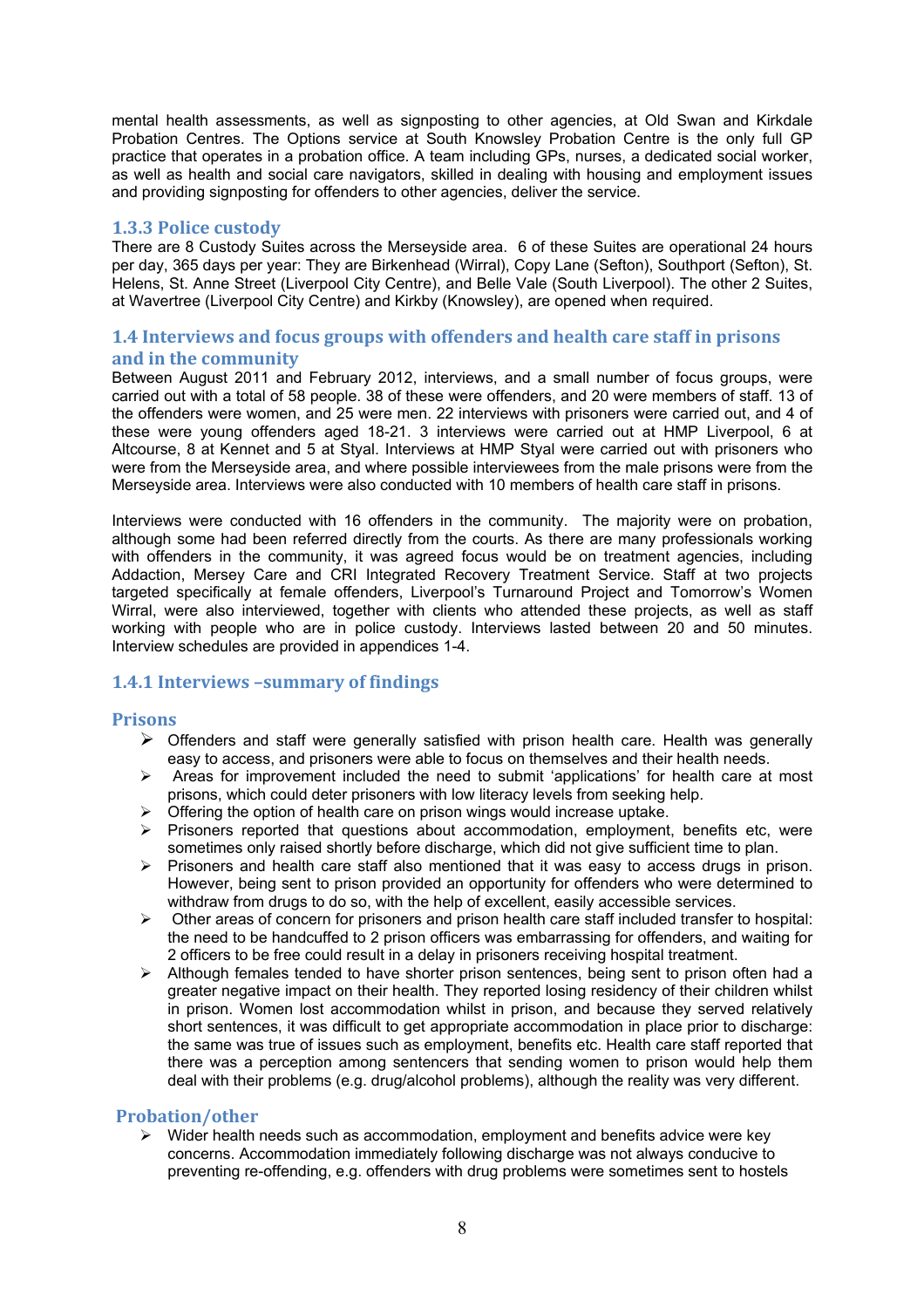where there was easy access to drugs. Vulnerable offenders including female offenders did not always feel safe using accommodation/services that were used by male offenders.

- $\triangleright$  Employment and training needs were of priority health concern. Although provision for some groups of offenders was excellent, and agencies such as ACHIEVE NW support offenders across Merseyside, more comprehensive 'signposting' for offenders was necessary.
- $\triangleright$  Services that were specifically targeted at female offenders, including the Turnaround Project and Tomorrow's Women Wirral, were highly valued by both offenders, and staff, in terms of meeting health care needs. Women were supported to keep families together in a way that they would not have been had they been sent to prison. They were able to access services under one roof, including access to benefits and legal advice, confidence building/assertiveness and job skills, that would help prevent re-offending. Women were also able to get basic needs met, e.g. they were able to get food, and had access to a washing machine.
- $\triangleright$  Offenders and health care staff expressed the view that services were in place, should offenders be willing/able to use them. Offenders were more likely to use services where they could access several services under 'one roof', or drop-in services that they were able to access immediately. As many offenders had chaotic lifestyles, and also generally had a high number of appointments to attend, it was advantageous wherever these could be minimised.

## **1.5 Recommendations**

The following recommendations have been produced based upon the national and local evidence, as well as best practice of what is effective in improving the health and wellbeing of offenders.

## **1.5.1 Core recommendations**

- $\triangleright$  All core recommendations should be implemented by Merseyside Offender Health and Social Care Board.
- $\triangleright$  Link up computer systems detailing health needs. The EMIS system should be accessible to all prisons. When responsibility for providing health care in custody suites transfers to Merseyside Health Services in 2013, SystmOne should be available to custody health staff.
- $\triangleright$  In relation to IT systems, coding needs to be done in a systematic way across prisons, in order to allow comparisons between prisons, and make transfers between prisons smoother.
- $\triangleright$  Maintain and strengthen links between, as well as within, different agencies working with offenders. When sufficient data on outcomes is available, later in 2012, commissioners should consider the cost-effectiveness of rolling out the Community Prison Offender Passport<sup>1</sup> to identify health needs and ensure continuity of care, to all offenders on Merseyside, particularly those who are serving sentences of less than twelve months.
- $\triangleright$  Conduct interviews with staff including CARATS<sup>2</sup> team, accommodation teams etc, to get a better local understanding of wider health issues.
- $\triangleright$  Ensure health care is easily accessible. Provide drop-in clinics, and provide services 'under one roof' where possible: an example of this is the 'Options' service, at South Knowsley Probation Centre, which should be rolled out across the whole of Merseyside where costeffective. Offer the option of health care on prison wings.
- $\triangleright$  Provide services that offenders feel safe using, e.g. Turnaround Project, Tomorrow's Women Wirral etc, were highly rated by female offenders.
- $\triangleright$  Monitor trends that show that the offender population is ageing, and respond with health care that is appropriate to the age profile of the population.
- $\triangleright$  Due to the ageing population described above, commissioners should consider end of life care when planning prison health care.
- $\triangleright$  A standardised register of offenders with disabilities should be kept in prisons and by Merseyside Probation Trust.
- $\triangleright$  If more detailed recommendations are required for each institution, carry out a greater number of interviews for each institution.
- $\triangleright$  Ensure needs of health care staff working with offenders are addressed, including staff development and debriefing/ongoing support.

See Appendix 4

 $2^{2}$  CARATS stands for Counselling, Assessment, Referral, Advice and Throughcare services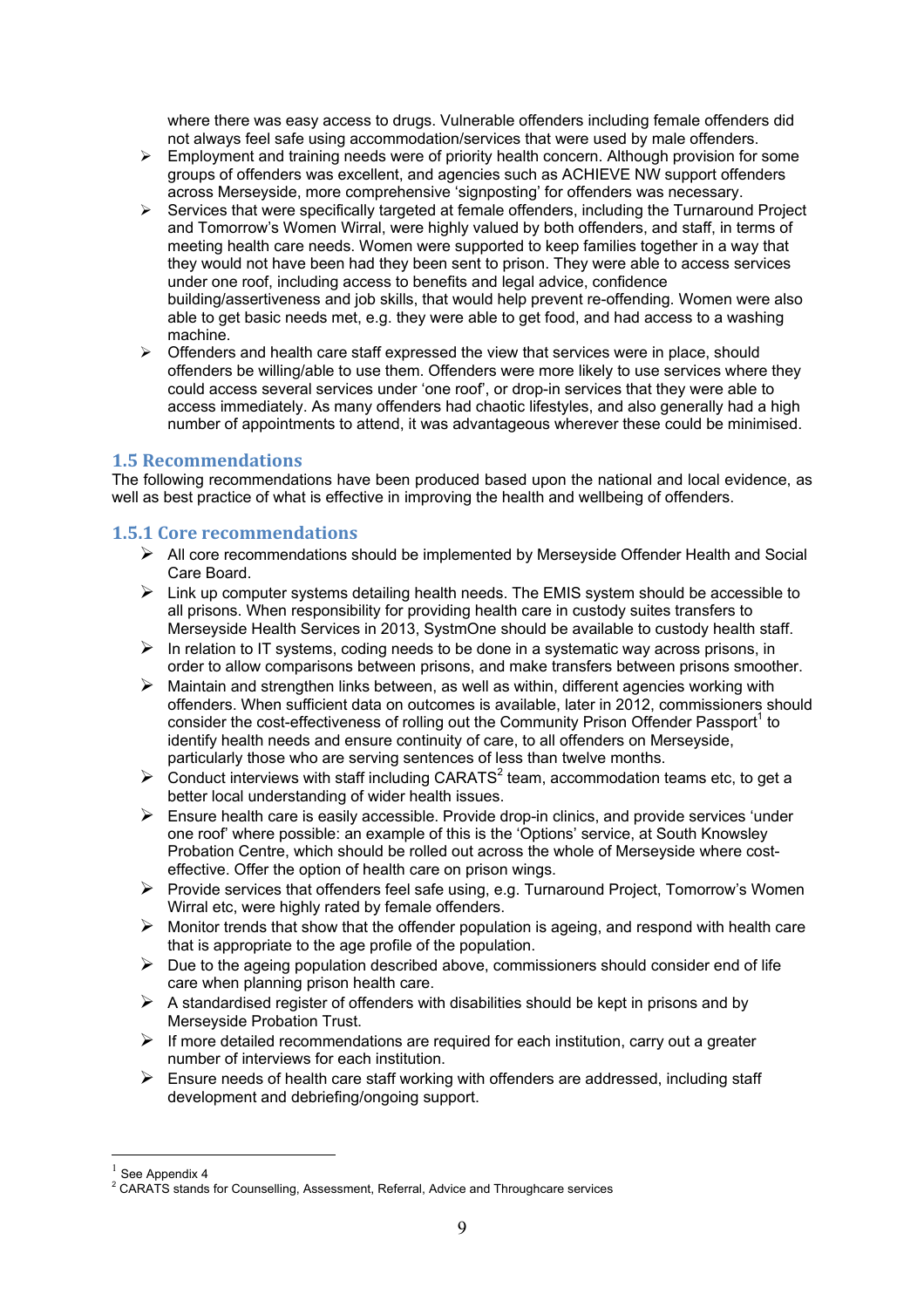- $\triangleright$  When Offender Health functions transfer to the National Commissioning Board (NCB) and Clinical Commissioning Groups (CCGs) become responsible for offenders who are in contact with the criminal justice system, strong links will need to be developed between the NCB and CCGs.
- Experiew this HNA once all new structures described above are in place.<br>
Experiew this HNA following publication of NICE quidelines on the effective
- ¾ Review this HNA following publication of NICE guidelines on the effectiveness and costeffectiveness of care for health problems among prisoners, and of public health guidance for addressing mental health problems for those in the criminal justice system.
- $\triangleright$  Consider if we need a North West offender approach to addressing health needs of offenders. At the very least, offender health care needs to be delivered on a Merseyside footprint.

## **1.5.2 Recommendations for prisons**

- $\triangleright$  Ensure that health care is easily accessible. Review the need for completing 'applications' to access health care. Offer the option of health care on prison wings.
- $\triangleright$  Ensure that dental problems are treated prior to discharge from prison. Ensure that waiting lists for dental care are kept to a minimum.
- $\triangleright$  Address issues around drug use among prisoners.
- $\triangleright$  Ensure the needs of health care staff are met, e.g. the need to debrief following incidents, and staff development, in order to reduce sickness absence rates and staff turnover. Look at the impact of prison regimes on health care staff, and any ways to minimise this.
- $\triangleright$  Maintain a register of prisoners who have disabilities.

## **1.5.3 Recommendations for HMP Liverpool**

- $\triangleright$  Look at adapting cells in the future to accommodate wheelchairs. Provide an in-house pharmacy to alleviate issues around timely dispensation of medication.
- $\triangleright$  At the end of 2012, assess the impact of HMP Liverpool receiving prisoners from courts outside Liverpool. Merseyside Offender Health and Social Care Board to assess to ensure adequate health care staff are in place. Prison health care staff to look at any additional capacity and security issues.

## **1.5.4 Recommendations for HMP Altcourse**

 $\triangleright$  Maintain a register of prisoners with chronic disease, in line with other Merseyside prisons.

## **10.5 Recommendations for HMP Styal**

- $\triangleright$  Assess physical resources available for health care. Many of the facilities were built some years ago, making delivery of effective health care more challenging.
- ¾ Ensure liaison with appropriate professionals in advance of women being discharged back to the Merseyside area.

#### **1.5.6 Recommendations for Merseyside Probation Trust**

- $\triangleright$  Focus on wider health needs, with adequate 'signposting' to agencies who can support offenders into employment/training, including ACHIEVE NW, and agencies who can provide support with housing, including the specialist accommodation unit provided by Merseyside Probation Trust. Consider use of the Community Prison Offender Passport.
- $\triangleright$  Review data on outcomes from relatively new women's projects, such as Tomorrow's Women Wirral and the Turnaround Project, when at least a year's worth of data is available.
- $\triangleright$  Roll out the above projects systematically across Merseyside.

## **1.5.6 Recommendations for sentencers**

 $\triangleright$  Look at alternatives to prison for wherever appropriate. Roll out Conditional Cautions, currently used for female offenders in Liverpool and Birkenhead, throughout Merseyside.

## **1.5.7 Wider health needs – recommendations**

 $\triangleright$  For those leaving prison, ensure that discharge planning starts as someone is sent to prison/release dates are known. Focus on wider health needs including accommodation, employment/training and benefits advice, with adequate 'signposting' to agencies who can support offenders, including ACHIEVE NW for training/employment support, and Merseyside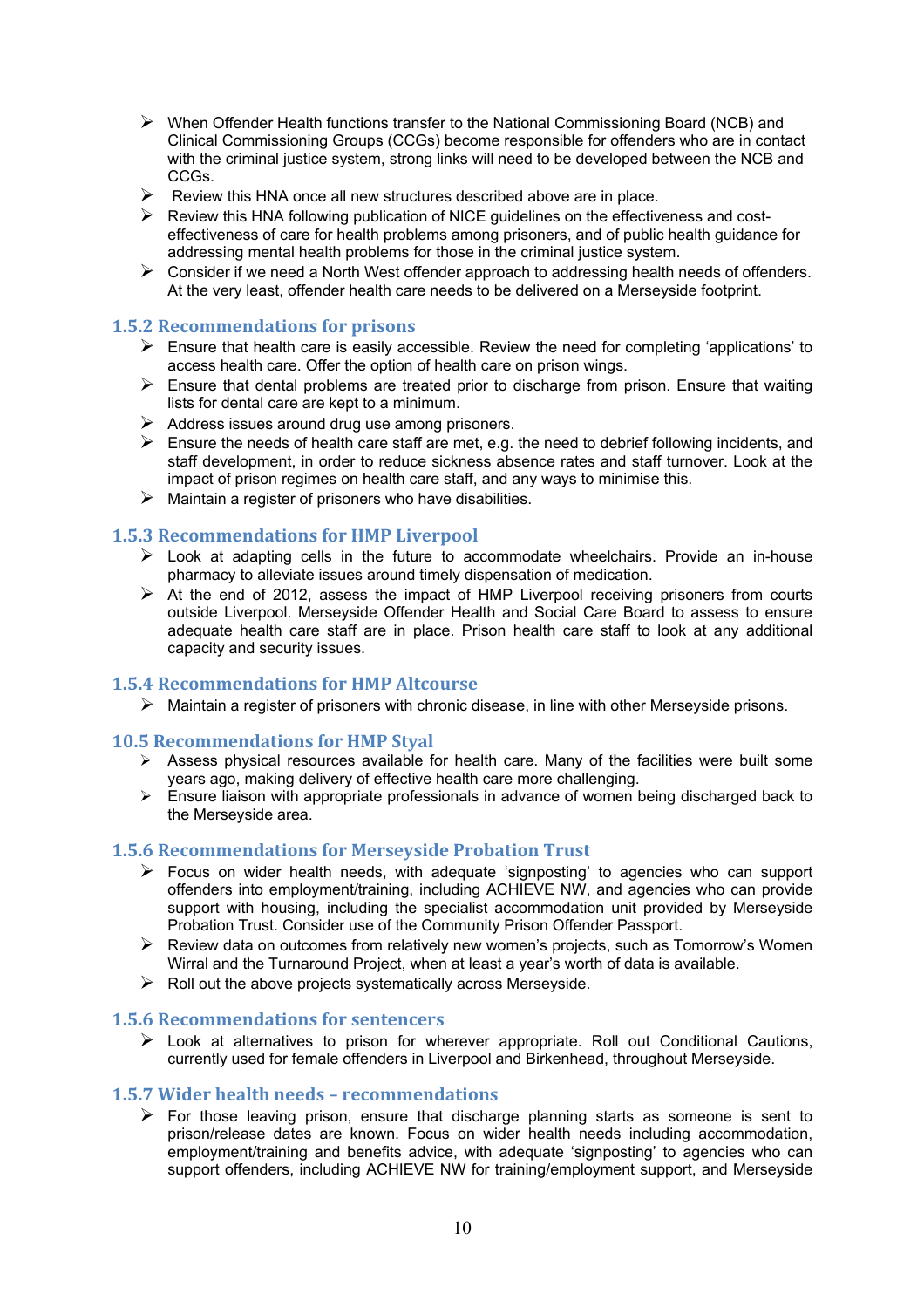Probation Trust's specialist accommodation unit for support with housing. Consider the use of the Community Prison Offender Passport (see appendix 5).

- $\triangleright$  Ensure that support with the above issues is consistent across the whole of Merseyside.
- $\triangleright$  Monitor the impact of the changing landscape with regards to employment support, such as changes to The Work Programme.

#### **1.6 Conclusion**

In conclusion, strengthening liaison between different agencies working with offenders is the most important recommendation, alongside ensuring adequate 'signposting' for offenders to appropriate services, and ensuring computer systems are linked wherever possible, to allow health care staff to access the fullest possible medical history. An integrated health pathway for offenders would also help to achieve this. In the main, services are available, but services need to be as easy to access as possible. Services should be targeted towards specific offender groups.

The landscape in which offender health is delivered is in a state of change. From April 2013, offender health care will be delivered by Health Partnership Boards. There is a need for links to be developed between this board and health and wellbeing boards, and also with Clinical Commissioning Groups.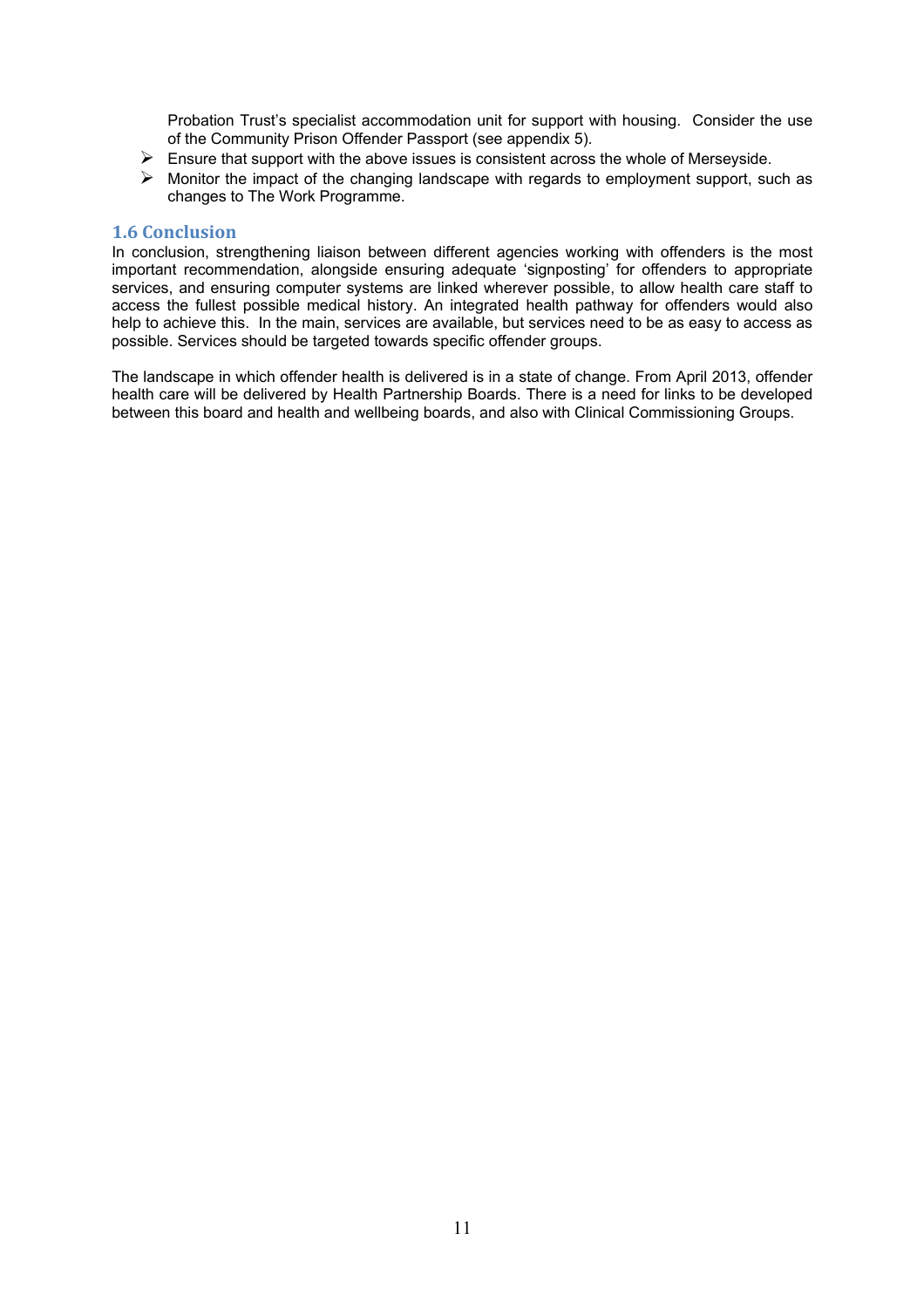# *Health needs assessment of adult offenders across the criminal justice system on Merseyside*

*Full report*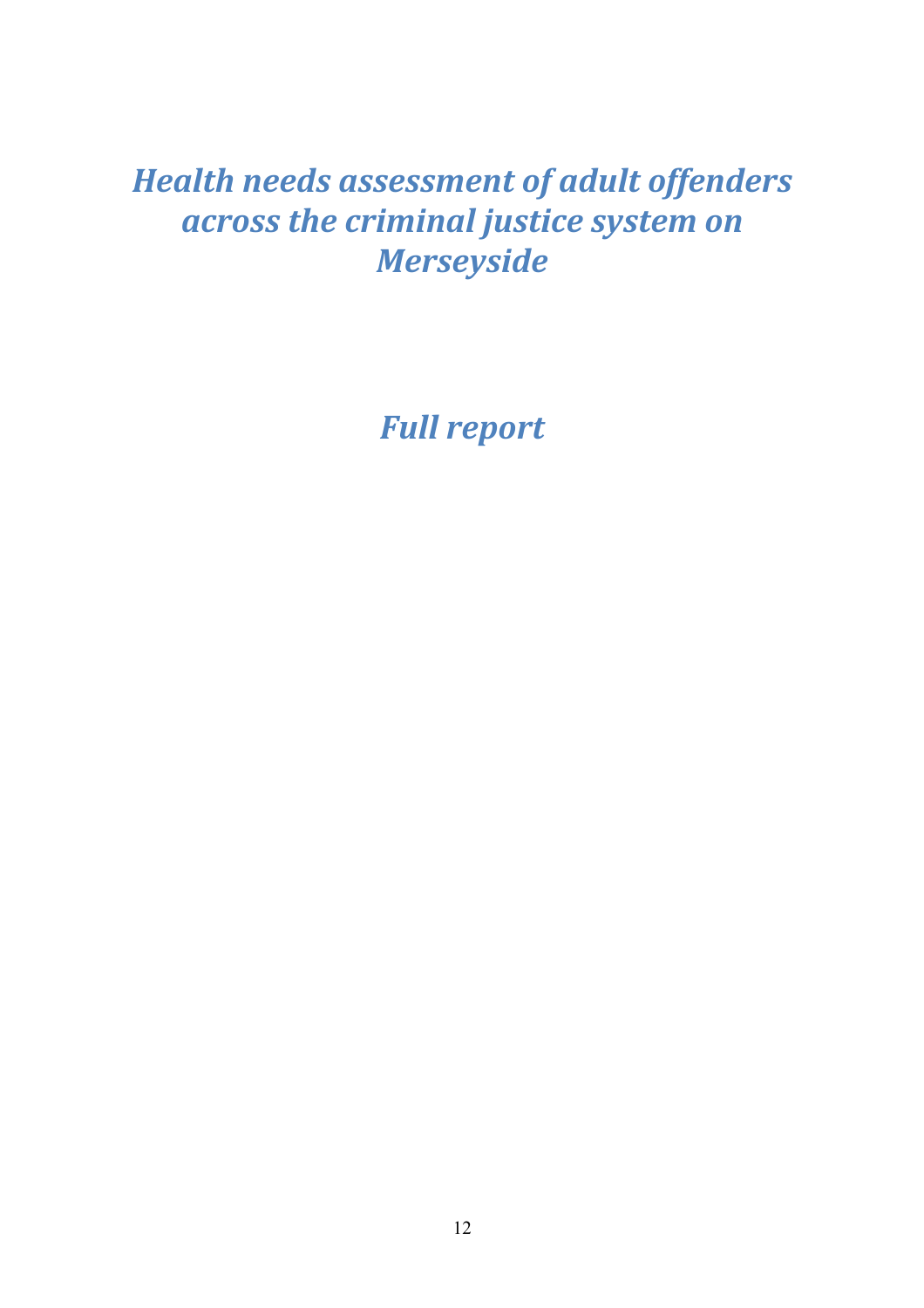## **2. Health needs assessment overview.**

## **2.1 Aims**

- $\triangleright$  To determine the healthcare needs of the Merseyside offender population.
- $\triangleright$  To investigate the extent to which current service provision is addressing the healthcare needs of the Merseyside offender population.

## **2.2 Objectives**

- $\triangleright$  Assess existing evidence on offender health needs.
- $\triangleright$  Analyse available quantitative data relevant to offender health needs in Merseyside.
- $\triangleright$  Describe key characteristics of the offender population in Merseyside relevant to commissioning health services.
- $\triangleright$  Detail current health service provision across the offender pathway in Merseyside.

## **2.3 Scope**

- ¾ Adult offenders in prison custody (on remand and serving sentences) in Merseyside and at HMP Styal (interviews at HMP Styal were conducted with women who were from the Merseyside area only). Young offenders aged 18-21.
- $\triangleright$  Male and female adult offenders attending Merseyside Probation Trust, including those serving community orders and those attending probation under licence having previously served a prison sentence, as well as offenders who are in police custody.

## **2.4 Key steps**

 $\overline{a}$ 

- $\triangleright$  Obtaining necessary ethics/research committee approvals.
- $\triangleright$  Conducting a literature review looking at relevant studies.
- $\triangleright$  Assessment of available relevant data sources.
- $\triangleright$  Collation and analysis of available quantitative data.
- $\triangleright$  Compiling a detailed description) of the offender population on Merseyside.
- $\triangleright$  Mapping of offender population flows around the criminal justice system in Merseyside.
- $\triangleright$  Mapping of current service provision across the offender pathway.
- $\triangleright$  Acquiring data from key stakeholders (including offenders) to identify priority health issues, barriers to accessing services and barriers to delivering services.
- $\triangleright$  Analysis of data obtained from stakeholders.
- $\triangleright$  Drawing conclusions from data and making recommendations

## **2.5 What is health needs assessment?**

Health needs assessment (HNA) is a systematic method for reviewing the health issues facing a population, leading to agreed priorities and resource allocation that will improve health and reduce  $\mu$ inequalities (NICE, 2005)<sup>3</sup>.

<sup>&</sup>lt;sup>3</sup> (http://www.nice.org.uk/media/150/35/Health\_Needs\_Assessment\_A\_Practical\_Guide.pdf)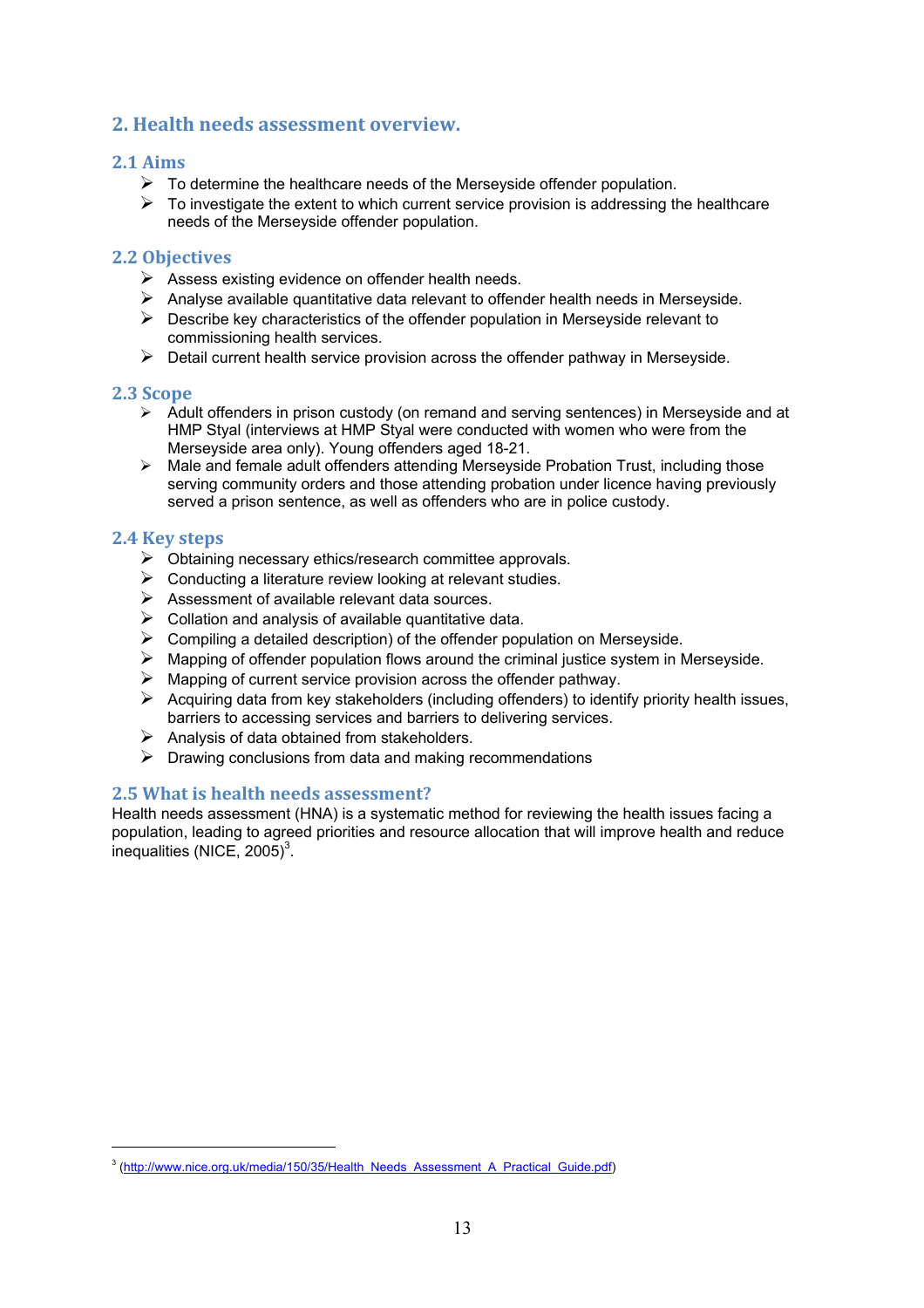## **3. National context**

## **3.1 The prison population**

There were 88,179 people in prison on  $2^{nd}$  December 2011, according to the Ministry of Justice (Berman, 2012). The prison population grew rapidly between 1993 and 2008. Reasons for this include increases in the average custodial sentence length, increased use of indeterminate sentences and increased numbers recalled to prison following breaches of their licence. However, the rise in the prison population has slowed considerably since the summer of 2008 with an average annual increase of 1 per cent, until the public disorder seen in UK cities from 6 to 9 August 2011. The public disorder had an immediate impact on the prison population, with an increase of 2% of the prison population in September 2011. The flatter trend prior to the disorder partly reflected the introduction of the Criminal Justice and Immigration Act (CJIA)  $2008^4$ .

An increasing proportion of sentenced prisoners are serving sentences for the most serious offences. As at 30 September 2011, 28% of the sentenced population had committed violence against the person offences, an increase from 21% in 2000. Similarly, the proportion serving sentences for sexual offences increased from 10% in 2000 to 14% in September 2011. Whereas, over the same period, there were falls in the proportions serving sentences for burglary, theft and handling and motoring offences<sup>5</sup>.

The number of non-criminals in prison rose by 20% to 1,174 in September 2011. Non-criminal prisoners are largely immigration detainees, and the increase partly reflects the opening of Morton Hall as a new Immigration Removal Centre in May 2011. Imprisonment rates in the UK are high in comparison to other European countries. The UK had 151 prisoners per 100,000 population in 2009, according to the Ministry of Justice (2009a), the second highest rate in Western Europe.

## **3.2 Ethnicity and nationality**

At 30 June 2010, over one-quarter of the prison population whose ethnicity was recorded were from a minority ethnic group, according to the Ministry of Justice. Table 2 below shows that there are almost twice as many Asian or Asian British people in the prison population than in the population as a whole, and seven times as many Black or Black British people, with Chinese people also overrepresented in the prison population. The proportion of foreign national prisoners in the prison population has also increased steadily over the past decade: on  $31<sup>st</sup>$  December 2011, there were 11,077 foreign national prisoners in England and Wales, around 13% of the total prison population.

|                               | General population (%) | Prison population (%) |
|-------------------------------|------------------------|-----------------------|
| White                         | 92.3                   | 73.7                  |
| Mixed                         | 0.8                    | 3.6                   |
| Asian or Asian British        | 3.9                    | 7.3                   |
| <b>Black or Black British</b> | 2.0                    | 14                    |
| Chinese                       | 0.9                    | 1.4                   |

#### *Table 2 : Prison population by ethnic group*

Source: Table A1.18 Offender Management Caseload Statistics 2010, Ministry of Justice

## **3.3 Female prisoners**

 $\overline{a}$ 

There were approximately 4,100 females in prison at the end of December 2011 (Berman, 2012), accounting for 4.7% of the prison population, an increase of 1.5% from a year earlier. The majority of female prisoners are held in female only prisons, of which there are 14 in England. The spread of women's prisons means that many women are held at a great distance from their homes, resulting in additional health issues such as separation from children. In 2007, the average distance adult women in prison were held from their home or committal court address was 57 miles, compared to an average of 49 miles for men (Prison Reform Trust, 2009).

<sup>4</sup> (http://webarchive.nationalarchives.gov.uk/+/http://www.justice.gov.uk/publications/criminal-justice-bill.htm).

<sup>5&</sup>lt;br>(http://www.justice.gov.uk/publications/statistics-and-data/prisons-and-probation/oms-quarterly.htm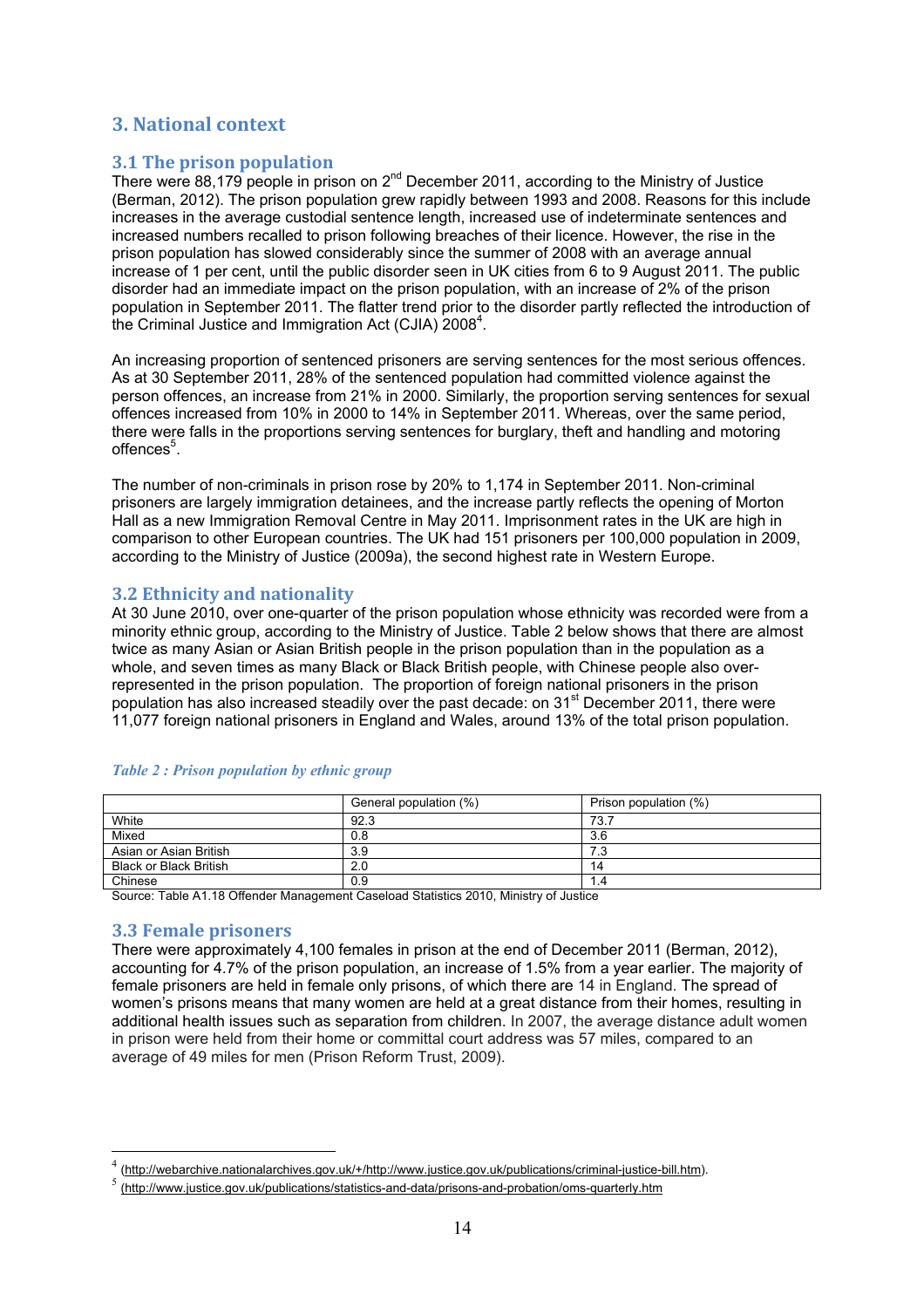## **4. Literature review: health status of prisoners and offenders**

## **4.1 Health status of prisoners**

## **4.1.1 Mental health**

Brooker et al (2007) conducted a literature review on the mental health of prisoners. All the studies included in the review confirmed that the incidence of mental disorder is grossly over-represented in prisoners compared to the population as a whole. This confirmed an earlier seminal report by Singleton et al (1998), which found that around 90% of prisoners had at least one mental disorder, including alcohol abuse and drug dependency. 78% of male remand prisoners had a personality disorder, which the authors defined as 'patterns of behaviour or experience resulting from a person's particular personality characteristics which differ from those expected by society and lead to distress or suffering to that person or to others'. Singleton and colleagues also found that intellectual functioning measured using the Quick Test (Ammons and Ammons, 1962), showed that the median Quick Test scores obtained for prisoners were lower than would be expected in the general population. Male prisoners are also six times more likely to have been a young father than men in the general population (Department of Health, 2005). Table 3 below compares some key characteristics of the health of prisoners with those of the population as a whole. It shows that those in the prison population were more than thirteen times more likely to have been taken into care as a child and ten times more likely to have been excluded from school than the population as a whole. They were thirty times more likely to have been homeless than the population as a whole, almost twice as likely to be hazardous drinkers and more than four times more likely to have used drugs in the year prior to going to prison.

| <b>Characteristic</b>                                                  | <b>General population</b> | Prison population (%)                                                   |
|------------------------------------------------------------------------|---------------------------|-------------------------------------------------------------------------|
| Run away from home as a child                                          | (%)<br>11                 | 47% of male sentenced prisoners<br>50% of female sentenced<br>prisoners |
| Taken into care as a child                                             | 2                         | 27                                                                      |
| Regularly truanted from school                                         | 3                         | 30                                                                      |
| Excluded from school                                                   | 2                         | 49% of men and 33% of women                                             |
| No qualifications                                                      | 15                        | 52% of men and 71% of women                                             |
| Numeracy at or below Level 1 (the level<br>expected of an 11 year old) | 23                        | 65                                                                      |
| Reading ability at or below Level 1                                    | $21 - 23$                 | 48                                                                      |
| Unemployed before imprisonment                                         | 5                         | 67                                                                      |
| <b>Homeless</b>                                                        | 0.9                       | 32                                                                      |
| Suffer from two or more mental disorders                               | 5                         | 72% of male and 70% of female<br>sentenced prisoners                    |
| Psychotic disorder                                                     | 0.5                       | 7% of male and 14% of female<br>sentenced prisoners                     |
| Drug use in previous year                                              | 13                        | 65% of male and 55% of female<br>sentenced prisoners                    |
| Hazardous drinking                                                     | 38                        | 63% of male and 39% of female<br>sentenced prisoners                    |

*Table 3 : Key characteristics of the health of prisoners compared to the general population* 

Source: Social Exclusion Unit 6

## **4.1.2 Drug misuse**

In 2010, 15% of men and 24% of women in prison were serving sentences for drug offences (Ministry of Justice, 2011). However, there is a much wider group of prisoners whose offence is in some way drug related. Shoplifting, burglary, vehicle crime and theft can be linked to drug misuse. Over half of prisoners (55%) report committing offences connected to their drug taking, with the need for money to buy drugs the most commonly cited factor (Ramsay, 2003). Singleton et al (1998) also found that one in four adult prisoners had engaged in activities likely to put them at risk of infection with HIV, and Hepatitis B and C, with 24% of males and 29% of females having injected drugs. Risky sexual behaviours were also common: half of all male prisoners reported having two or more sexual partners

 $6$ <sup>6</sup> (http://www.socialexclusionunit.gov.uk/downloaddoc.asp?id=64: cited Berman 2012).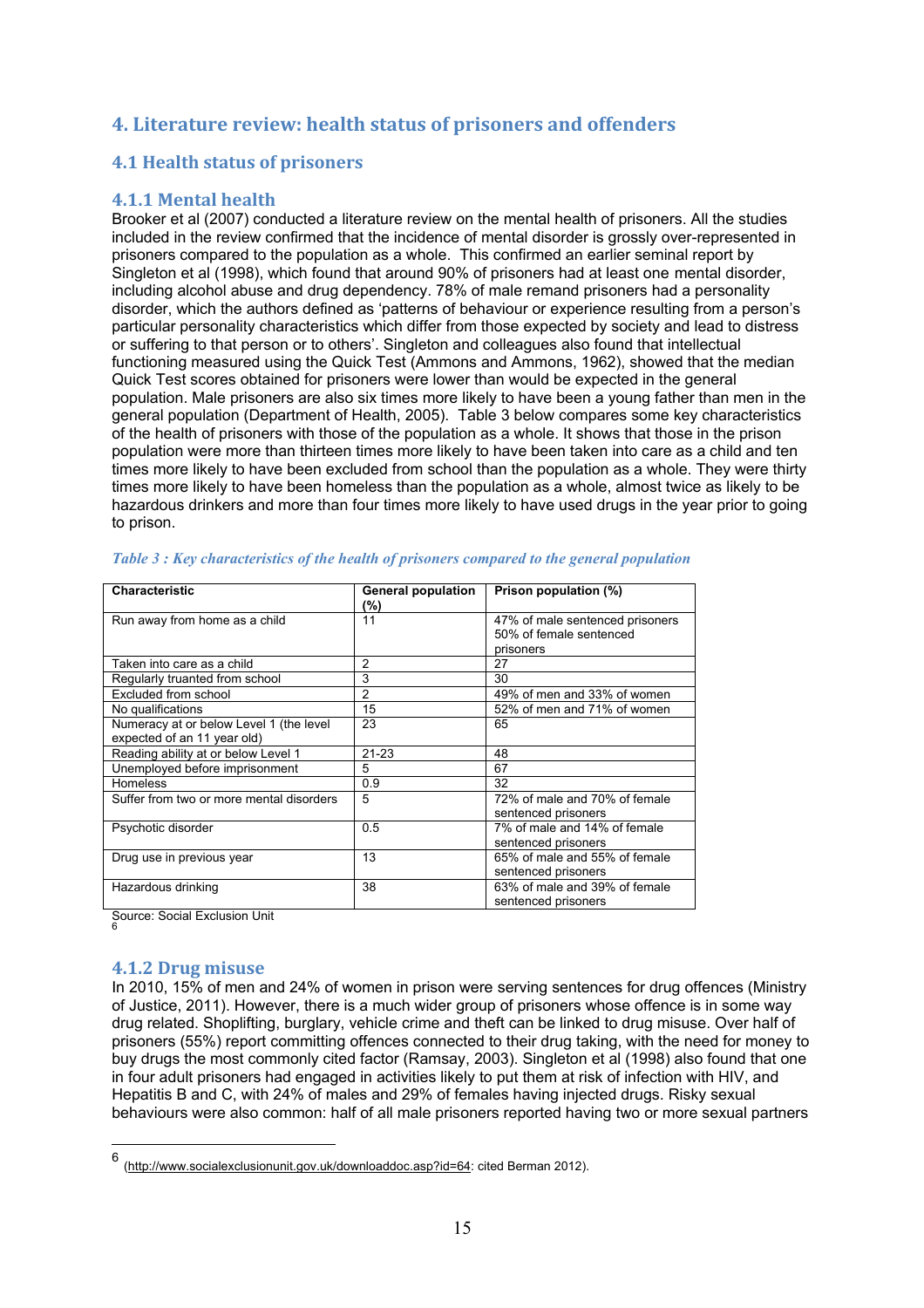in the last year, but not consistently using condoms. Drug use within prisons is also a significant issue.

## **4.1.3 Learning disabilities**

The Bradley Report (Department of Health, 2009) highlighted the disproportionately high number of people with learning disabilities and mental health problems in the criminal justice system (CJS). Research shows high numbers of offenders with unidentified learning difficulties or learning disabilities: the Prison Reform Trust (2007) estimated level of unmet need to be 32% within the CJS. Lord Bradley was asked to look at diverting people with mental health problems and learning disabilities away from the CJS. The main findings of the report (Department of Health, 2009), included interventions to help vulnerable people as soon as possible in the criminal justice system. It also called for a separate review, looking at prevention and intervention for options for children and young people who are at risk of offending. In terms of prison health care, the report calls for appropriate community alternatives for vulnerable offenders, saving up to 2,000 prison places per year. The report called for better screening for learning disabilities and mental health problems when people arrive at prison. It also calls for greater continuity of care when people enter and leave prison.

## **4.1.4 Dental health**

A study comparing dental health of prisoners in the North West of England with the 1998 UK Adult Dental Health Survey (Jones, 2005), showed that prisoners enter prison with twice as many decayed teeth (mean 4.2) as the general population of the North West of England (mean 1.9). Reasons why dental health is worse in the prisoner population include oral neglect, often due to drug/alcohol problems or chaotic lifestyles of some offenders, combined with the effects on oral health of drug/alcohol use, smoking, and poor nutrition (Harvey et al, 2005). Recommended targets in the Department of Health's Strategy for Modernising Dental Services for Prisoners in England states that appointments for routine care should not exceed six weeks from the time of asking, although these targets are often exceeded (Department of Health, 2003). On a national level, delivery of dental health care in prison is complicated by turnover of prison population, meaning it is sometimes impossible to complete courses of treatments, as well as recruitment and retention of dental staff, leading to an increase in waiting times to see a dentist – and outdated facilities and equipment (Harvey et al, 2005).

## **4.1.5 Women's health**

 $\overline{a}$ 

In March 2007, the Corston review of vulnerable women in the CJS was commissioned by the Home Office following the deaths of six women at HMP Styal. The Corston report (Home Office, 2007) highlighted the poor health status of women in prisons. Although women make up less than 5% of the prison population, they account for around half of self-harm incidents.<sup>7</sup> A large scale UK study of female prisoners (Plugge et al, 2006), found that 27% of female prisoners had been paid for sex prior to coming into prison. 85% smoked and 75% had used illegal drugs in the six months prior to imprisonment. A history of childhood neglect and abuse was far more common in female prisoners than in women as a whole. Primary care consultation rates and admission rates to prison healthcare centres are high in women's prisons compared with other prison types, and far higher when compared with women in the community (Joint Prison Service et al, 1999). Corston recommended that 'Community solutions for non-violent women offenders should be the norm'. Despite this, the female prison population is still increasing. Corston states that women should be offered community penalties such as unpaid work schemes, praising schemes which operate during hours which take account of childcare responsibilities. The report also highlighted the pioneering Liverpool Community Justice Centre, which aims to reduce crime and antisocial behaviour with the help of local people and by tackling the underlying causes of offending<sup>8</sup>.

According to the Corston Report (Home Office, 2007), sentencers were concerned that the Criminal Justice Act 2003 required them to treat breaches of community orders more harshly than they felt was appropriate. Corston believes that orders for women must take into account domestic responsibilities as well as other issues influencing compliance, such as lack of confidence and distrust of conventional service providers. When women are arrested, diversion at the point of arrest and from police stations needs to be firmly embedded within the criminal justice structures.

<sup>7</sup> http://www.justice.gov.uk/search?collection=moj-matrix-dev-web&form=simple&profile=\_default&query=self-harm

<sup>6. (</sup>http://www.bbc.co.uk/news/uk-england-merseyside-12544138: last accessed May 2012)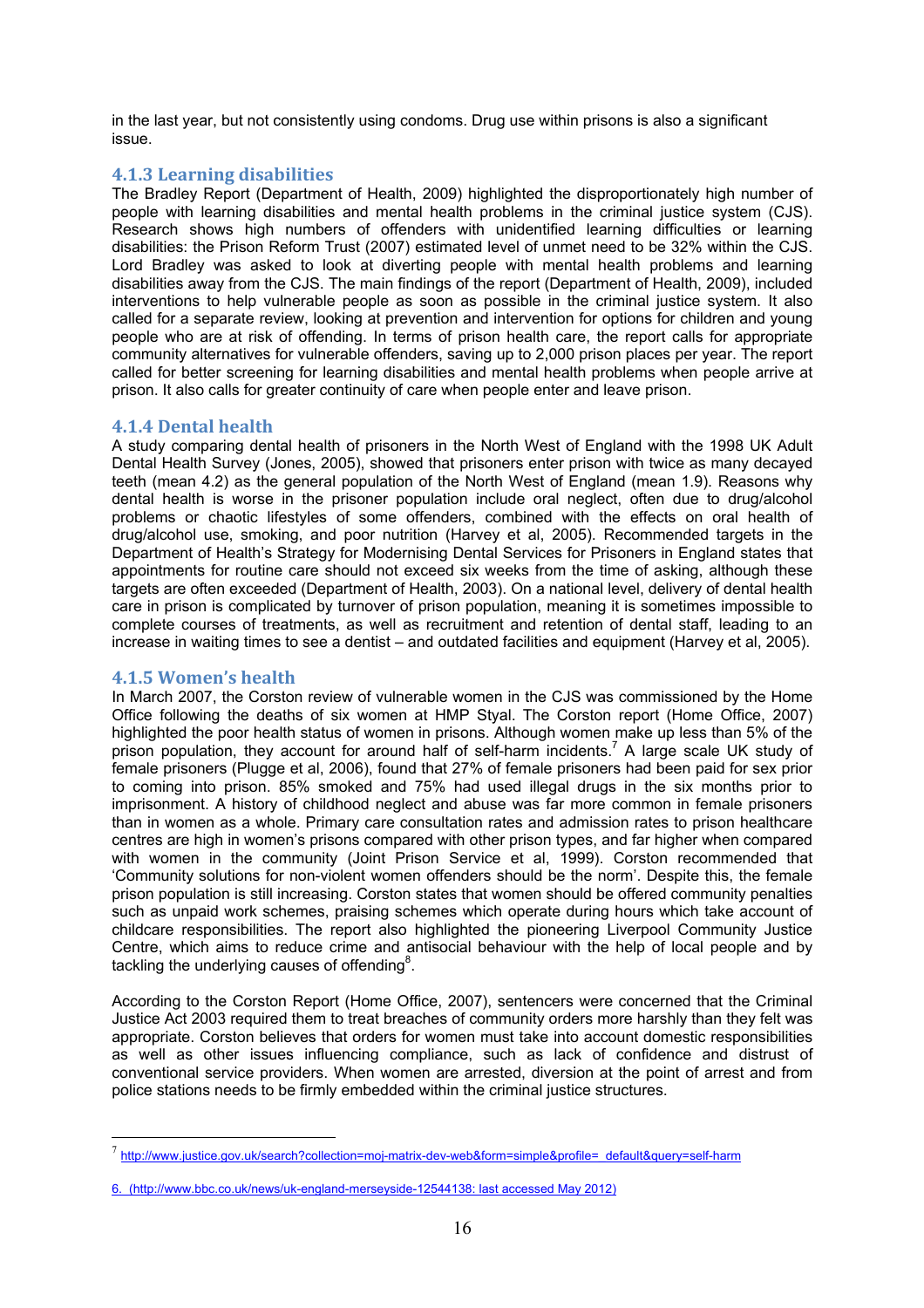Female offenders are also less likely to be given bail than male offenders. The Corston Report states that two-thirds of the women who go to prison do so on remand, and more than half of them do not go on to receive a custodial sentence. Social care charity PSS found that 66% of women sent to prison have children, and 95% of those children do not stay in the family home once their mother is sent to prison. The new economics foundation has found that for every pound invested in support-focused alternatives to prison, £14 worth of social value is generated to women and their children, victims and society generally over 10 years (New Economics Foundation, 2008). Following the publication of the Corston Report, followed by the Bradley Report (Department of Health, 2009), a number of women's projects were set up around the country, as an alternative to sending women to prison. The main aim is to prevent the breakdown of families after a woman is sent to jail, as well as reducing re-offending<sup>9</sup>.

Health needs that are specific to women include maternity care, gynaecology and care of babies in prison. According to the Prison Reform Trust (2009), there are 8 mother and baby units in prisons and secure training centres, providing accommodation for up to 75 mothers and babies at any one time. There were two births a week to female prisoners between April 2005 and July 2008.

## **4.1.6 Overcrowding**

A prison is overcrowded when the number of prisoners held exceeds the establishment's Certified Normal Accommodation. At the end of January 2012, 62% of prison establishments in England and Wales were overcrowded, according to the Ministry of Justice (2011), and anecdotal evidence suggests that, as overcrowding disrupts work to prevent re-offending, it can lead to an increase in reoffending.

#### **4.1.7 Specific challenges of delivering health care in prisons**

It has been acknowledged for many years that prisoners are entitled to receive the same range and level of health care service as are available in the community (HM Prison Service, 1994). The government's National Delivery Plan (Department of Health, 2009b), published in response to the Bradley Report (Department of Health, 2009), also states the importance of equity of access: offenders should receive health and social care services appropriate to their needs regardless of race, gender, disability, age, sexual orientation, religion or belief. In addition to the fact that offender health tends to be poorer than that of the population as a whole, particularly in certain areas including mental health and addictions, challenges include delivering health care within the prison regime. This includes conflict between the security role and the caring role faced by health care staff in prisons, as well as constraints provided by the prison environment. Prisoners are 'locked down' at certain times, so health care is scheduled around this, but emergencies may mean that prisoners are 'locked down' for additional periods of time, which has a knock on effect on health care, e.g. nurses may be available to deliver health care, but prisoners are not able to receive it. When offenders are transferred to hospital, two prison officers are needed to accompany them, but delays in two officers being available also has an impact upon health care staff – in an emergency situation, one member of health care staff will have to stay with the prisoner, which impacts on other duties that they need to carry out. There are many other ways in which the prison regime impacts upon health care, for example prisoners who are moving wings might miss health care appointments because of this.

## **4.2 Health status of offenders outside prisons**

Although, at the end of September 2007 there were 80,855 people in custody in England and Wales (Ministry of Justice 2007a) compared to 175,416 offenders being managed by the National Probation Service (Ministry of Justice 2007b), less is known about offenders' health needs in community settings. If offender health is to be effectively addressed this needs to be addressed (CSIP 2006). The poor health of prisoners does not suddenly remit on release and might even get worse, as the disciplining of life and reduced access to alcohol and drugs in prison might afford a protective factor for many offenders. Many offenders in the community also seem to have difficulty accessing mainstream health services, and to over-use crisis services such as Accident and Emergency Centres but enjoy little in the way of preventative healthcare or health promotion (Department of Health 2007).

Solomons and Rutherford (2007) report a lack of research on the mental health needs of people serving community sentences. The data that they found included Mair and May's (1997) comprehensive interviewing of a sample of 1213 people on probation caseloads. 46% of male

e<br>Inttp://www.jmu-journalism.org.uk/#/news-386/4545645385: last accessed July 2011).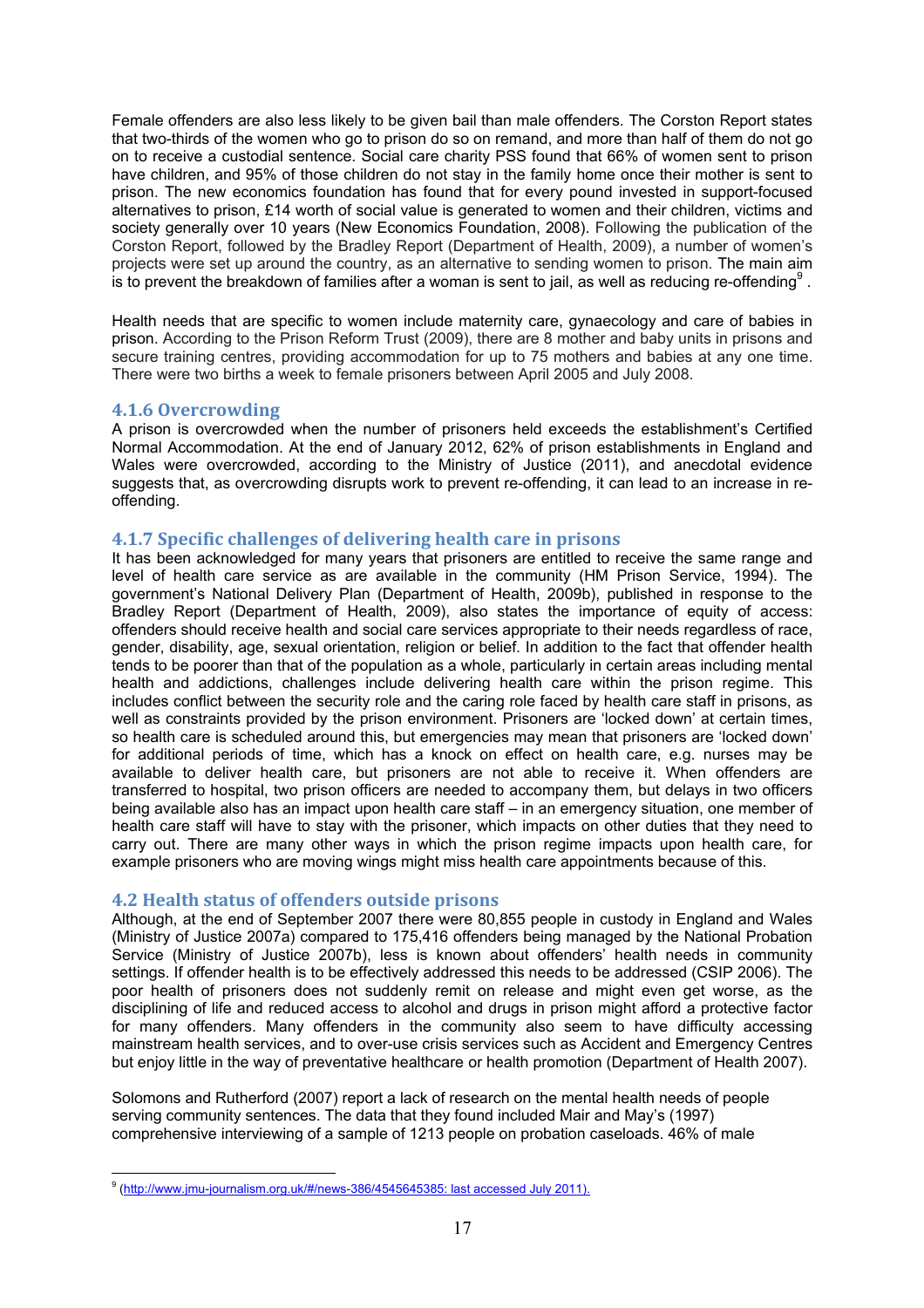probationers between 16-44 years of age reported long term illness or a disability compared to 26% in a matched age group within the general population. The authors conclude that there is clear evidence of a higher incidence of self-reported health problems in probationers that are similar to rates amongst prisoners. Freeman's (2003) study used Short Form 36 Health Survey (SF-36) alongside other measures to evaluate outcomes for drug dependent offenders in Australia, and found that offenders' health was worse than that of the general Australian population. Hagedorn and Willenbring (2003) carried out a similar study of 60 American offenders in a drug court probation programme. They found lower SF36 physical component summary and mental component summary scores that showed worse subjective health for offenders who were being managed in the community than the general population. The sample group of offenders also reported higher levels of anxiety and depression.

Hatfield et al (2004) undertook a 12 month cohort study of 467 individuals in probation approved premises. Staff members reported that 25.1% of the offenders had a known psychiatric diagnosis, 34.3% had drug misuse and 30.6% had alcohol abuse problems. A study using tracking methods relied upon objective data such as contact with local mental health services, forms of treatment and staff coding the complexity of need (Keene et al 2003). The researchers identified that 13.6 % of the total probation population were in contact with the local mental health trust, with the proportion higher amongst female offenders (19.6%). Only 53% of offenders who probation officers had assessed as having poor mental health were in contact with mental health services, but 445 clients who had not been assessed by probation as having mental health problems had used mental health services.

The variance in these figures on prevalence of health problems amongst community managed offenders might largely be because different measures of health were used (Brooker et al 2007). However, all the studies showed that mental and physical health problems in these offenders were worse than in the population as a whole. Mortality rates are also very high among offenders living in the community. Sattar (2001) found that community offenders are four times more likely to die than the general male population, and twice as likely to die as prisoners. Half of offender deaths occurred within 12 weeks of release from prison, and almost half of them were related to drugs or alcohol.

Many studies also show that offenders within the community are socially excluded, and experience difficulty in accessing services to meet their needs (Social Exclusion Unit 2002, Department of Health 2007). Skeem and Louden's (2006) review of research on offenders who were being managed in the community showed that services for mentally disordered offenders receiving community supervision are not geared towards the needs of this population. Vaughan & Stevenson (2002) conducted a survey which found that mentally disordered offenders were disenchanted with mental health services and were unlikely to seek help themselves.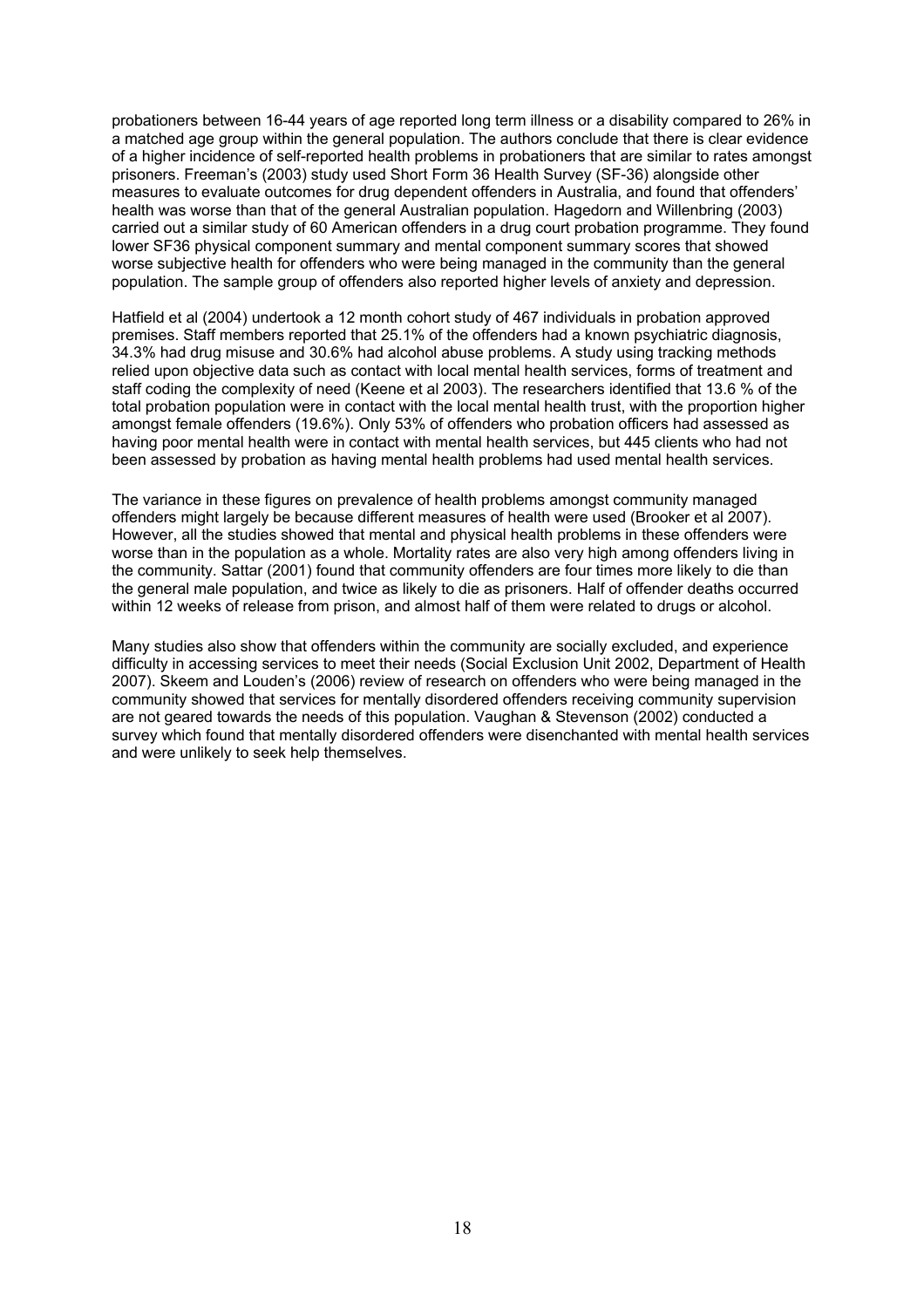## **5. The prison population – HMP Liverpool, Altcourse, Kennet and Styal.**

## **5.1 Overview**

 $\overline{a}$ 

There are three male prisons in the Merseyside area – HMP Liverpool, Kennet and Altcourse. Because the majority of female prisoners who are from the Merseyside area are sent to HMP Styal, this was also included in the health needs assessment. Table 4 below gives an overview of prisons included in the HNA. The same quantitative data was collected from all the prisons, recognising that it might not be possible to replicate every measure across all prisons, or obtain national comparative data. At HMP Styal, interviews were only conducted with women who were from the Merseyside area. Disease prevalence data was taken in November 2011.

The following data collection periods were agreed with each prison:

- HMP Liverpool and Kennet from1st Nov 2010 to 31st October 2011.
- HMP Styal 1st April 2011 to 31st October 2011.
- HMP Altcourse 1st January 2011 to 31st November 2011.

Clinical information on the management of prisoners' health needs is recorded on a database called SystmOne. Whilst SystmOne is used to good effect to monitor and performance manage the day to day operation of the Healthcare Centre at the prison, analyses of SystmOne data have shown that a reliance on data from this system is likely to lead to significant underestimates of health need of the prison population (Doyle, 2008). For this reason national prevalence data has also been included where possible. Unless otherwise stated, national prevalence data is taken from 'Psychiatric morbidity among prisoners in England and Wales' (ONS, 1998). The implementation of SystmOne into all prisons in the North West should mean that comparisons will be easier in the future, leading to improvements in health care planning.

|                      | Liverpool           | Altcourse      | Kennet         | Stval               |
|----------------------|---------------------|----------------|----------------|---------------------|
| Category of prison   | B                   | В              | C              | Female and young    |
|                      |                     |                |                | offenders           |
| <b>Status</b>        | Public funded       | Private        | Public funded  | Public funded       |
| Sex of prisoners     | Male                | Male           | Male           | Female              |
| Operational capacity | 1423                | 1324           | 342            | 460                 |
| Type of health care  | On-site health care | On-site health | On-site health | On-site health care |
| services             | unit                | care unit      | care unit      | unit                |

#### *Table 4: Overview of prisons included in the HNA*

Source: 'Inside Time' (http://www.insidetime.org/index.asp: last accessed April 2012)

## **5.2 Prison population on Merseyside by age.**

Table 5 shows the prison population on Merseyside by age. Data collected by age varied by prison. Over 90% of the prison population at Merseyside prisons are aged under 50. Men in their 20s are the largest group. Although numbers of prisoners aged over 70 remain relatively small, this group is growing as the population ages. This trend will need to be monitored, in order to ensure the health needs of this group can be met effectively. This will include end of life care<sup>10</sup>.

 $10$  MacMillan Cancer Support has developed prison standards for end of life care, in collaboration with HMP Durham (http://www.endoflifecareforadults.nhs.uk/case-studies/a-new-set-of-standards-for-end-of-life-care-in-prisons).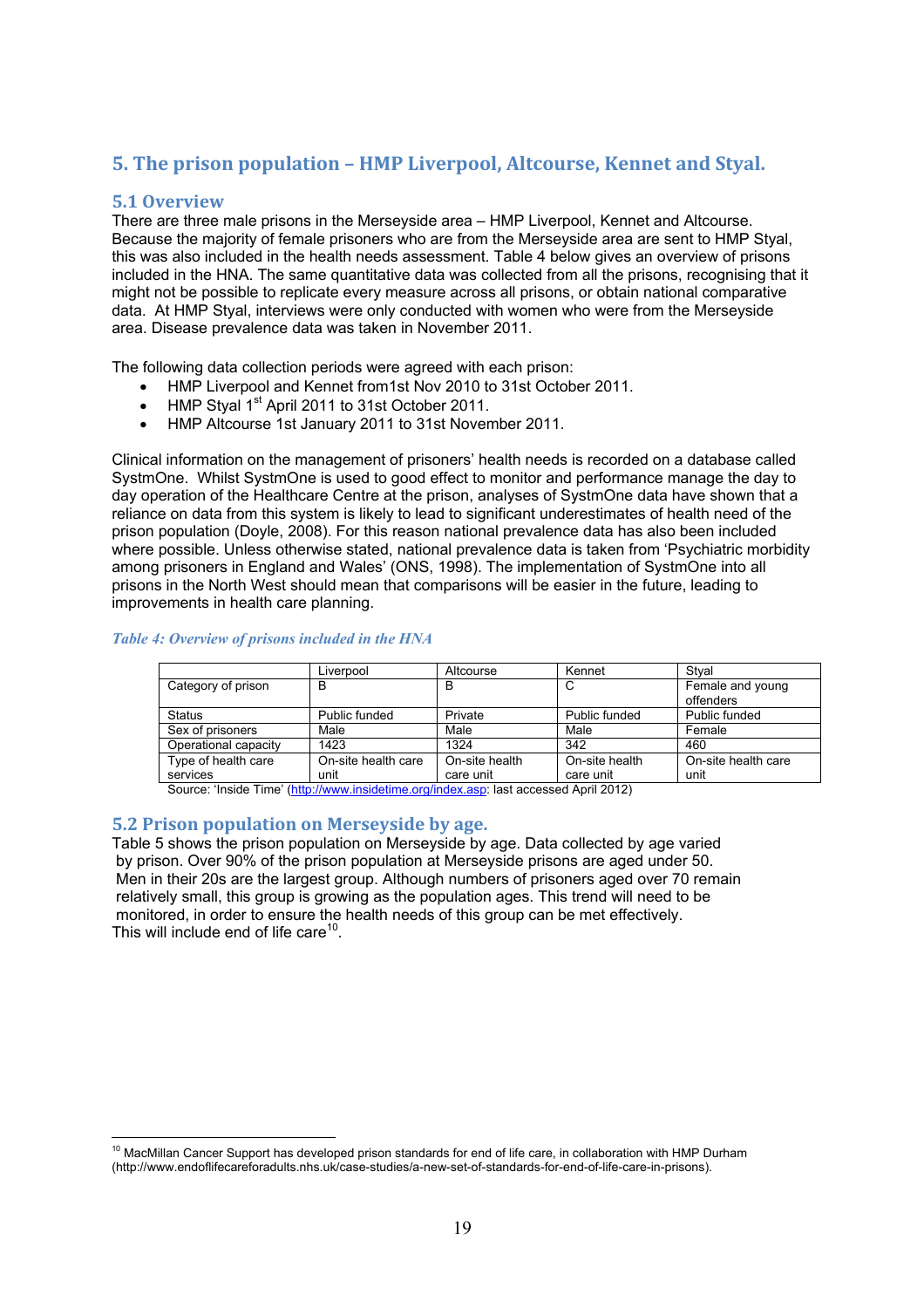#### **Table 5***: Prison population by age*

|           | Liverpool |      | Altcourse  |      | Kennet |      | Styal          |      |
|-----------|-----------|------|------------|------|--------|------|----------------|------|
| Age       | Nº        | %    | Nº         | %    | N٥     | %    | N <sub>2</sub> | %    |
| 18-19     | N/A       | N/A  | 99         | 7.4  | N/A    | N/A  | $56^{11}$      | 13.0 |
| $21 - 29$ | 513       | 40.4 | $575^{12}$ | 43.1 | 140    | 39.7 | $98^{13}$      | 22.7 |
| 30-39     | 386       | 30.4 | 380        | 28.5 | 119    | 33.7 | 132            | 30.6 |
| 40-49     | 273       | 21.5 | 203        | 15.2 | 64     | 18.1 | 97             | 22.5 |
| 50-59     | 69        | 5.4  | 48         | 3.6  | 25     | 7.1  | 39             | 9.0  |
| 60-69     | 25        | 2.0  | 20         | 1.5  | <5     | N/A  | 9              | 2.1  |
| 70-79     | 5         | 0.4  |            | 0.5  | <5     | N/A  | N/A            | N/A  |
| 80 plus   | 0         |      | <5         | N/A  | N/A    | N/A  | N/A            | N/A  |

Source: Information supplied by prisons, Nov 2011 for HMP Liverpool and Kennet, May 2012 for HMP Altcourse, March 2012 for HMP Styal.

#### **5.3 Ethnicity**

Table 6 below shows the population of Merseyside prisons by ethnic group. This data was not available for HMP Styal. The majority of the prison population on Merseyside is British. In both the prison population and in the general population<sup>14</sup> on Merseyside there are less people from minority ethnic groups than there are in England as a whole, and numbers were generally too small to make comparisons between the general and prison populations. Nationally, however, 73.7% of the prison population is white, compared to 92.3% of the prison population, meaning that minority ethnic groups are over-represented in the prison population nationally (Berman, 2012).

#### *Table 6: Prison population by ethnic group*

|                              | Liverpool      |      | Altcourse      |      | Kennet         |      |
|------------------------------|----------------|------|----------------|------|----------------|------|
| <b>Ethnicity</b>             | N <sub>2</sub> | %    | N <sub>2</sub> | %    | N <sub>2</sub> | %    |
| <b>British/mixed British</b> | 1054           | 83.6 | 1055           | 79.0 | 279            | 79.0 |
| Asian                        | 9              | 0.7  | 8              | 0.6  | <5             | N/A  |
| <b>Black</b>                 | 18             | 1.8  | 8              | 0.6  | <5             | N/A  |
| Chinese/Other                | 11             | 0.9  | 19             | 1.4  | $5$            | N/A  |
| Mixed                        | 12             |      | 17             | 1.3  | <5             | N/A  |
| White                        | 27             | 2.1  | 21             | 1.6  | 20             | 5.7  |
| Irish                        | 9              | 0.7  | 9              | 0.7  | <5             | N/A  |
| Not known                    | 125            | 9.8  | 198            | 14.8 | 44             | 12.5 |

Source: Information supplied by HMP Liverpool Altcourse and Kennet, November 2011.

#### **5.4 The prevalence of physical health problems and lifestyle issues**

Table 6 below shows the prevalence of physical health problems, and lifestyle issues, for the 3 prisons on Merseyside. This data was not available for HMP Styal. The table shows that smoking rates at the 3 prisons are lower than national prevalence rates in prisoners, which are estimated to be around 80% (ONS, 1998). Rates of smokers wishing to quit are lower for the prisons on Merseyside than national rates, which are estimated to be around 43%: 21% of prisoners wanted to quit at HMP Liverpool, 12.2 at Altcourse and 17% at Kennet. As only motivated smokers who wish to quit are likely to engage with stop smoking services, there is a huge challenge in supporting this population to stop smoking, when most are not motivated to do so yet.

 $11$  Number aged 18-21

 $12$  Number aged 20-29

<sup>&</sup>lt;sup>13</sup> Number aged 22-29

<sup>14</sup> Data source: neighbourhood.statistics.gov.uk: last accessed Nov 2011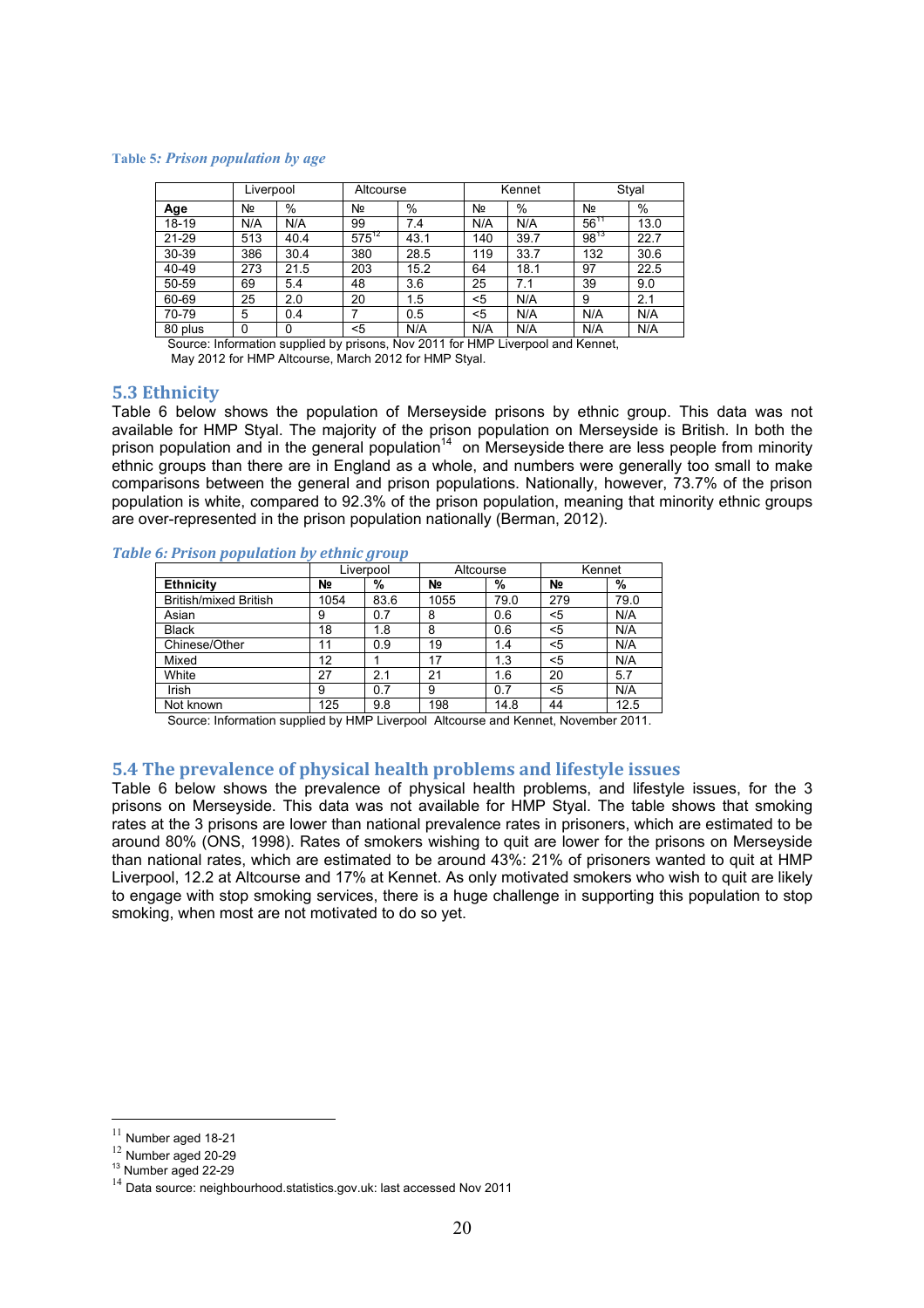#### *Table 6: Prevalence of physical health problems and lifestyle issues.*

|                        |     | Liverpool |     | Altcourse | Kennet         | $\%$<br>nation<br>al<br>prison<br>pop. |     |
|------------------------|-----|-----------|-----|-----------|----------------|----------------------------------------|-----|
|                        |     | % prison  |     | % prison  |                | % prison                               |     |
| Health problem         | Nº. | pop.      | Nº  | pop.      | N <sub>2</sub> | pop.                                   |     |
| Asthma                 | 219 | 17.2      | 200 | 16.8      | 61             | 17.3                                   | N/A |
| Hypertension           | 40  | 3.1       | N/A | N/A       | 16             | 4.5                                    | N/A |
| Epilepsy               | 78  | 6.1       | 52  | 4.4       | 29             | 8.2                                    | N/A |
| <b>Diabetes</b>        | 46  | 3.6       | 34  | 2.8       | 9              | 2.5                                    | N/A |
| Speech and language    |     |           |     |           |                |                                        |     |
| problems               | 13  | 1.0       | 8   | 0.7       | $<$ 5          | N/A                                    | 11  |
| Smoking rates          | 824 | 64.8      | 931 | 78.3      | 257            | 72.8                                   | 80  |
| Smoker wishing to quit | 267 | 21.0      | 145 | 12.2      | 60             | 17.0                                   | 43  |

Source: HMP Liverpool, Altcourse and Kennet, November 2011.

## **5.4 Prevalence of mental health problems**

Table 7 below shows the prevalence of mental health problems recorded on SystmOne at the 3 Merseyside prisons, where available. This data was not available for HMP Styal. National prevalence data has been added where available. On the whole, numbers recorded on SystmOne were lower than would be expected based on national prevalence data. National research including research carried out by the Sainsbury Centre for Mental Health (2008) also shows rates for prisoners to be far higher for prisoners than the population as a whole, and highlights the need for mental health to remain a top priority in Merseyside prisons.

#### *Table 7: Prevalence of mental health problems*

|                                  | Liverpool |      | <b>Altcourse</b> |      | Kennet         |      | National prevalence (%) |           |
|----------------------------------|-----------|------|------------------|------|----------------|------|-------------------------|-----------|
| <b>Health problem</b>            | Nº.       | %    | N <sub>2</sub>   | %    | N <sub>2</sub> | %    | Remand                  | Sentenced |
| Depressive disorder              | 199       | 15.7 | 160              | 13.5 | 41             | 11.6 | N/A                     | N/A       |
| Anxiety disorder                 | 129       | 10.2 | 270              | 22.7 | 27             | 7.6  | N/A                     | N/A       |
| Self-harm                        | 124       | 0.8  | $164^{15}$       | 13.8 | 14             | 4.0  | N/A                     | N/A       |
| Personality disorder             | 29        | 2.3  | 12               | 1.0  | 3              | 0.8  | 78                      | 64        |
| Post-traumatic stress disorder   | 14        | 1.1  | 7                | 0.6  | 11             | 3.1  | 5                       | 3         |
| Phobias                          |           | 0.5  | $<$ 5            | N/A  | $<$ 5          | N/A  | 10                      | 6         |
| Panic disorder                   | 6         | 0.5  | 13               | 1.1  | N/A            | N/A  | 6                       | 3         |
| Obsessive-compulsive disorder    | $5$       | N/A  | $<$ 5            | N/A  | $<$ 5          | N/A  | 10                      | ⇁         |
| Functional psychoses             | N/A       | N/A  | 22               | 1.9  | N/A            | N/A  | 10                      | ⇁         |
| Neurotic disorder (in past week) | N/A       | N/A  | 120              | 10.1 | N/A            | N/A  | N/A                     | N/A       |

Source: HMP Liverpool, Altcourse and Kennet, November 2011.

## **5.6 Prevalence of Blood Borne Virus**

In common with other health issues, figures of offenders with blood borne virus recorded on SystmOne are lower than would be expected. This is due in part to initial difficulties in recording health issues on SystmOne, following its implementation. We collected figures of offenders with blood borne virus from SystmOne in November 2011 for all 3 Merseyside prisons. Numbers for Hep B and C were too low to be reported at HMP Liverpool, whilst 11 prisoners were reported to have HIV, around 0.87% of the population. Numbers of prisoners with blood borne virus were too low to report at HMP Altcourse. Numbers were too low to be reported for hepatitis B and HIV at HMP Kennet.

National prevalence data shows that rates of blood borne virus are far higher in the prison population than in the population as a whole, meaning that the prison is an ideal environment to undertake screening and vaccination. However, this may be more problematic where prisoners are serving shorter sentences and there is less time for vaccination programmes to be completed.

HMP Altcourse now receives funding from the Health Protection Agency to raise awareness about Hepatitis B, and vaccinate more offenders against it. In addition, a new Hepatitis C service that was

 $\overline{a}$ <sup>15</sup> Self-harm and suicide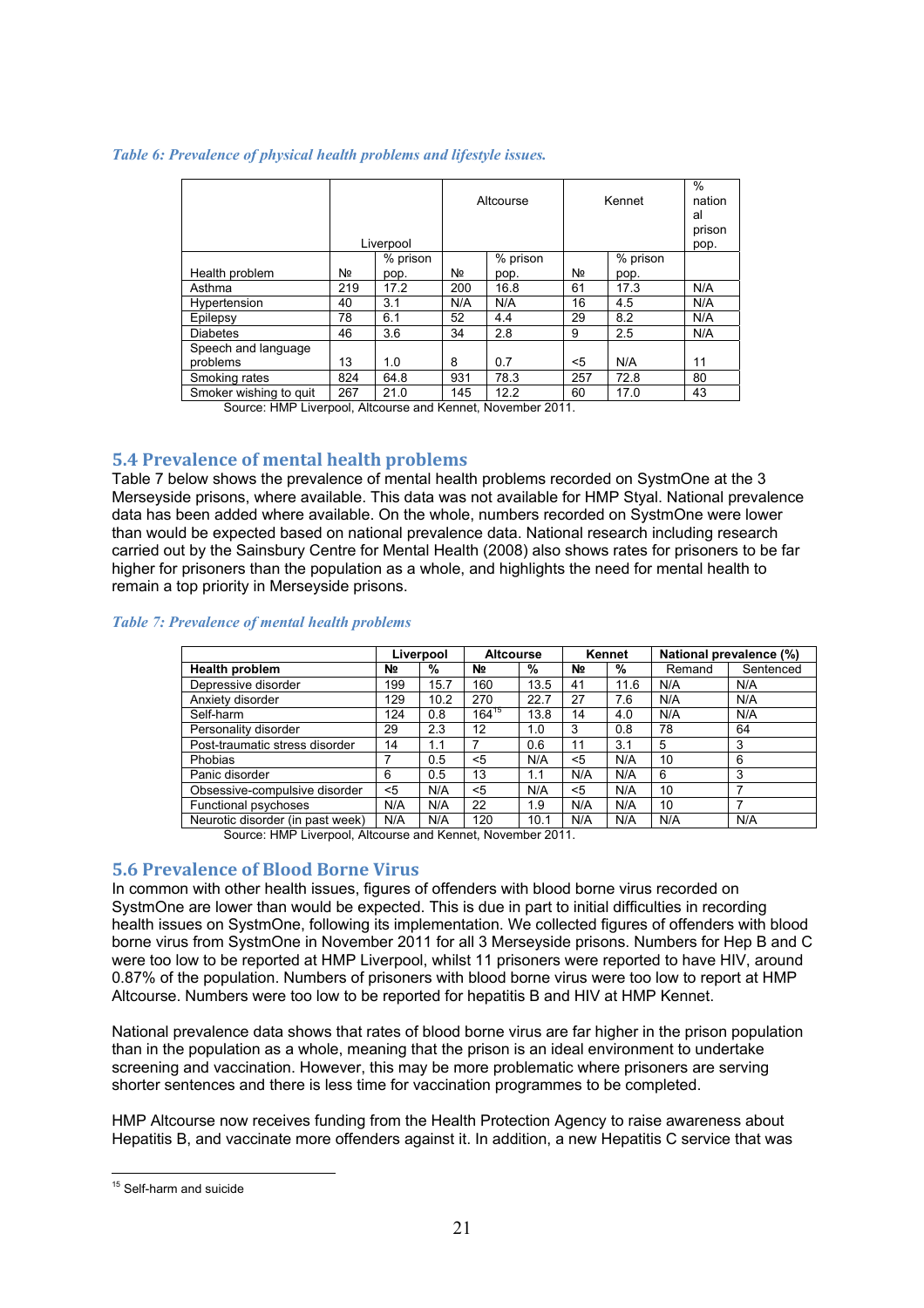introduced at HMP Liverpool, Altcourse and Kennet in 2011 ensures active engagement of staff with promoting Hep C awareness. It is a Specialised Secondary Service, which is normally delivered in a hospital, but is now delivered by the same secondary care staff in a prison setting. From October 2011, a programme of identification and treatment for blood borne virus began at HMP Kennet, with 8 prisoners undergoing active Hepatitis C treatment between October 2011 and April 2012. The issues of recording health problems should also be alleviated in part due to appointment of a member of staff who will be responsible for ensuring that coding is standardised across the Merseyside prisons.

## **5.7 Prevalence of substance misuse**

Table 8 below shows the presence of substance misuse at the 3 Merseyside prisons. Misuse varies significantly by prison: for example, 10.7% of the population of HMP Liverpool were recorded on SystmOne as having misused heroin. At HMP Altcourse, the proportion who had misused heroin was only 5.5, around half the proportion at HMP Liverpool. The figure was 7.4% for HMP Kennet. Drug use among prisoners is also a significant problem, and was mentioned in the interviews that we conducted at all 4 prisons. The use of drugs at HMP Liverpool is an issue that has been highlighted in previous Board reports (Ministry of Justice, 2010) for HMP Liverpool. The report acknowledged that work had been done by management and staff to address this issue, but recommended that greater resources should be directed to assist in stopping the supply of drugs and tackling the addiction of many prisoners.

#### *Table 8: Prevalence of substance misuse*

|                             |                | Liverpool | <b>Altcourse</b> |     |                | Kennet |
|-----------------------------|----------------|-----------|------------------|-----|----------------|--------|
| <b>Health problem</b>       | N <sub>2</sub> | %         | N <sub>2</sub>   | %   | N <sub>2</sub> | %      |
| <b>Alcohol Misuse</b>       | N/A            | N/A       | N/A              | N/A | 14             | 4.0    |
| <b>Cannabis Misuse</b>      | 19             | 1.5       | 64               | 5.4 | 10             | 2.8    |
| Heroin Misuse               | 136            | 10.7      | 65               | 5.5 | 26             | 7.4    |
| <b>Crack Cocaine Misuse</b> | 19             | 1.5       | 19               | 1.6 | $5$            | N/A    |
|                             |                |           |                  |     |                |        |

Source: HMP Liverpool, Altcourse and Kennet, November 2011.

## **5.8 Dental health**

Collecting prevalence rates of tooth decay in Merseyside prisons was problematic, but a study comparing dental health of prisoners in the North West of England with the 1998 UK Adult Dental Health Survey (Jones, 2005), showed that prisoners enter prison with twice as many decayed teeth (mean 4.2) as the general population of the North West of England (mean 1.9). Reasons for this include oral neglect, often due to drug/alcohol problems or chaotic lifestyles of some offenders, combined with the effects on oral health of drug/alcohol use, smoking and poor nutrition (Harvey et al, 2005). On a national level, delivery of dental health care in prison is complicated by turnover of prison population, meaning it is sometimes impossible to complete courses of treatments, recruitment and retention of dental staff – issues around recruitment were mentioned in interviews with staff at HMP Kennet, leading to an increase in waiting times to see a dentist – and outdated facilities and equipment (Harvey et al, 2005). The interviews showed that oral health is an area that offenders are willing to address once in prison, although some concerns were raised in interviews about waiting times for non-emergency dental work. Prisoners were also concerned that scale and polish was not available, meaning prisoners were concerned about neglecting preventive oral health, although there is little evidence for the effectiveness of this procedure in terms of maintaining oral health.

## **5.9 Physical and human resources : all prisons**

Table 9 below shows the facilities available to each of the 4 prisons. One of the main findings was that while HMP Altcourse, Kennet and Styal provide in-house pharmacy, HMP Liverpool does not have an in-house pharmacy, despite it being a large prison. Providing an in-house pharmacy at HMP Liverpool this would alleviate the issues around timely dispensation of medication that were mentioned in the interviews (NPC, 2012). Additionally, HMP Liverpool, standard sized cells are not large enough to accommodate wheelchairs, meaning that any prisoners using wheelchairs have to use inpatient cells, reducing capacity. The poor quality of cell accommodation at HMP Liverpool, is an issue that has been previously raised in Independent Monitoring Board Reports (Ministry of Justice, 2010) as an issue that needs to be addressed. At HMP Styal, many of the facilities were built some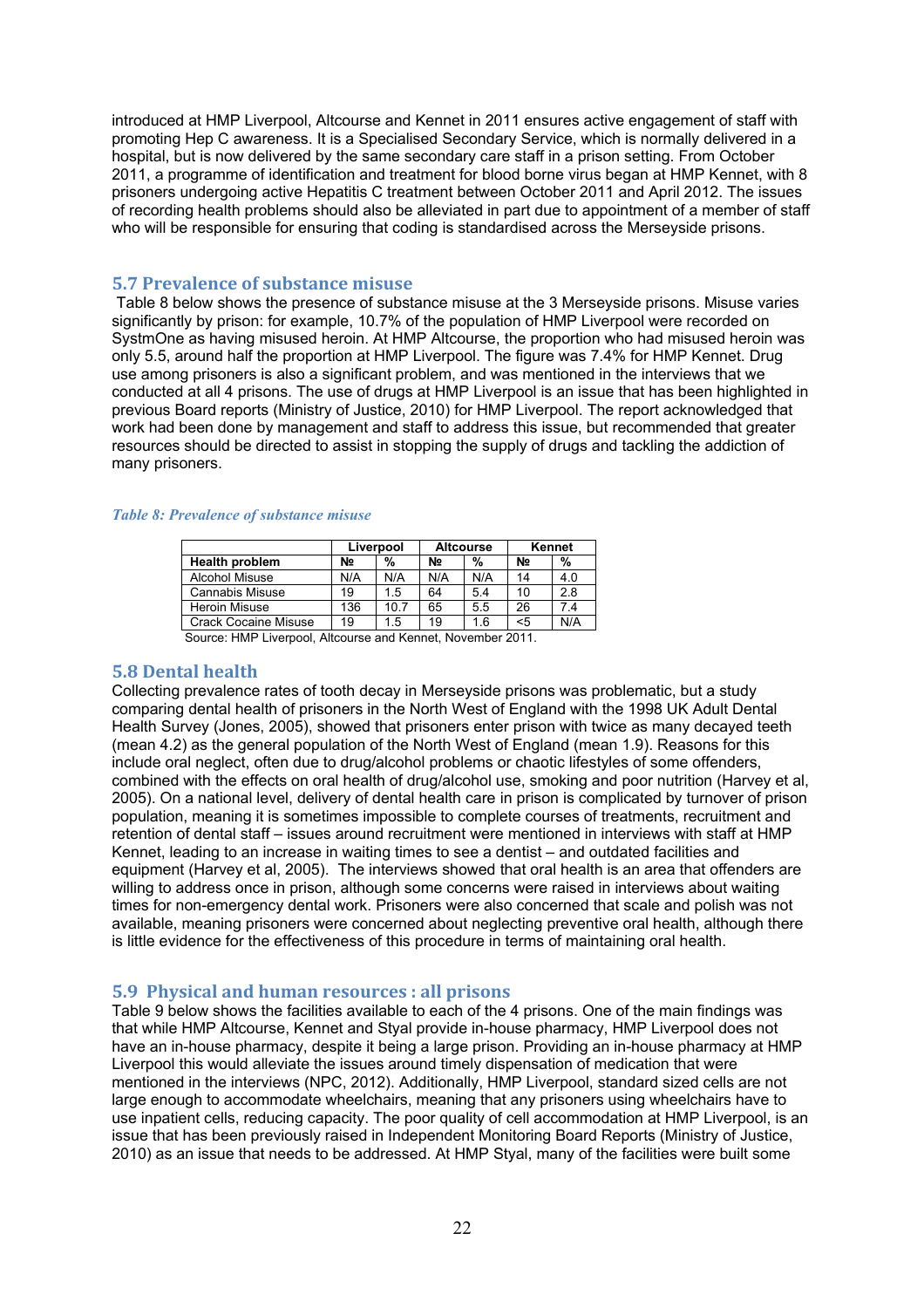years ago, making delivery of effective health care, as well as compliance with all safety standards, more challenging.

#### *Table 9: Physical and human resources*

| <b>Facilities</b>                                                                                                 | <b>Liverpool</b> | <b>Altcourse</b>                                                                      | <b>Kennet</b>  | <b>Styal</b>                                                                                                                                                                      |
|-------------------------------------------------------------------------------------------------------------------|------------------|---------------------------------------------------------------------------------------|----------------|-----------------------------------------------------------------------------------------------------------------------------------------------------------------------------------|
| <b>Reception screening</b><br>rooms                                                                               | $\overline{2}$   | $\overline{2}$                                                                        | 1              | $\overline{2}$                                                                                                                                                                    |
| <b>Consulting rooms</b>                                                                                           | 14               | 13                                                                                    | $\overline{4}$ | 14                                                                                                                                                                                |
| <b>Inpatient beds</b>                                                                                             | 26               | 12                                                                                    | None           | None                                                                                                                                                                              |
| <b>Pharmacy</b>                                                                                                   | None in-house    | In-house                                                                              | In-house       | In-house.                                                                                                                                                                         |
| <b>Other facilities:</b><br>(including dental surgery,<br>records store room,<br>sluice, bathroom,<br>storerooms) | Yes to all       | 1 dental surgery,<br>1 records store<br>room, 1 sluice, 1<br>bathroom, 1<br>storeroom | 1 dental suite | 1 dental<br>surgery.1 digital<br>dental x-ray. 1<br>dental<br>equipment<br>decontamination<br>room. 2 sluices.<br>1 bathroom with<br>bath in mental<br>health resource<br>centre. |

Source: HMP Liverpool, Altcourse and Kennet as of November 2011 unless otherwise stated. Information from HMP Styal taken February 2012 unless otherwise stated.

Table 10 below shows the staffing profile at HMP Liverpool, Altcourse, Kennet and Styal. The poor health status of female prisoners, particularly in terms of mental health, is well documented (e.g. Department of Health, 2009), and this is reflected in increased provision to meet mental health need at HMP Styal, e.g. numbers of mental health staff are proportionately higher at HMP Styal than at the male prisons. National statistics (ONS, 1998) show that mental health problems are generally higher in female prisoners than in male prisoners. For example, rates of anxiety and depression were 36% for female remand prisoners, and 31% for sentenced, compared to 26% and 19% for their male counterparts (ONS, 1998). Rates of suicidal thoughts in the last week were 23% for female remand prisoners and 8% for sentenced, compared to 12% and 4% for male prisoners. HMP Liverpool provides a dedicated health care reception team Monday to Friday, 1pm until 9pm, and on Saturday afternoons. They are one of the few prisons to offer this six days a week. However, HMP Liverpool now receives from courts outside Liverpool, increasing prisoner turnover and workload on health care staff. The impact of this will need to be assessed at the end of 2012, both by prison staff, to look at capacity and security issues, and by Merseyside Offender Health and Social Care Board, to ensure appropriate health care staff are in place.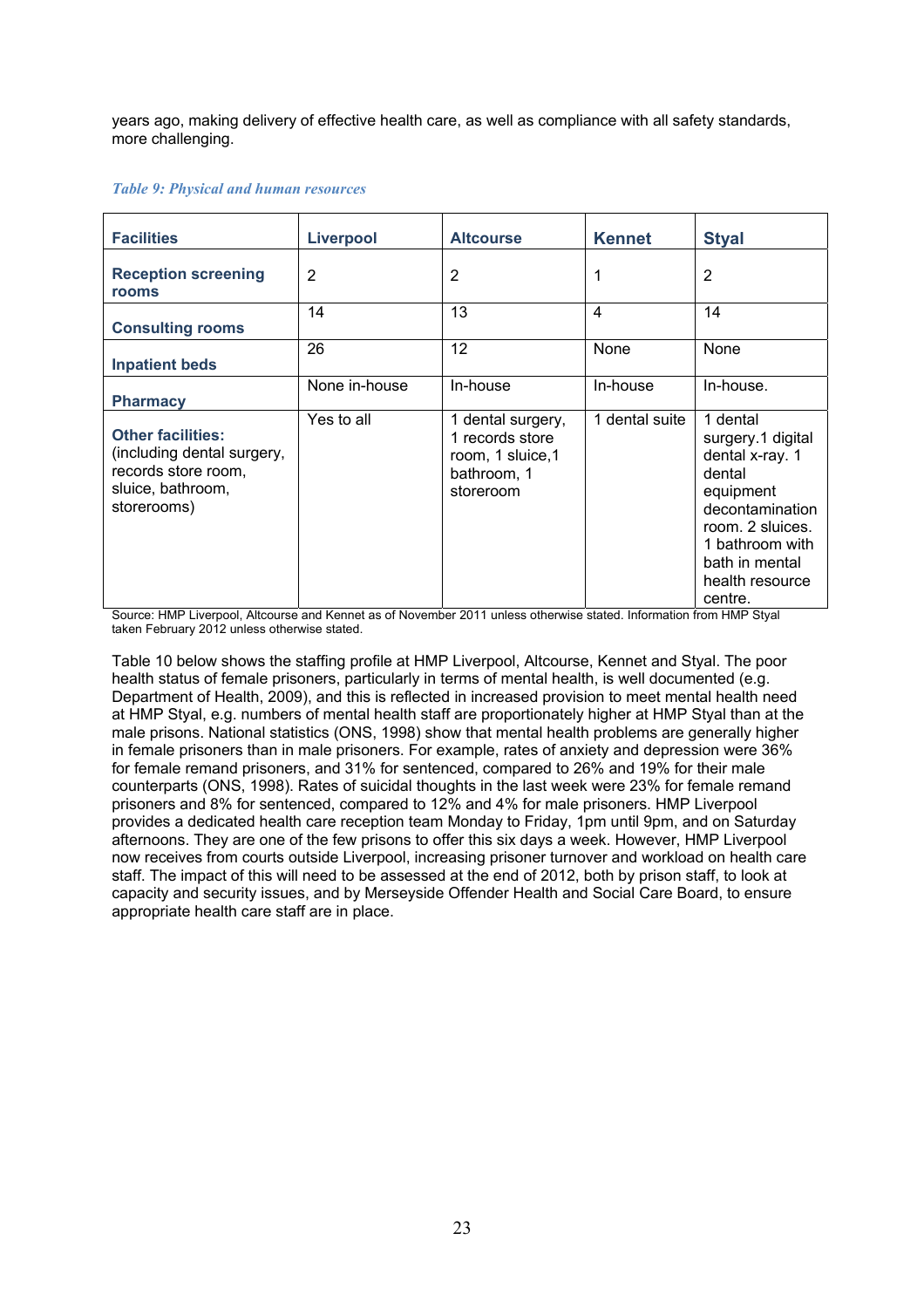## *Table 10: Staffing profiles*

| <b>Nature of human</b><br><b>resources</b>                            | Liverpool<br>Staff employed by<br><b>LCHT</b> unless<br>otherwise stated                                    | <b>Altcourse</b><br>Staff employed by<br>G4S unless<br>otherwise stated | Kennet<br>Staff employed by<br><b>LCHT</b> unless<br>otherwise stated. | <b>Styal</b><br><b>Employed by East</b><br><b>Cheshire NHS Trust</b><br>unless otherwise<br>stated.<br>All services not<br>listed as employed<br>by East Cheshire<br>NHS Trust are<br>delivered under sub-<br>contract to East<br><b>Cheshire NHS Trust</b><br>as the lead provider |
|-----------------------------------------------------------------------|-------------------------------------------------------------------------------------------------------------|-------------------------------------------------------------------------|------------------------------------------------------------------------|-------------------------------------------------------------------------------------------------------------------------------------------------------------------------------------------------------------------------------------------------------------------------------------|
| <b>Manager</b>                                                        | DDU: 2 plus Deputy<br>Manager                                                                               | 1                                                                       | 1                                                                      | 2 WTE                                                                                                                                                                                                                                                                               |
|                                                                       | Primary Care<br>Psychology: 1                                                                               |                                                                         |                                                                        |                                                                                                                                                                                                                                                                                     |
|                                                                       | CMHT: 2                                                                                                     |                                                                         |                                                                        |                                                                                                                                                                                                                                                                                     |
|                                                                       | All the above are<br>employed by Mersey<br>Care                                                             |                                                                         |                                                                        |                                                                                                                                                                                                                                                                                     |
| <b>Prison Custody Officers</b><br>(PCO) funded by substance<br>misuse |                                                                                                             | PCO: 6<br>PCOs funded by<br>substance misuse:3                          | None specifically<br>allocated to health<br>care                       | None specifically<br>allocated to health<br>care                                                                                                                                                                                                                                    |
| <b>Professionals allied to</b><br>medicine                            |                                                                                                             |                                                                         |                                                                        |                                                                                                                                                                                                                                                                                     |
| Clinical psychologists                                                | <b>Primary Care</b><br>Psychologists: 1.6<br>Mersey Care<br>CMHT: 0.35 Mersey<br>Care<br>6 employed by LCHT | Nil                                                                     | Nil                                                                    | Engaged on a case<br>by case basis<br>Employed by<br><b>Greater Manchester</b><br><b>West Foundation</b><br>Trust                                                                                                                                                                   |
| Occupational therapists                                               | N/A                                                                                                         | Nil                                                                     | Nil                                                                    | 1 X WTE.<br>Employed by<br><b>Greater Manchester</b><br><b>West Foundation</b><br>Trust                                                                                                                                                                                             |
| Speech and language therapists                                        | N/A                                                                                                         | Nil                                                                     | Nil                                                                    | N/A                                                                                                                                                                                                                                                                                 |
| Physiotherapists                                                      | 1                                                                                                           | 1<br>Sub-contracted                                                     | 1 LCH                                                                  | <b>External clinics</b><br>utilised: service to<br>commence April<br>2012, 1 session per<br>week.                                                                                                                                                                                   |
| Pharmacists                                                           | Pharmacy provider is<br>Lloyds                                                                              | $\mathbf{1}$                                                            | Pharmacy provider<br>is Triangle                                       | 1 WTE Primecare<br>Ltd                                                                                                                                                                                                                                                              |
| Pharmacy technician                                                   | DDU: 1 employed by<br>Mersey Care                                                                           | 1.63                                                                    | 0                                                                      | 1.6 WTE. Primecare<br>Ltd/ East Cheshire<br>Trust                                                                                                                                                                                                                                   |
| <b>Nurses</b>                                                         |                                                                                                             |                                                                         |                                                                        |                                                                                                                                                                                                                                                                                     |
| Clinical Lead                                                         |                                                                                                             | $\mathbf{1}$                                                            | Manager as above                                                       | 2                                                                                                                                                                                                                                                                                   |
| Senior Nurse                                                          |                                                                                                             | $\overline{4}$                                                          |                                                                        | 3 WTE primary care<br>1.3 WTE women's<br>health<br>1 WTE learning                                                                                                                                                                                                                   |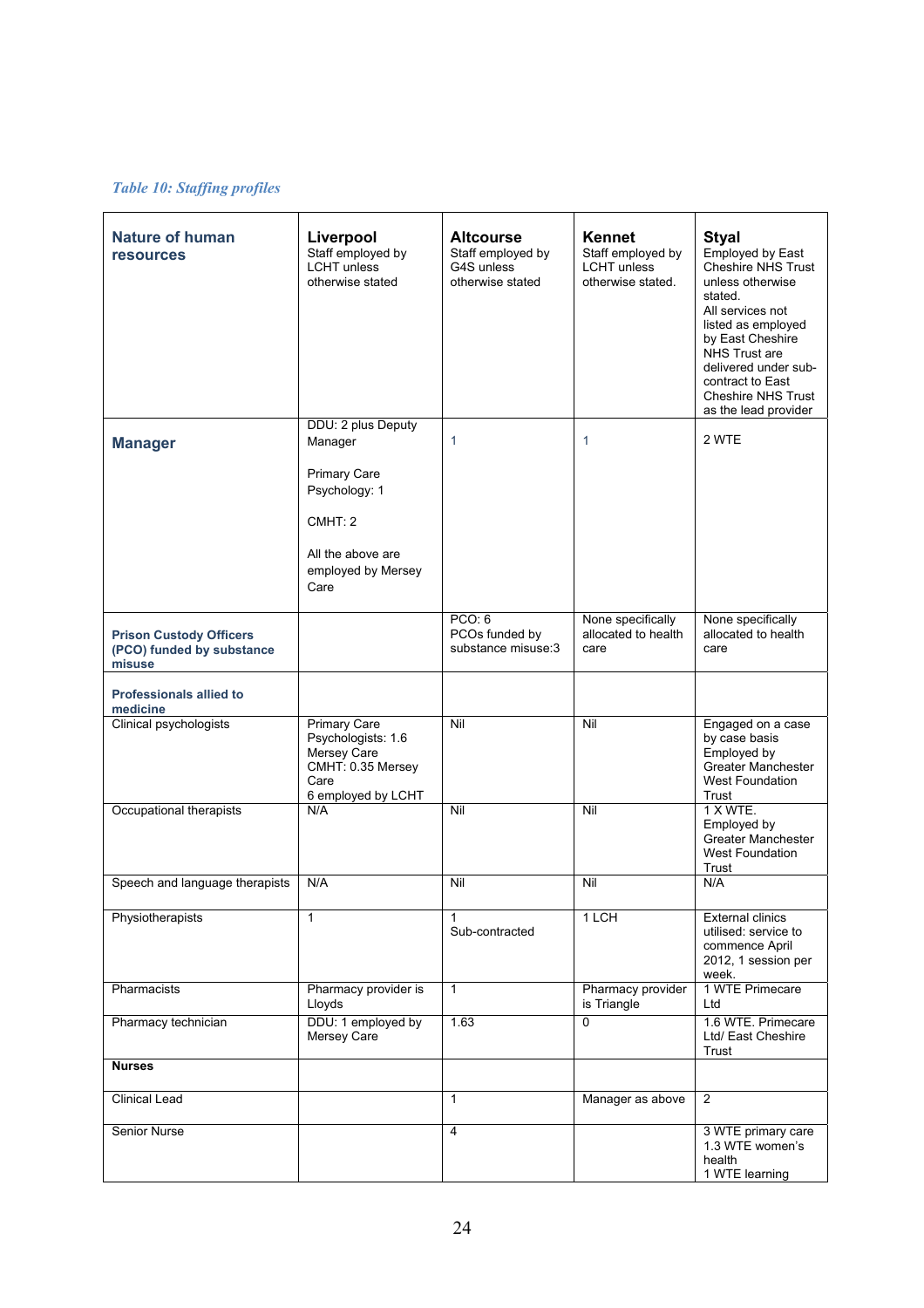| <b>RN</b>                    | N/A                                                                                       | 16                          | 5                           | disabilities/ mental<br>health<br>1 WTE substance<br>misuse<br>1 mental health in-<br>reach employed by<br><b>Greater Manchester</b><br><b>West Foundation</b><br>Trust<br><b>19 WTE</b>                                                           |
|------------------------------|-------------------------------------------------------------------------------------------|-----------------------------|-----------------------------|----------------------------------------------------------------------------------------------------------------------------------------------------------------------------------------------------------------------------------------------------|
|                              |                                                                                           | RN substance<br>misuse      |                             |                                                                                                                                                                                                                                                    |
| <b>RMN</b>                   | DDU:8 (Mersey Care)<br>CMHT: 4 (Mersey<br>Care)                                           | $\overline{8}$              | $\mathbf{1}$                | 12 employed by<br>East Cheshire NHS<br>trust and Greater<br><b>Manchester West</b><br><b>Foundation Trust</b>                                                                                                                                      |
| <b>HCA</b>                   | CMHT: 0.60 (Mersey<br>Care)<br>DDU:8 (Mersey Care)<br>11 LCHT                             | 6<br>4 substance misuse     |                             | 18 WTE                                                                                                                                                                                                                                             |
| <b>Doctors and dentists</b>  |                                                                                           |                             |                             |                                                                                                                                                                                                                                                    |
| <b>Trained GPs</b>           | 3                                                                                         | 4 sub-contracted            | $\mathbf{1}$                | <b>1.7 WTE</b><br>1 X session with<br>female GP per<br>week. Children in<br>the mother and baby<br>unit are registered<br>with a local GP<br>surgery                                                                                               |
| General dental practitioners | N/A                                                                                       | 1 sub-contracted            | $\mathbf{1}$                | 0.6 WTE. Also 1x<br>session with dental<br>surgeon per month                                                                                                                                                                                       |
| Psychiatrists                | DDU:4 sessions per<br>week plus 4 staff<br>grade sessions<br>CMHT: 2 sessions per<br>week | 1 sub-contracted            | $\mathbf{1}$                | 3 sessions per week<br>(employed by<br>Greater Manchester<br><b>West Foundation</b><br>Trust)                                                                                                                                                      |
| Other medical specialists    | <b>Primary Care</b><br>Psychologist: 3                                                    | 1 optician<br>1 chiropodist | 1 optician<br>1 chiropodist | Optician - 26 clinics<br>a year/ 13 in 6<br>months<br>(subcontracting<br>practitioner)<br>1 podiatry session<br>per fortnight to<br>commence.<br>1 WTE family<br>substance worker,<br>substance misuse.<br>0.1 WTE Specialist<br>Respiratory Nurse |
| <b>Admin staff</b>           | DDU:2<br><b>Primary Care</b><br>Psychology: 1<br>CMHT: 0.86                               | 3                           | 3 part-time                 | 6.5 WTE                                                                                                                                                                                                                                            |
| <b>Voluntary sector</b>      | Nil                                                                                       | Nil                         | Nil                         | Nil                                                                                                                                                                                                                                                |
| Other                        | <b>Primary Care</b><br>Psychology: 1<br>(Honorary Contract<br>Mersey Care)                |                             |                             |                                                                                                                                                                                                                                                    |

## **5.10 Services and interventions – all prisons**

A table on services and interventions available to each prison is provided in Appendix 2. Table 10 gives a detailed breakdown on number of clinics held, as well as waiting times for health care and numbers of offenders on waiting lists. In terms of dental care, at the prisons where statistics were available, HMP Liverpool, Kennet and Styal, waiting times for routine care exceeded recommended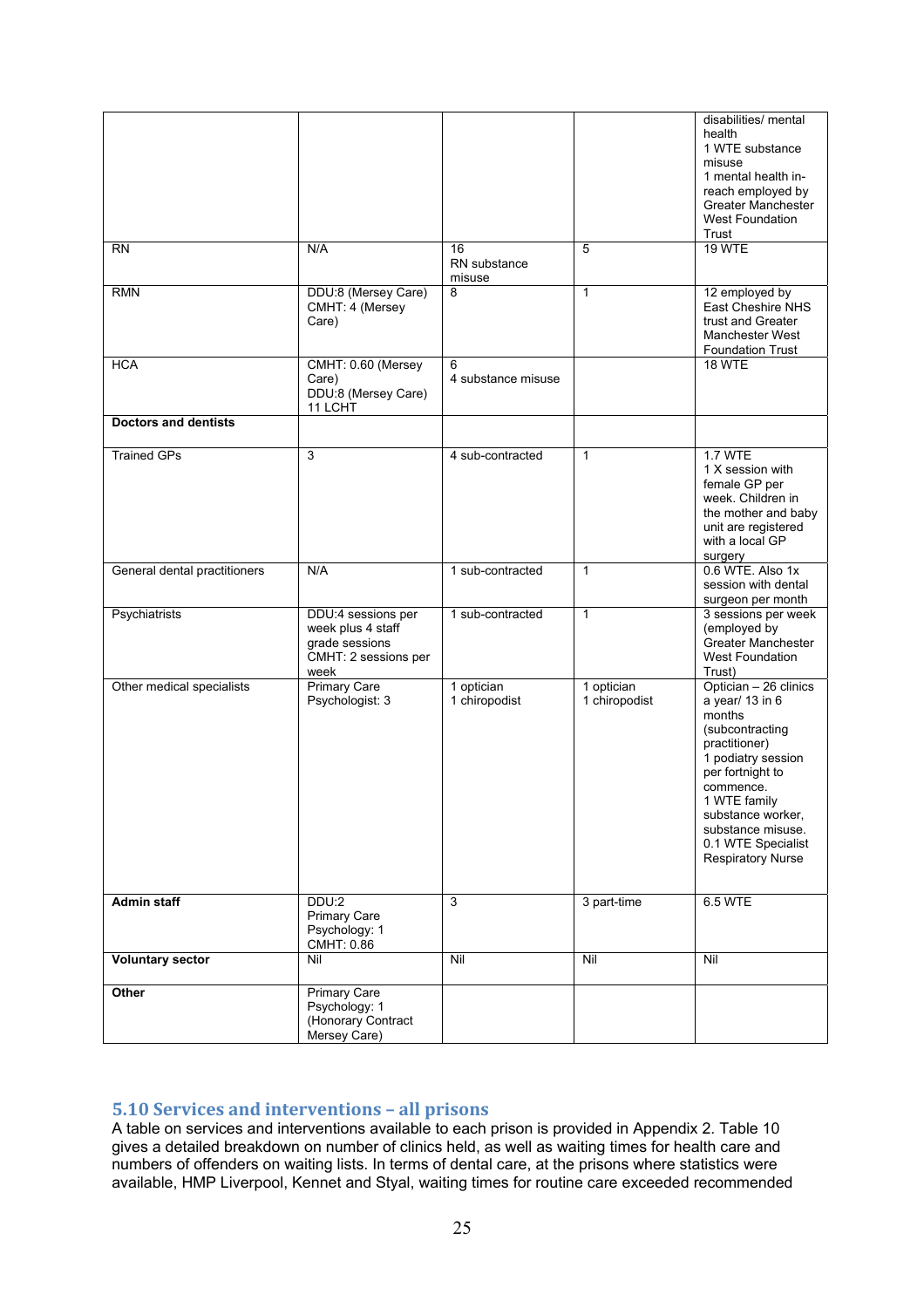targets in the Department of Health's Strategy for Modernising Dental Services for Prisoners in England (Department of Health, 2003), which states that appointments for routine care should not exceed six weeks from the time of asking. Dental health among prisoners is worse than in the general population, due in part to oral neglect, often due to drug/alcohol problems or chaotic lifestyles of some offenders, combined with the effects on oral health of drug/alcohol use, smoking and poor nutrition (Harvey et al, 2005). On a national level, delivery of dental health care in prison is complicated by turnover of prison population, meaning it is sometimes impossible to complete courses of treatments, recruitment and retention of dental staff – issues around recruitment were mentioned in interviews with staff at HMP Kennet, leading to an increase in waiting times to see a dentist – and outdated facilities and equipment (Harvey et al, 2005).

In terms of waiting times for health care appointments outside the prison setting, prisoners in interviews mentioned anxiety around not knowing how long the wait would be for their appointment, and this was also identified by prison staff as a key reason for formal complaints from prisoners. However, security risks involved in prisoners knowing when they would be taken outside the prison meant that appointment dates could not be disclosed.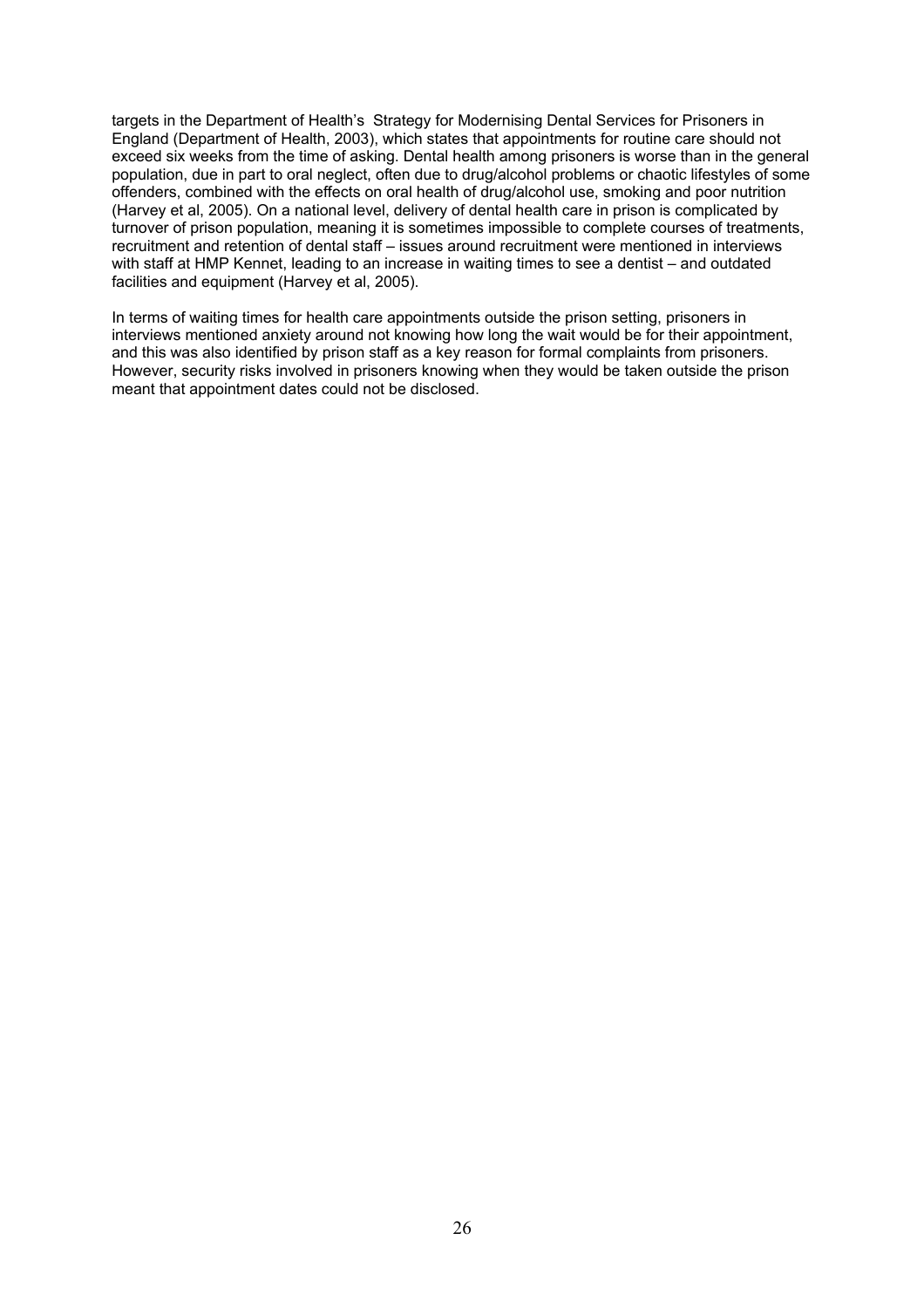## **6. Probation population**

The population covered by Merseyside Probation Trust includes district offices, approved bail hostels and unpaid work units. Merseyside Probation Trust service manages people who are on license, who have served sentences of more than 12 months, and those on community penalties, including suspended sentences, curfew, community orders, and specified activity such as the Turnaround project: the Liverpool Women's Turnaround Project, based at the Community Justice Centre in Kirkdale, aims to prevent families breaking down because of women being sent to jail. Authorities believe that because 70% of women inmates are serving a 12-month sentence or less, communitybased support will deter re-offending<sup>16</sup>.

 Health care is delivered in a number of probation offices. At Old Swan and Kirkdale Probation Centres, nurses provide services including vaccination for Hepatitis A and B, wound management and mini mental health assessments, as well as signposting to other agencies. The 'Options' service, which works on the principle of 'bringing health care to the offender', is based at South Knowsley Probation Centre. It is the only full GP practice which operates in a probation office. A dedicated social worker works alongside nurses and GPs, as well as trained health and social care navigators, who are skilled in dealing with housing and employment issues, as well as providing signposting to other agencies. Options is commissioned by Knowsley Health and Wellbeing, and provided by Liverpool Community Health, to improve health among 'hard to reach' groups (Mimnagh, 2010). Currently, this is available for Knowsley residents only.

On 19th March 2012, Merseyside Probation Trust employed 190.45 FTE Probation Officers, and 101.99 FTE Probation Service Officers. Probation Service Officers work with offenders who present a low to medium risk of harm to others and have a lower risk of re- offending. In terms of wider health needs, ACHIEVE NW offers all offenders on Merseyside support with training/employment. Merseyside Probation Trust also operates a specialist accommodation unit for offenders, which links in with all key housing providers. More 'signposting' for offenders in terms of accessing support with wider health needs would be beneficial, however.

Data from Merseyside Probation Trust is provided in table 11 below. The data was taken from the IT system OASys<sup>[2]</sup>. The data shows numbers on the caseload<sup>17</sup> of Merseyside Probation Trust on 29<sup>th</sup> February 2012. A total of 7942 offenders were being supervised. 813 were female and 7129 were male. The data on health needs was compiled by asking offenders to answer a series of questions. For example, to measure alcohol need, offenders were asked questions about current and past alcohol use, violent behaviour related to alcohol use, motivation to tackle alcohol use etc. Responses were given a score, and, when offenders scored over a certain threshold, they were defined as having a need in that area, with which they would require support. For example, just over a quarter of offenders (223 female, and 1880 male) were defined as having an alcohol need18. Offenders scoring under the threshold for a health need often still required support from Probation Officers and Probation Service Officers, as well as signposting to other agencies. More detailed information about each district covered by Merseyside Probation Trust is provided in appendix 3. The voluntary sector provides a range of services for offenders, although this was outside the scope of this HNA.

 $16\,$ (http://www.jmu-journalism.org.uk/#/news-386/4545645385: last accessed July 2011).

<sup>[2]</sup> OASys is the Offender Assessment System.

<sup>&</sup>lt;sup>17</sup> Caseload is the number of offenders who are being supervised by Merseyside Probation Trust at any one time.

 $18$  Where offenders had a health need, this is shown as 'yes' on the table. 'No' means that the offender has been

assessed, but did not have the need in question. N/A means that the offender was not assessed, due to the risk level of the offender or the particular sentence they had.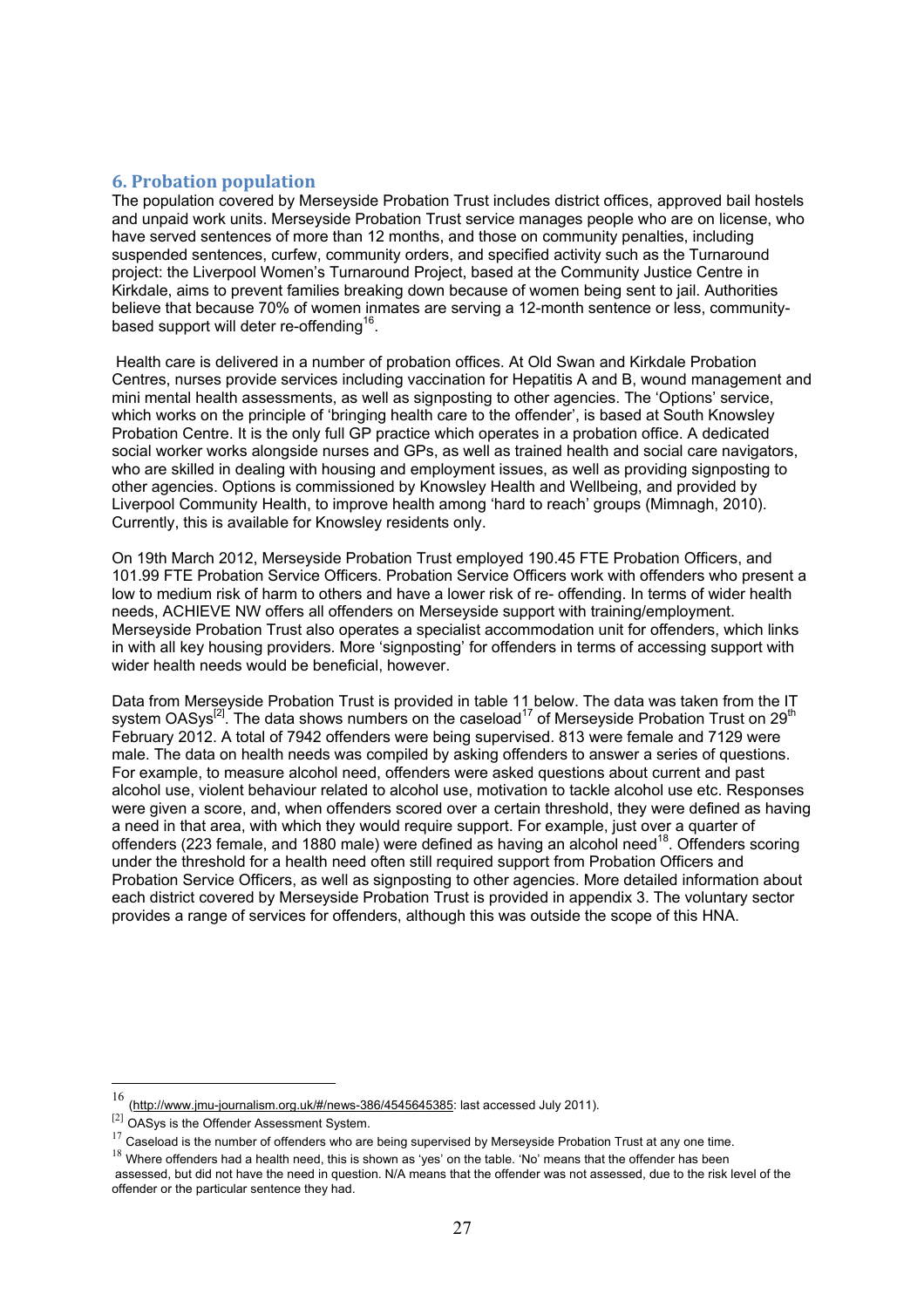| <b>Alcohol need</b>                      | Female        | Male          | Total        |  |  |
|------------------------------------------|---------------|---------------|--------------|--|--|
| N/A                                      | 194           | 1390          | 1584         |  |  |
| <b>No</b>                                | 396           | 3859          | 4255         |  |  |
| Yes                                      | 223           | 1880          | 2103         |  |  |
| <b>Grand Total</b>                       | 813           | 7129          | 7942         |  |  |
| <b>Employment, training</b>              |               |               |              |  |  |
| and education need                       | Female        | Male          | <b>Total</b> |  |  |
| N/A                                      | 194           | 1389          | 1583         |  |  |
| No                                       | 320           | 3094          | 3414         |  |  |
| Yes                                      | 299           | 2646          | 2945         |  |  |
| <b>Grand Total</b>                       | 813           | 7129          | 7942         |  |  |
| <b>Accommodation need</b>                |               | <b>Gender</b> |              |  |  |
|                                          | Female        | Male          | <b>Total</b> |  |  |
| N/A                                      | 194           | 1389          | 1583         |  |  |
| <b>No</b>                                | 432           | 4042          | 4474         |  |  |
| Yes                                      | 187           | 1698          | 1885         |  |  |
| <b>Grand Total</b>                       | 813           | 7129          | 7942         |  |  |
| <b>Drug need</b>                         | <b>Gender</b> |               |              |  |  |
|                                          | Female        | Male          | Total        |  |  |
| N/A                                      | 194           | 1389          | 1583         |  |  |
| No                                       | 514           | 4723          | 5237         |  |  |
| Yes                                      | 105           | 1017          | 1122         |  |  |
| <b>Grand Total</b>                       | 813           | 7129          | 7942         |  |  |
| <b>Drugs ever misused?</b>               |               | <b>Gender</b> |              |  |  |
|                                          | F             | M             | Total        |  |  |
| N/A                                      | 189           | 1364          | 1553         |  |  |
| No                                       | 198           | 1253          | 1451         |  |  |
| Not Known                                | 68            | 266           | 334          |  |  |
| Yes                                      | 358           | 4246          | 4604         |  |  |
| <b>Grand Total</b>                       | 813           | 7129          | 7942         |  |  |
| <b>Domestic Status</b>                   |               |               |              |  |  |
|                                          | Female        | Male          | Total        |  |  |
| N/A                                      | 410           | 4107          | 4517         |  |  |
| Married/Partner                          | 41            | 372           | 413          |  |  |
| Married/Partner/ Domestic<br>Partnership | 61            | 321           | 382          |  |  |
| Not Known                                | 54            | 549           | 603          |  |  |
| Other                                    | $5$           | 135           | N/A          |  |  |
| Single/Div/Sep                           | 147           | 1286          | 1433         |  |  |
| Single/Div/Sep/ Domestic                 |               |               |              |  |  |
| Partnership                              | 96            | 359           | 455          |  |  |
| <b>Grand Total</b>                       | 813           | 7129          | 7942         |  |  |

## *Table 11: Health needs, Merseyside Probation Trust*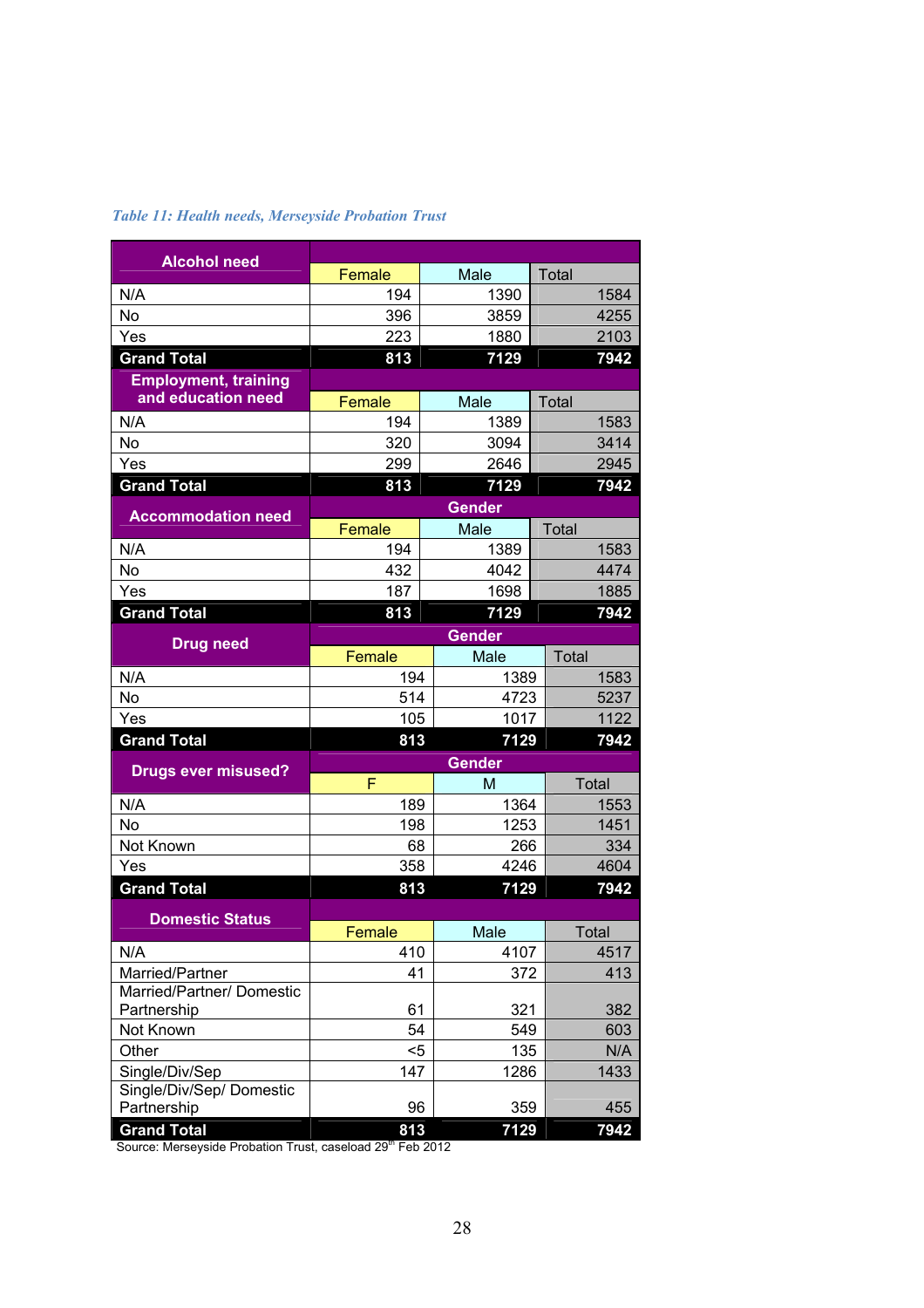## **7. Police custody population**

There are eight Custody Suites across the Merseyside area. Six of these Suites, three of which are in Liverpool, two in Sefton, and one in St Helens, are operational 24 hours per day, 365 days per year. The other two Custody Suites, at Wavertree and Kirkby, are opened when required. During April 2011, a total of 5,531 people were arrested in Merseyside. On an average day in April 2011, 158 persons were arrested<sup>19</sup>.

## **8. Interviews with key stakeholders**

Between August and February 2012, a total of 58 interviews were carried out. 38 of these were with offenders, and 20 were with members of staff. 13 of the offenders that were interviewed in prisons and in the community were women, and 25 were men. 4 were young offenders aged 18-21. 22 interviews with prisoners were carried out. 3 interviews were carried out at HMP Liverpool, 6 at Altcourse, 8 at Kennet and 5 at Styal. Interviews at HMP Styal were only carried out with prisoners who were from the Merseyside area, and the majority of male prisoners interviewed were also from the Merseyside area. Interviews were also carried out with 10 members of health care staff in prisons.

Interviews were carried out with 16 offenders in the community. The majority were on probation, although some had been referred directly from the courts. We were unable to interview all professionals working with offenders, and decided to focus on treatment agencies such as Addaction and Mersey Care. Interviews were also conducted with staff at two projects aimed at female offenders, and with clients who attended these projects. Health care for offenders was organised differently across the 6 areas covered by Merseyside Probation, which meant that the way the interviews were organised was slightly different in each area. In Knowsley and St Helens, focus groups were carried out with offenders attending the Probation Service. Interviews were carried out with 8 members of staff working with offenders outside prisons.

Because of the large number of interviews being carried out, as well as issues around taking recording equipment into some of the prisons, interviews were not recorded, but notes were made by the researcher. Interviews lasted between 20 and 50 minutes. Interview schedules are provided in appendix 1.

## **8.1 Summary of findings**

## **8.1.2 Joined up services for offenders**

Many of the recommendations in this report relate to strengthening links between different health care providers. One of the most important links is between prison health care staff and those working in the community, in order to ensure smoother transition from prison to community health care, and also from community to prison. This is a recommendation which has been flagged up in previous reports, such as the 2009 Bradley Report (Department of Health, 2009), which looked at the needs of offenders with mental health problems and learning disabilities in the criminal justice system, and as a key recommendation stated that there should be greater continuity of care, when people enter and leave prison. On Merseyside, this might include a wide range of measures, including liaison between community and prison staff in terms of discharge planning, and timely notification of discharge from prison. This would also have the benefit of meaning that offenders had to go through a smaller number of assessments – both offenders and health care staff felt that offenders had to undertake a great deal of assessments, which might deter them from seeking help.

Many of these links are already in place, such as the meetings taking place between CARATS at HMP Liverpool in order to facilitate discharge planning, and liaison between health care staff working with offenders in police custody for Merseyside Police, and the mental health liaison team based at Liverpool Magistrates Court. Areas for improvement might include between hospitals and community staff: community treatment providers reported that they did not always know when their client has been in hospital, or to Accident and Emergency.

Another area where staff felt improvements could be made was around IT systems. Prison health care staff had to check two different IT systems, one detailing health care, and one which was used

 $19$  (Statistics received from Merseyside Police: May 2011).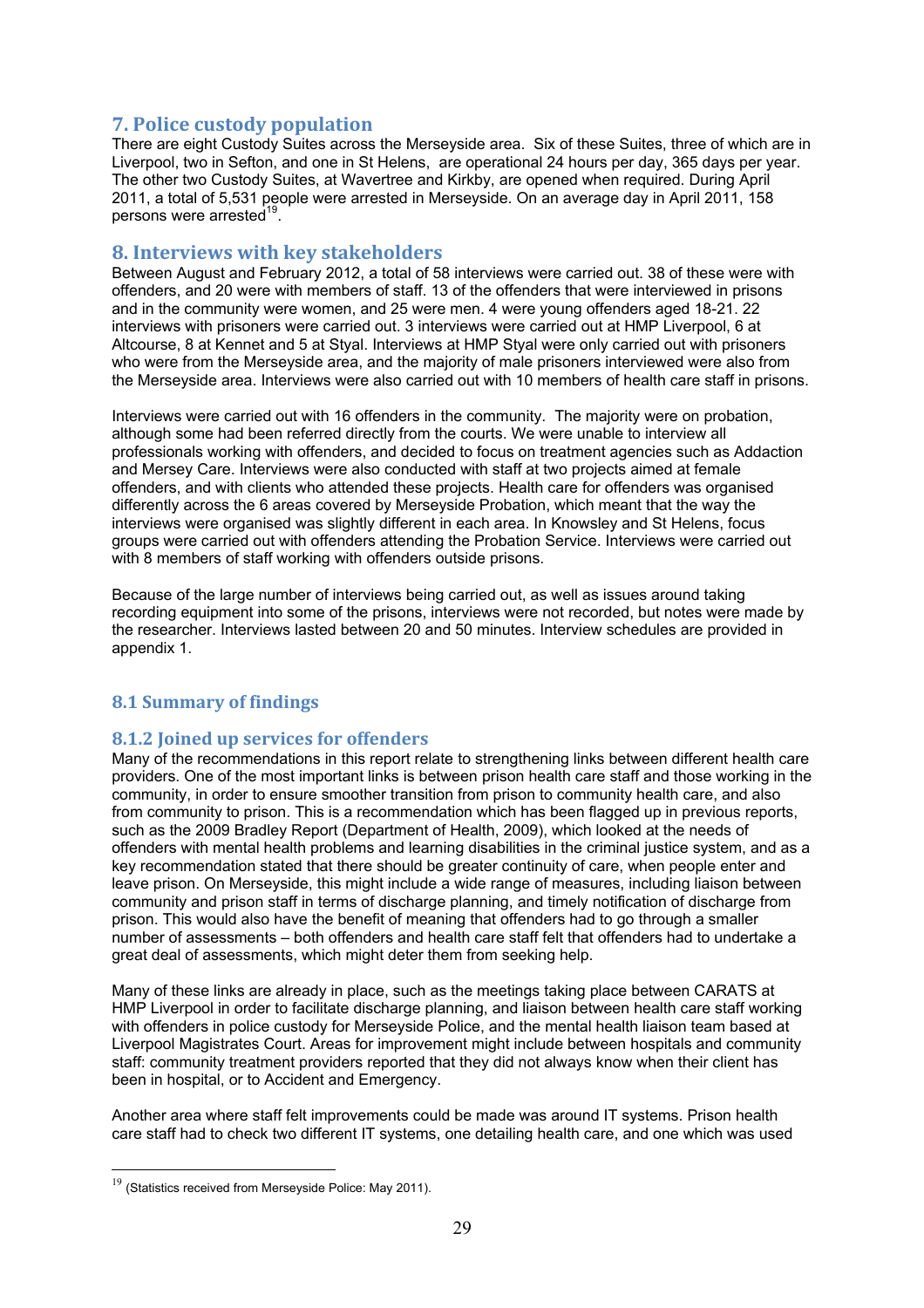by prison officers, which was time consuming and made it harder for health professionals to be confident that they had all appropriate information with regards to an individual in their care. Staff working with offenders in police custody also said that they would benefit from knowing more about offenders' health needs in terms of 'the bigger picture': it would be useful to know if they were keeping appropriate health appointments, e.g. with drug/alcohol treatment providers. This could be addressed by implementing SystmOne into custody suites, when responsibility for providing health care transfers to Merseyside Health Services, from April 2013. This would decrease the amount of assessments that offenders have to go through, saving the time of health care staff as well as being of benefit to offenders.

Health care staff reported that addressing the health needs of offenders with learning difficulties and learning disabilities was a problematic area. National research confirms this, showing that there are high numbers of offenders with unidentified learning difficulties or learning disabilities: the Prison Reform Trust (2007) estimated level of unmet need to be 32% within the criminal justice system. This could be addressed through assessment as soon as possible, for example when offenders arrive in prison, as well as by ensuring continuity of care for offenders through the criminal justice system as recommended in the Bradley Report (Department of Health, 2009), through strong links between different agencies or use of common IT systems throughout the criminal justice system, for example.

#### **8.1.3 Prison health care**

Concerns included the need to put in an 'application' to access health care. There was a perception among prisoners that this could lead to a delay in accessing health care. In addition, prisoners with low literacy levels reported difficulty in completing these forms, and having to rely on cell mates or prison officers to help complete them, which sometimes deterred them from asking for help. Other areas where prisoners and health care staff expressed dissatisfaction included transfer between prison and hospital. This necessitated using two prison officers, which could lead to a delay in emergency cases, and also resulted in embarrassment for offenders, who reported other patients staring at them as they were handcuffed to two prison officers.

 Prisoners were also able to focus on themselves and their health care needs whilst in prison – outside prison, other needs, such as drug/alcohol addictions, may take priority. In prison, offenders were able to access health care quickly and easily, and had a lot of spare time in which to do it. They were able to focus on health problems including those that may have been masked by drug taking – for example prisoners were able to access dental care whilst outside prison dental pain would have been masked by drug use. Offenders who were determined to 'get clean' had a good opportunity to do so in this environment. However, offenders and health care staff inside and outside prisons did feel that drug use within prisons was a significant problem, with some respondents stating that drugs were easier to get hold of inside than outside prisons. The use of drugs at HMP Liverpool is an issue that has been highlighted in previous Board reports (Ministry of Justice, 2010) for HMP Liverpool. The report acknowledged that work had been done by management and staff to address this issue, but recommended that greater resources should be directed to assist in stopping the supply of drugs and tackling the addiction of many prisoners.

Medication was another issue which could result in a delay to delivery of adequate health care. There could be difficulties in getting the right medication, particularly at HMP Liverpool, which does not currently have an in-house pharmacy, although this is recommended for large prisons (NPC, 2012), and for those in police custody, where supplies of medication were more limited.

## **8.1.4 Health care for offenders in the community**

In addition, health care staff and offenders, particularly those with drug/alcohol problems, reported that they would be more likely to use services in the community if they were all in one place. For example, in the past, Addaction, who are a criminal justice service working with drug/alcohol users in Liverpool, could provide methadone prescriptions etc for offenders, but also had a nurse attached to the service, so that offenders could have nursing treatment, such as dressing leg ulcers etc, at the same time as getting their prescriptions. Now offenders have to access nursing care elsewhere and they are less likely to access this care. Women using centres such as Tomorrow's Women Wirral, a project aimed at female offenders, where many services including benefits advice, job club, nursing care etc are provided under the same roof, are highly satisfied with care that they receive. Offenders may have a great deal of appointments to attend already, including with probation officers etc, and they may be more likely to access health care if it did not involve a large number of additional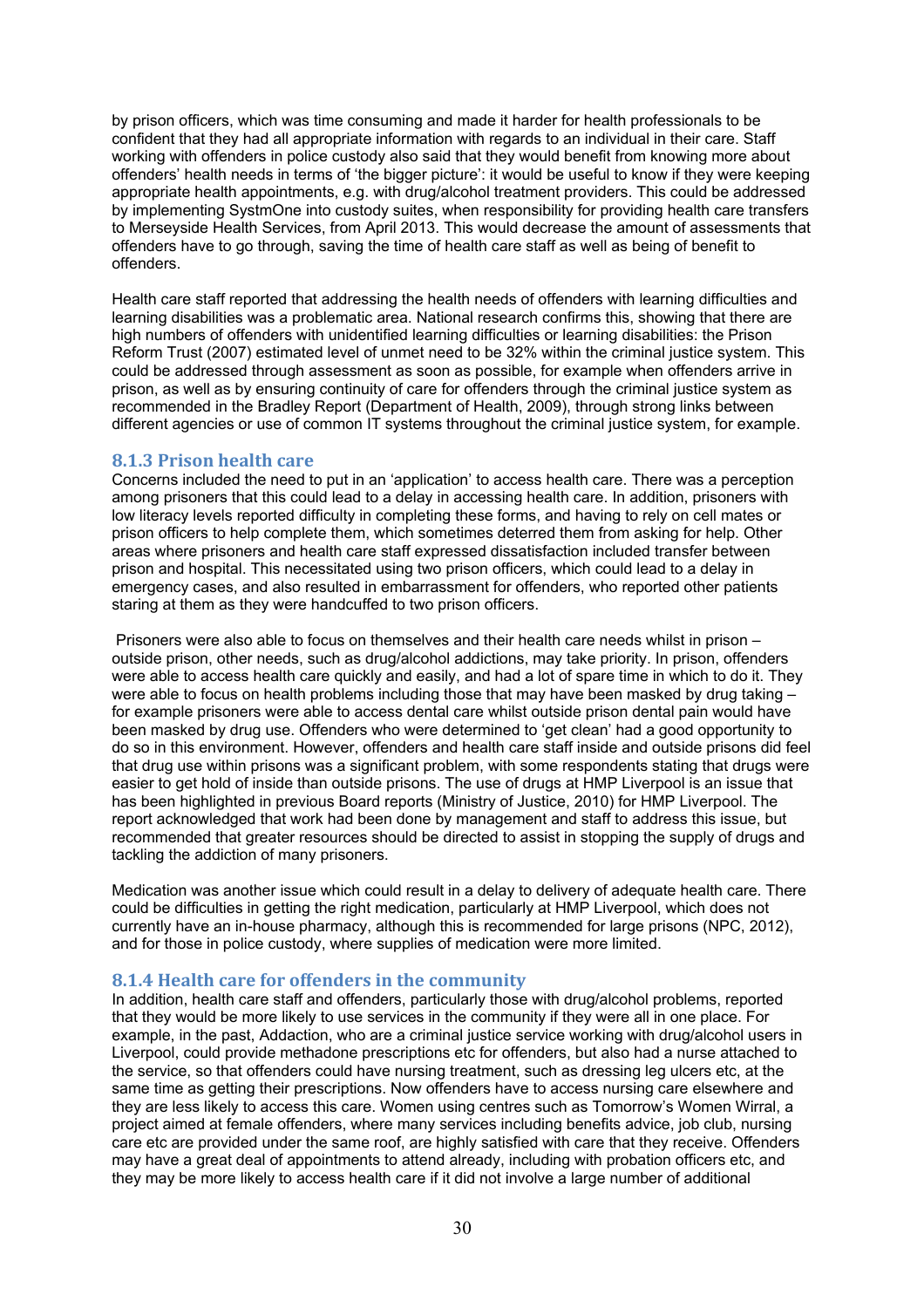appointments. In addition, this would cut down on the amount of time that health care staff spent 'chasing' offenders for appointments.

## **8.1.5 Female offenders and other vulnerable groups**

For female offenders who were sent to prison, sentences tended to be shorter, but had a significant negative impact upon health. Although they were serving short sentences, women often lost accommodation whilst in prison, and in addition they were likely to lose residency of their children whilst in prison, and in the majority of cases never regained this after release. This was compounded by the fact that female offenders were held further from home. Staff reported that there was a perception among sentencers that sending women to prison would allow them to resolve any health issues, e.g. drug/alcohol problems, whilst in prison. However, short sentences meant that there was insufficient time for health care, such as drug/alcohol programmes etc, to be carried out, with the average sentence at HMP Styal being only 6 weeks.

 Upon release many women did not feel comfortable with using treatment agencies, probation and hostels where women were in the minority. Where offenders' children were living with them, health care staff felt that female offenders might minimise any risk to children as a result of their lifestyles, as they were worried that raising concerns might mean that their children were taken away from them. Projects such as Tomorrow's Women Wirral, and Liverpool's Turnaround Project, where offenders are able to access many services such as advice about housing, jobs and benefits, assertiveness training etc 'under one roof' and in a safe environment appear to be effective in meeting health needs of female offenders. Specialist women's services exist in Liverpool, Sefton and Wirral, with plans to extend Turnaround to Knowsley. Merseyside Probation Trust has implemented a scheme to mitigate a lack of a dedicated women's service in St Helens.

## **8.1.6 Housing**

It is apparent, both from the literature, and from interviews carried out with offenders and with health care staff, that housing is a central issue that impacts upon the health of offenders. There are many reasons for this. Offenders are likely to lose accommodation whilst in prison. For offenders who have had problems with drug dependency in the past, and have withdrawn from drugs whilst in prison, stricter environments, where drug use is not allowed, such as probation hostels, and environments where counselling is available, are most conducive to offenders not using drugs. However, this was often not the case, making it more difficult for ex-offenders to refrain from using drugs/alcohol. Offenders with drug and alcohol problems were also less likely to be able to access emergency housing provision: they are required to present themselves to housing providers at a particular time in order to access housing, but drug/alcohol issues made it difficult for them to do this on time, and accommodation was often already full by the time they arrived. In addition, some offenders were banned from hostels because of previous behaviour, e.g. violence towards staff, arson etc. There are particular issues around female offenders, who often don't feel comfortable using mixed hostel accommodation. Women tend to serve shorter sentences, meaning that there is less time to get accommodation arranged before discharge, but serving a short sentence can have a huge impact on their health if they lose their housing whilst in prison. A specialist accommodation unit within Merseyside Probation Trust, which links in with all key housing providers, helps to mitigate this.

## **8.1.7 Employment**

Offenders who were being managed in the community, as well as those who had been discharged from prison, reported great difficulties in finding employment, particularly in the current economic climate. A major reason for this was the impact of having a criminal record. Interviewees reported that support in finding out which employers would be willing to employ someone with a criminal record would help: they were spending time on application forms and even interviews, only to be told that the particular employer did not accept applications from people who had a criminal record. Other barriers to employment included curfews, and conditions of client's licences preventing them from entering certain areas. ACHIEVE NW provides support into training and employment for offenders across the whole of Merseyside, more signposting is needed to available provision.

## **8.1.8 Needs of health care staff.**

The needs of health care staff was another key issue that came out of the interviews, although due to the fact that relatively small numbers of staff were interviewed at each institution, it is not possible to break this section down by institution. A recommendation of this report would be for further research in this area. There was recognition among both offenders and health care staff that working within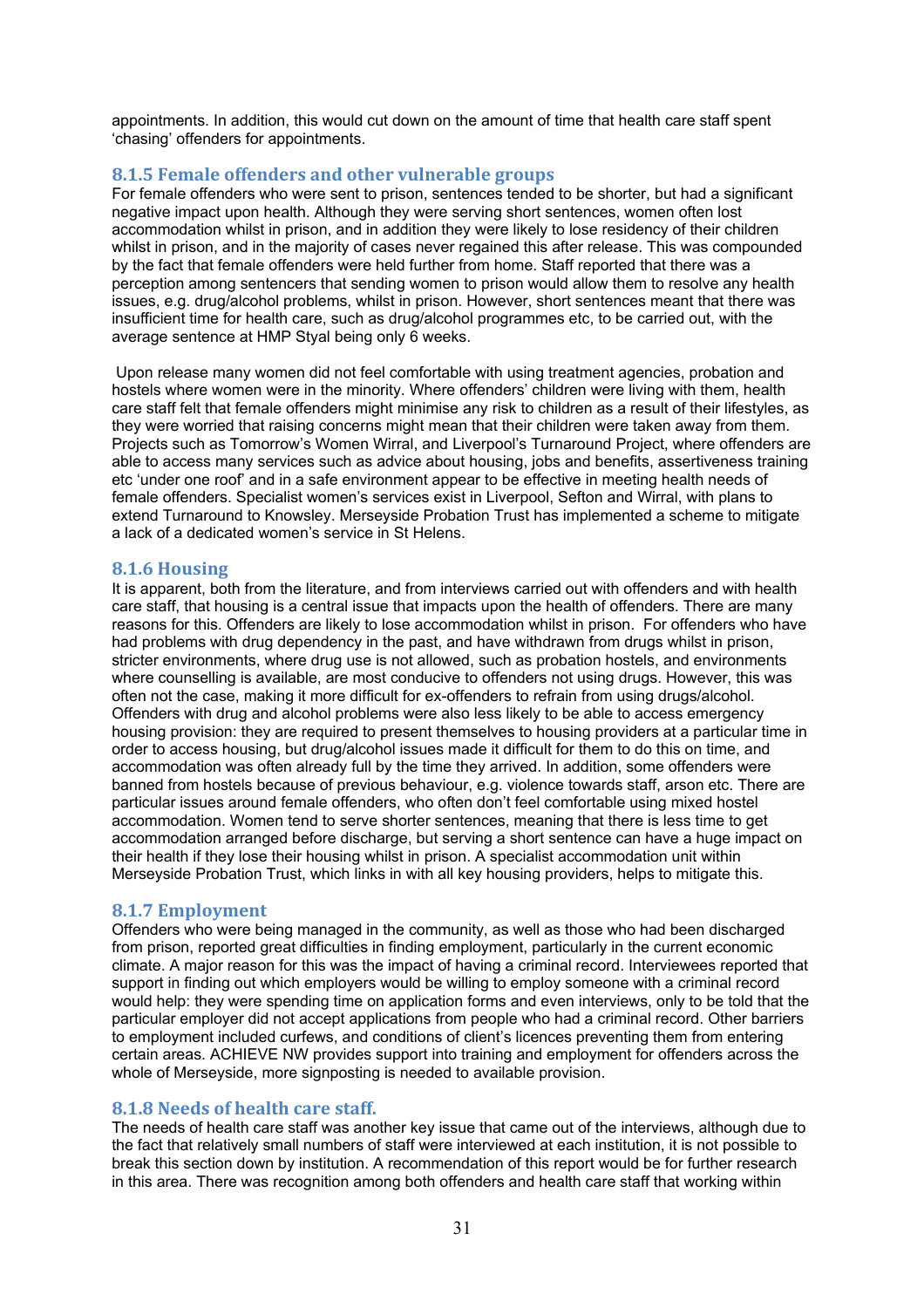certain environments, such as the prison environment, could often be very stressful for staff. This was exacerbated by the prison regimes, which could mean that nurses were waiting around while offenders were 'locked down', and by the need to access 2 different computer systems. High staff sickness rates and high staff turnover at some of the institutions was also resulting in additional stress for remaining staff. Several members of staff in prisons also felt that there could be a conflict between their caring role as a member of health care staff, and their security role.

Where incidents did arise, some health care staff in prisons reported that they did not always have the opportunity to debrief in the same way that prison officers would do, resulting in additional stress, although procedures are in place in Merseyside prisons stating that the debrief needs to happen. Staff development was also sometimes difficult where certain groups of staff were in a minority, e.g. RMNs in prisons, meaning that staff development pathways were not clear.

## **9. Discussion**

Although interviews and focus groups were conducted with a diverse range of stakeholders, clear themes emerged. Many of the recommendations in this report relate to strengthening links between prison and community health care, to try to ensure a more smooth transition from prison to community health care, and also from community to prison health care. This includes a wide range of measures, from putting clients who have drug and alcohol problems onto continuous care packages, liaison between community and prison staff in terms of discharge planning, including timely notification of discharge from prison, and use of pathways such as the Community Prison Offender Passport. IT systems formed a large part of this – more appropriate, timely health care could be given where information about offenders health needs could be accessed online. Implementation of a common IT system, SystmOne, across Merseyside prisons had had a significant positive impact on health care. This could be improved further by implementing SystmOne into custody suites.

Most of the health care staff we spoke to felt that health care for offenders was available in most cases, if offenders were willing/able to use it, and most of the areas of priority that we identified were around access. In some cases, particularly for offenders with drug/alcohol problems, chaotic lifestyles of offenders prevented them from accessing services. Offenders were often unwilling/unable to wait for appointments, meaning that there is a need for drop-in clinics, and provision of health care 'under one roof' where possible. This was available in some areas, e.g. the Options service offers access to a range of health professionals including GPs, nurses, and social workers, as well as health care navigators who help address wider health needs. However, this provision needs to be more consistent across Merseyside. Other issues that might deter offenders from using services included other offenders that they might come into contact with, including those who they felt might encourage them to continue to use, or restart use of, drugs and/or alcohol.

 Offenders and members of health care staff were generally positive about prison health care. Suggested improvements were primarily around access to health care – many offenders mentioned that having to complete 'applications' for health care could deter people from seeking help. Prisoners with low literacy levels may need to rely on help from other inmates or from prison officers to complete these, which might put them off completing applications for certain health conditions that they did not want to share with others. Offenders should also have the option of receiving health care on prison wings, as well as at health care centres. Dental health care was another area of priority concern, with offenders in all Merseyside prisons waiting longer than recommended in national guidelines for routine dental care.

In terms of drug use, several offenders stated that, if someone was determined to get off drugs, then being in prison was an ideal opportunity to do this. Several offenders mentioned that being sent to prisons where they did not know other offenders had actually been beneficial in terms of being able to withdraw from drugs. However, for offenders who were less motivated to withdraw from drugs, access to drugs inside prison appeared to be a significant issue.

As has been observed by authors in other settings, prevalence rates of health issues recorded on SystmOne for Merseyside prisons are lower than would be expected, when compared to national prevalence rates. Rates for blood borne virus recorded at Merseyside prisons, for example, seem particularly low. This is due in part to the fact that SystmOne is a relatively new system, and is still being rolled out to prisons at the time of this report going to press. For this reason, this health needs assessment has included national prevalence data as well as any local data available. Had more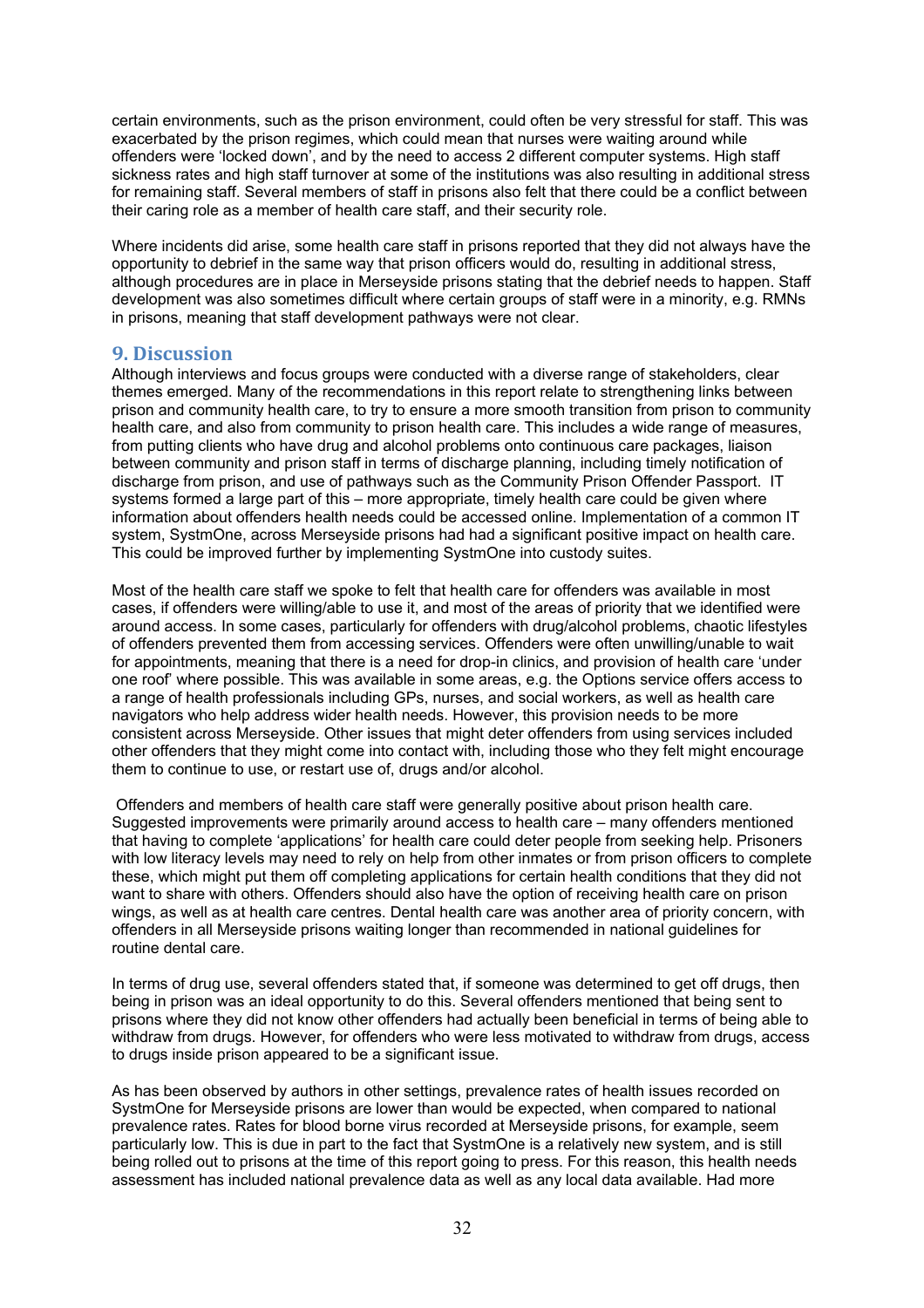robust local data been available, it might have been possible to make more sophisticated recommendations for each prison based on prevalence data. Other issues that have been problematic following the introduction of SystmOne include the fact that health issues have been coded differently across the Merseyside prisons, although a member of staff will have responsibility for addressing coding issues across the Merseyside prisons, which should help to address this issue.

A new Hepatitis C service that was introduced at HMP Liverpool, Altcourse and Kennet in 2011 ensures active engagement of staff with promoting Hep C awareness, and is a Specialised Secondary Service, which is normally delivered in a hospital, but is now delivered by the same secondary care staff in a prison setting.

In terms of wider health needs, accommodation and employment were raised several times as key concerns, both for those in prison and on probation. When offenders leave prison, appropriate accommodation and employment can have an impact on re-offending behaviour. According to a Home Office Report, two thirds of offenders commit a crime within two years of release from prison (Berman, 2012). In a speech in September 2005, the Home Secretary highlighted the need to reduce re-offending by improving their employability, as well as other measures including addressing drug and alcohol problems<sup>20</sup>. For example, offenders with drug and alcohol problems reported in interviews that bail hostels that they were sent to following discharge from prison often made it harder for them to stay free from drugs/alcohol, as drugs were readily available in some hostels. Employment was also raised as a key issue. Following discharge from prison in particular, having a criminal record was a significant barrier to finding appropriate employment, particularly in the current economic climate. Support in finding employment and access to appropriate training was patchy across Merseyside. In terms of training and skills needed for employment, many offenders, particularly female, mentioned the need for assertiveness skills/confidence etc before they felt they were able to work.

Changes to The Work Programme in Spring 2012 will mean that offenders who miss appointments will have their benefits stopped

(http://www.direct.gov.uk/en/Employment/Jobseekers/programmesandservices/DG\_197781). This is likely to have a great impact on offenders, many of whom have chaotic lifestyles due to drug/alcohol problems etc. This could also lead to difficulties in paying for accommodation, which in turn links in to reoffending etc.

Benefits advice was another area where improvements could be made. Particularly where offenders had been sent to prison for short sentences (which applied more to female offenders), benefits were not fully in place by the time someone was discharged from prison. In some cases, offenders had only just got benefits sorted out from a previous admission to prison, when they were sent back to prison. Planning for benefits/accommodation etc on release needs to start as soon as possible after someone arrives in prison.

Several female offenders mentioned that they would not feel comfortable using services, particularly drug/alcohol services and hostel accommodation, that was used by male offenders, and this was reiterated by the health care workers who looked after female offenders. Many of these women had a history of abuse etc themselves and would not be comfortable sharing accommodation with male offenders who they may perceive to be violent etc. Female offenders and health care staff highly rated provision that was specifically targeted at women, e.g. Tomorrow's Women Wirral etc, where they could get all their health needs met 'under one roof'. Staff and female offenders also mentioned the importance of being able to get basic needs met – they were able to get meals at Tomorrow's Women Wirral, for example, and to use the washing machine in order to keep their clothes clean.

For female offenders, these projects had a far more beneficial impact on their health than being sent to prison. One of the most important factors was that they were able to keep their families together: research shows the majority of female offenders who are sent to prison lose residency of their children, and in 90% of cases never regain this. Many of these children are taken into the care of the local authority. Because sentences given to women are shorter than those given to male offenders, there is less time for offenders to get accommodation sorted out before discharge. Health care staff who worked with female offenders felt that there was a perception among sentencers that female

 $^{20}$  (http://press.homeoffice.gov.uk/Speeches/09-05-sp-prison-reform).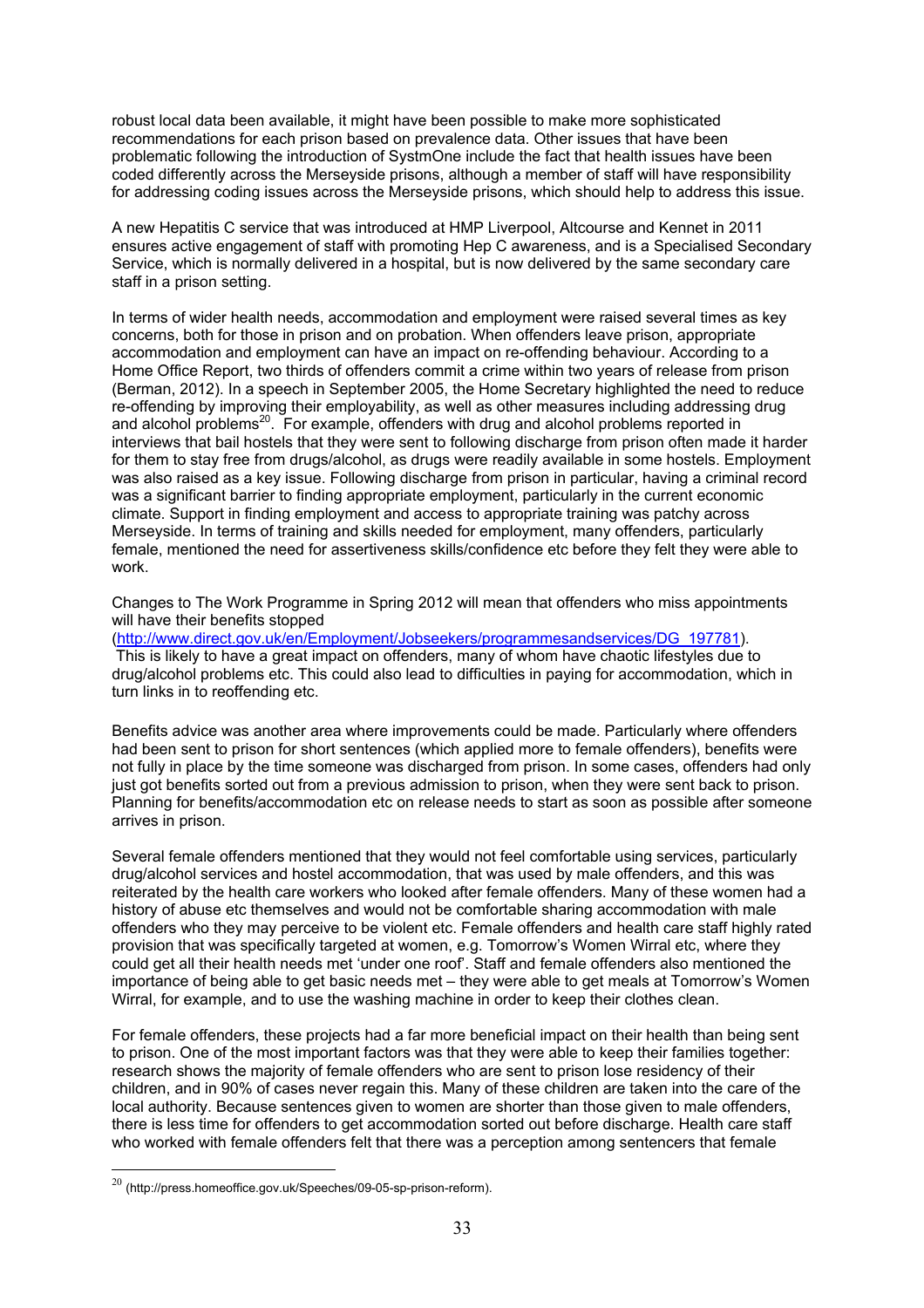offenders might benefit from a prison sentence in order to address health problems, but the reality in terms of families being broken up is very different, particularly as female offenders tend to be held further away from home than male offenders. There are no female prisons on Merseyside, so female offenders are sent some considerable distance to HMP Styal, or even further away in some cases. Where female offenders were sent to projects such as Tomorrow's Women Wirral, they were able to access a wide range of services under one roof (including assertiveness training, confidence building, benefits advice etc. In terms of future provision, there should be a Women's Strategy in all areas. Currently, specialist women's services are available in Liverpool, Sefton and Wirral, with plans to roll services out to Knowsley. Probation has implemented a scheme to mitigate a lack of a dedicated women's service in St Helens. A recommendation of this report would be for specialist services for female offenders to continue to be available throughout Merseyside.

The use of Conditional Cautions to offenders residing in Liverpool and Birkenhead has had a success rate of 80%. During 2011/12, 80 women received conditional cautions for a range of offences, 66% of which involved shoplifting and 14% possession of drugs, with a condition to attend either Together Women, a community-based intervention which aimed to reduce re-offending among female offenders and address the needs of women 'at risk' (Ministry of Justice, 2011b), or the Turnaround Project<sup>21</sup>, which provides support for female offenders or those at risk of offending. Out of the 80 cases, only 17.3% re-offended, with a breach in only one case, equating to a success rate of 80%. One recommendation of this report would be to look at the feasibility of rolling out this service to Sefton, St Helens and Knowsley.

Other issues included reluctance to take up health services e.g. screening, where offenders felt that they had to attend, e.g. as a condition of their licence. Offenders who had children living with them, particularly female offenders, might feel the need to play down any problems, because of the fear that they might have their children taken away from them. A proportion of female offenders were also street workers, who were sometimes reluctant to address health concerns for fear of getting into trouble with the police etc. Also in general, several offenders mentioned the fact that they did not feel entitled to ask for help, particularly with regards to wider health needs such as accommodation etc, as their situation with self-inflicted. These issues could be alleviated to some extent once health care providers had established a rapport with offenders, as well as liaison with social services etc where appropriate.

Housing was a particular area of concern for this client group, particularly those with drug/alcohol problems. One member of health care staff felt that increased funding for hostels etc, and using very experienced members of staff to run them, might help to alleviate the issues around having to exclude certain groups of offenders, as well as problems around drugs being available in the hostels. However, staff were also aware that a steep increase in funding for housing of offenders might not be possible in the current economic climate. A specialist accommodation unit provided by Merseyside Probation Trust, which links in with key housing providers, helped to mitigate this, and many treatment providers also had strong links with agencies providing housing. A related, important issue, was the use of IT systems. Health care staff in prisons and police custody had to use two different computer systems, with different information again being kept by Merseyside Probation Trust, and a range of other agencies. If computer records could somehow be linked, and could contain information about offenders who were on certain packages, then health care staff time would be saved in assessing offenders, offenders would have to go through less assessments, and more timely, appropriate health care could be provided.

These recommendations echo those published in the Bradley Report (Department of Health, 2009), which emphasised the importance of continuity of care for those entering prison and being released from prison, especially those who have mental health problems or learning disabilities. The Bradley Report also emphasised the importance of prevention and early intervention for vulnerable groups in the criminal justice system, which would include intervention by looking at wider health needs such as accommodation and employment. Bradley also emphasised the importance of prevention and early intervention for young people in the criminal justice system, which will be addressed in a health and well-being needs assessment for young offenders which will be published in December 2012.

 $^{21}$  (http://www.merseysideprobationtrust.gov.uk/news/default\_item.php?id=158).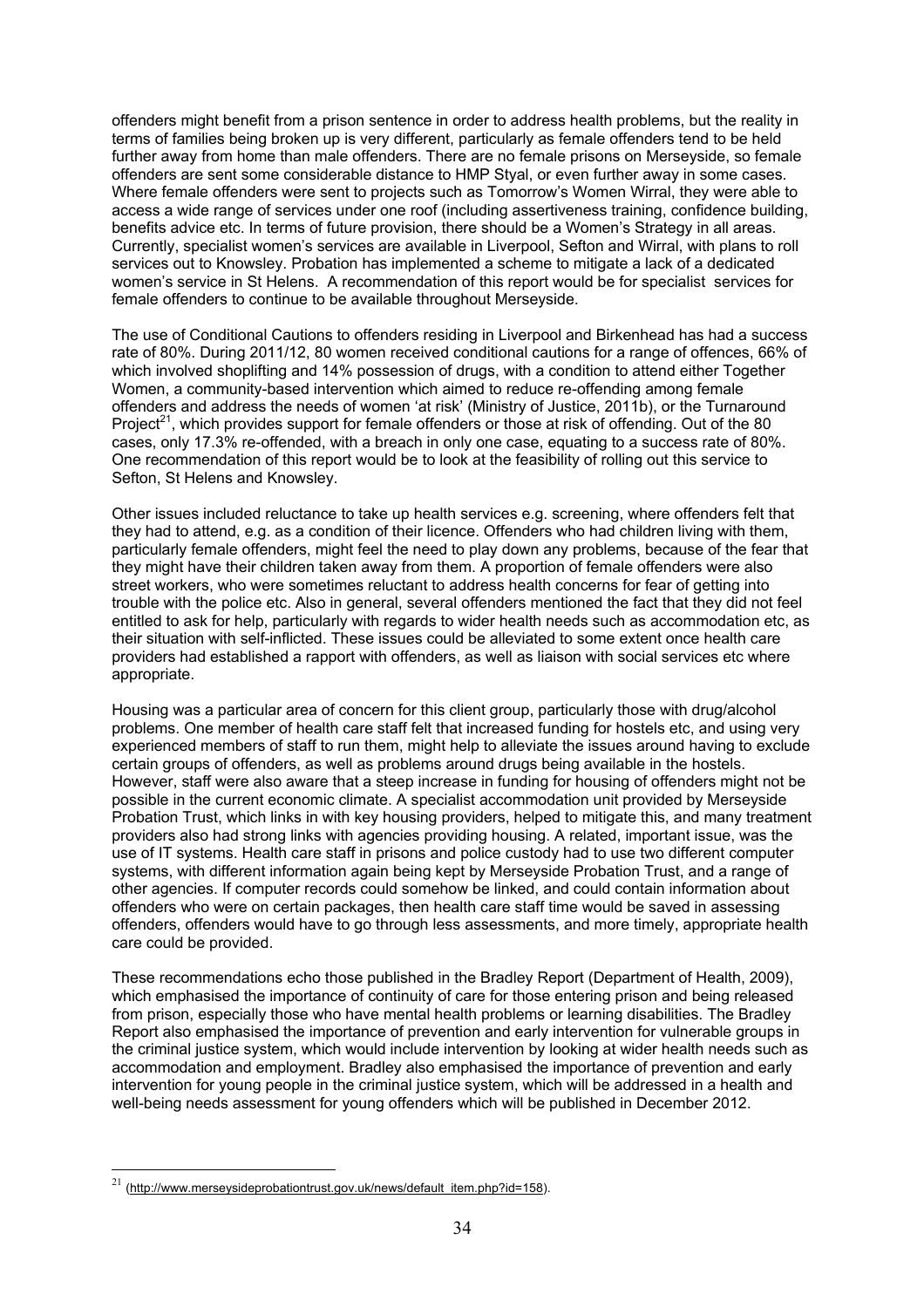Because health care was organised differently in each of the 4 prisons that we went into, as well as in each of the areas covered by Merseyside Probation, there was some disparity in provision. Additional 'signposting' was necessary, so that offenders knew where to go to access support with finding appropriate employment and training opportunities.

In April 2012, Department of Health ministers agreed that a number of topics would be referred to NICE, the National Institute for Health and Clinical Excellence, which provides national guidance on promoting good health. These included public health guidelines on the effectiveness and costeffectiveness of interventions for prevention and early detection of mental health problems among those in the criminal justice system, as well as joint clinical quidelines and public health quidance on ensuring prisoners have full and appropriate access to effective and cost-effective care for both physical and mental health problems. NICE guidelines take between six months and two years to produce, and this health needs assessment will need to be reviewed following publication of this guidance.

Because the scope of this health needs assessment was quite broad, covering the whole of the criminal justice system across Merseyside, and involved interviews with a wide range of stakeholders, including health care staff working in prisons and in the community, numbers of people interviewed at each institution were relatively low. Recommendations that are specific to each institution have only been made where there is quantitative data or other evidence to substantiate them, and where it is possible to do this without identifying those who took part in the interviews. In addition, as demonstrated in the literature review<sup>22</sup>, wider health needs, including accommodation and training/employment, are key to offending behaviour, including preventing re-offending. We decided to focus on health care staff in prisons for this health needs assessment. However, interviews/focus groups with CARATS staff/accommodation teams in prisons, as well as their equivalents in the community, would help to identify key issues with regards to addressing wider health needs of offenders on Merseyside.

<sup>22</sup> (http://press.homeoffice.gov.uk/Speeches/09-05-sp-prison-reform).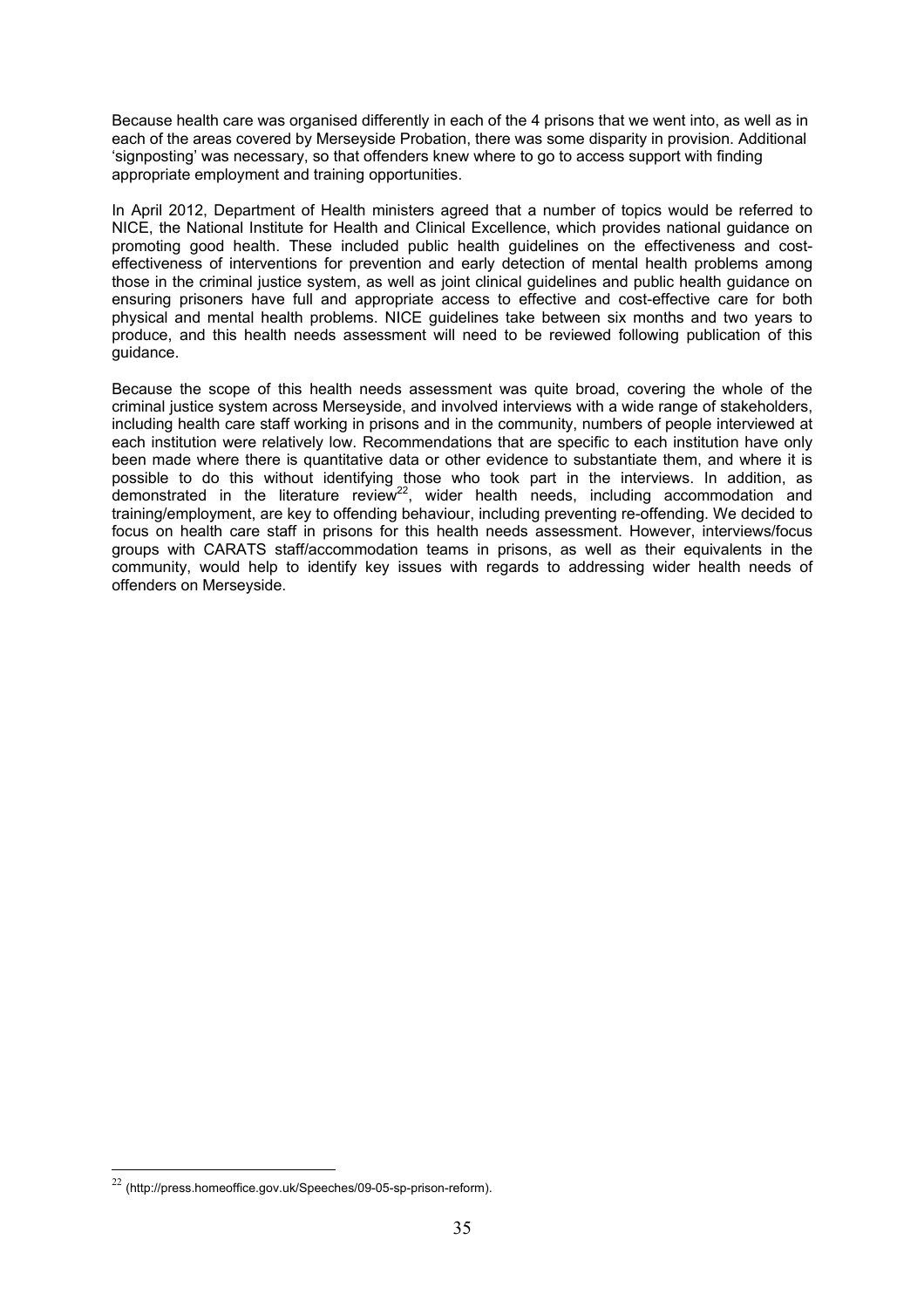## **10. Recommendations**

The following recommendations have been produced based upon the national and local evidence, as well as best practice of what is effective in improving the health and wellbeing of offenders.

## **10. 1 Core recommendations**

- ¾ All core recommendations should be implemented by Merseyside Offender Health and Social Care Board.
- $\triangleright$  Link up computer systems detailing health needs of offenders. The EMIS system should be accessible to all prisons. When responsibility for providing health care in custody suites transfers to Merseyside Health Services in 2013, SystmOne should be available to custody health staff.
- $\triangleright$  Also in relation to IT systems, coding needs to be done in a systematic way across prisons. The appointment early in 2012 of a system manager, who will work across all 3 Merseyside prisons, will help to facilitate this.
- $\triangleright$  Maintain and strengthen links between, as well as within, different agencies working with offenders. When full data is available on outcomes later in 2012, commissioners should consider rolling out the Community Prison Offender Passport (see appendix 4), to all Merseyside offenders. The passport helps to promote continuity of care and to identify and address a range of health needs including wider health needs.
- $\triangleright$  Ensure health care for offenders is easily accessible. Provide drop-in clinics, rather than expecting offenders to wait for appointments, and provide services 'under one roof' where possible. Look into the cost-effectiveness of rolling out the Options service, which is based at South Knowsley Probation Centre, or similar, across the whole of Merseyside.
- $\triangleright$  Provide 'female only' services, to ensure that female offenders are able to access services that meet their specific needs in a non-threatening environment.
- $\triangleright$  Ensure needs of health care staff working with offenders are addressed, including needs in terms of staff development, and debriefing/ongoing support.
- $\triangleright$  Assess the health needs of the ageing population of offenders, and respond with health care that is appropriate to the age profile of the population.
- $\triangleright$  Maintain a register on number of offenders with disabilities, both in prison and in the community.
- ¾ If more detailed recommendations are required for each institution, then a greater number of interviews will need to be carried out in each institution.
- $\triangleright$  Conduct interviews with staff including CARATS team, accommodation teams etc, to get a better understanding of these issues and their impact on offending behaviour.
- $\triangleright$  When Offender Health functions transfer to the National Commissioning Board (NCB) from April 2013, and Clinical Commissioning Groups (CCG) become responsible for offenders who are in contact with the criminal justice system, strong links will need to be developed between the NCB and CCGs.
- $\triangleright$  Review this HNA once all new structures described above are in place.
- $\triangleright$  Reviews this health needs assessment following publication of NICE guidelines on the effectiveness and cost-effectiveness of care for mental and physical health problems among prisoners, and of NICE public health guidance for addressing mental health problems for those in the criminal justice system. These topics were referred to NICE in April 2012.
- $\triangleright$  Consider if we need a North West offender approach. At the very least, offender health care should be delivered on a Merseyside footprint.

## **10.2 Recommendations for prisons**

- $\triangleright$  Ensure that health care is accessible. Difficulties in filling in 'applications' to access health care, coupled with difficulties caused by the prison regime may mean that health care is harder to access. Offer the option of health care on prison wings.
- $\triangleright$  Ensure that dental problems are treated prior to discharge from prison. Keep waiting for dental care to a minimum.
- $\triangleright$  Address issues around drug use among prisoners.
- $\triangleright$  Address the needs of health care staff working in prisons, including the need to debrief following incidents, the impact of prison regimes on health care, and staff development,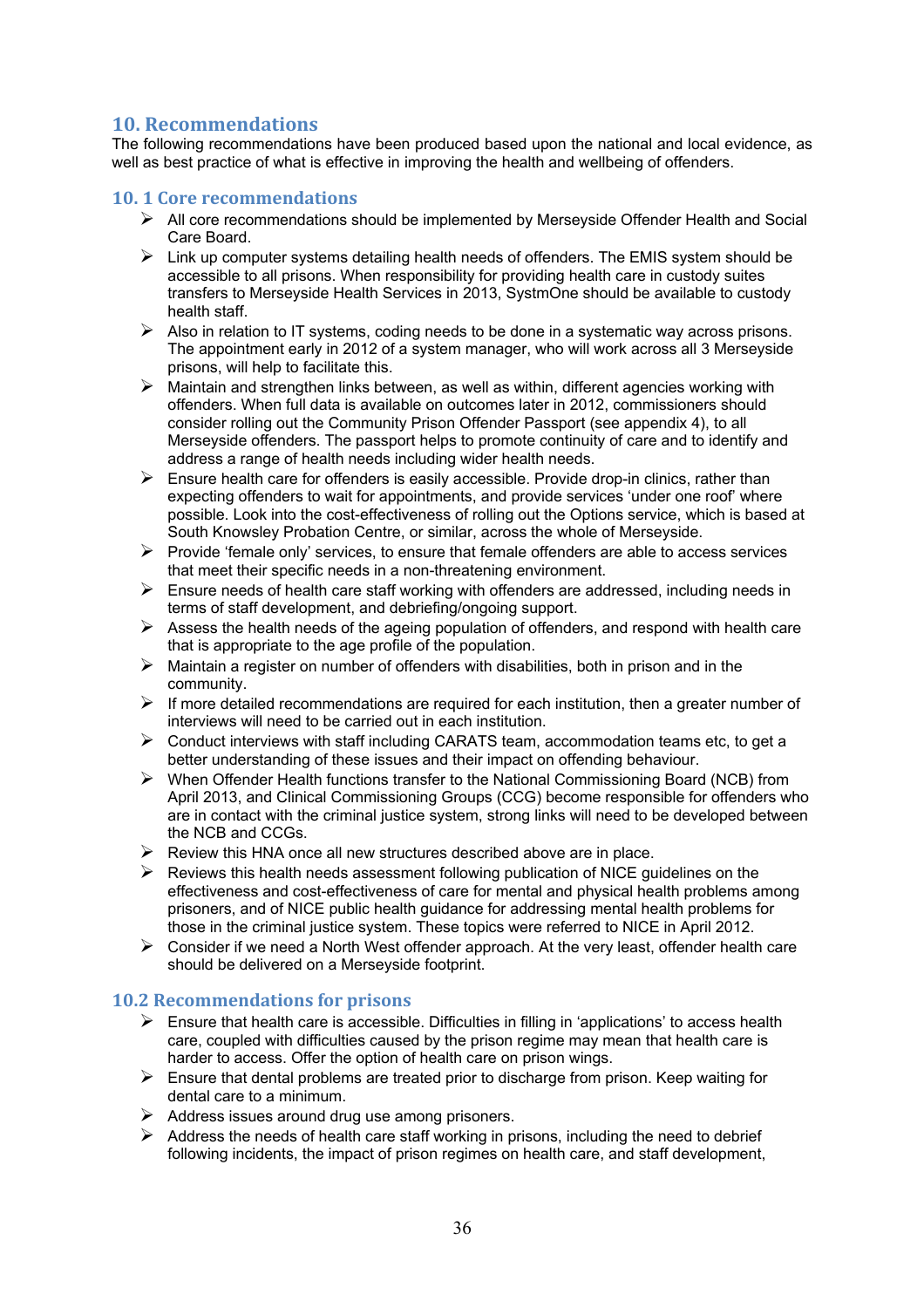particularly where there are small numbers of staff working in an institution, in order to reduce sickness absence rates and staff turnover.

- $\triangleright$  Ensure that numbers of prisoners with disabilities is recorded consistently across Merseyside prisons.
- $\triangleright$  Provide health care that is appropriate for the ageing prison population.
- $\triangleright$  Consider end of life care when planning prison health care, using MacMillan Cancer Support prison standards where appropriate $23$

## **10.3 Recommendations for HMP Liverpool**

- $\triangleright$  Look at adapting cells in the future to accommodate wheelchairs.
- $\triangleright$  Issues around timely dispensation of medication could be alleviated by providing an in-house pharmacy (NPC, 2012).
- $\triangleright$  At the end of 2012, assess the impact of HMP Liverpool receiving prisoners from courts outside Liverpool. Merseyside Offender Health and Social Care Board to assess to ensure adequate health care staff are in place. Prison health care staff to look at any additional capacity and security issues.

## **10.4 Recommendations for HMP Altcourse**

 $\triangleright$  Chronic disease should be captured as a register, in line with other Merseyside prisons.

## **10.5 Recommendations for HMP Styal**

- $\triangleright$  Assess physical resources available for health care. Many of the facilities were built some years ago, making delivery of effective health care more challenging.
- ¾ Ensure liaison with appropriate professionals in advance of women being discharged back to the Merseyside area.

## **10.5 Recommendations for Merseyside Probation Trust**

- $\triangleright$  Focus on wider health, with adequate 'signposting' to agencies who can support offenders. Consider use of the Community Prison Offender Passport (see appendix 4), which includes questions about accommodation and employment needs, as well as financial planning, where cost-effective.
- $\triangleright$  Review data from relatively new women's projects, such as Tomorrow's Women Wirral and the Turnaround Project, when at least a year's worth of data is available.
- $\triangleright$  Continue to roll out the above projects across Merseyside.

## **10.5 Wider health needs – recommendations**

- $\triangleright$  Focus on wider health needs including accommodation, employment and financial planning, with adequate 'signposting' to agencies who can support offenders.
- $\triangleright$  The landscape with regards to employment support, such as The Work Programme, is changing, and the impact on offenders of these changes should be monitored.

## **10.6 Recommendations for sentencers**

- $\triangleright$  Look at alternatives to prison for wherever appropriate, in line with recommendations from the Bradley Review (Department of Health, 2009), saving up to 2,000 prison places per year.
- $\triangleright$  Consider rolling out Conditional Cautions for women, which are currently used for offenders residing in Liverpool and Birkenhead, to all women on Merseyside.

 $\overline{a}$  $^{23}$  (http://www.endoflifecareforadults.nhs.uk/case-studies/a-new-set-of-standards-for-end-of-life-care-in-prisons).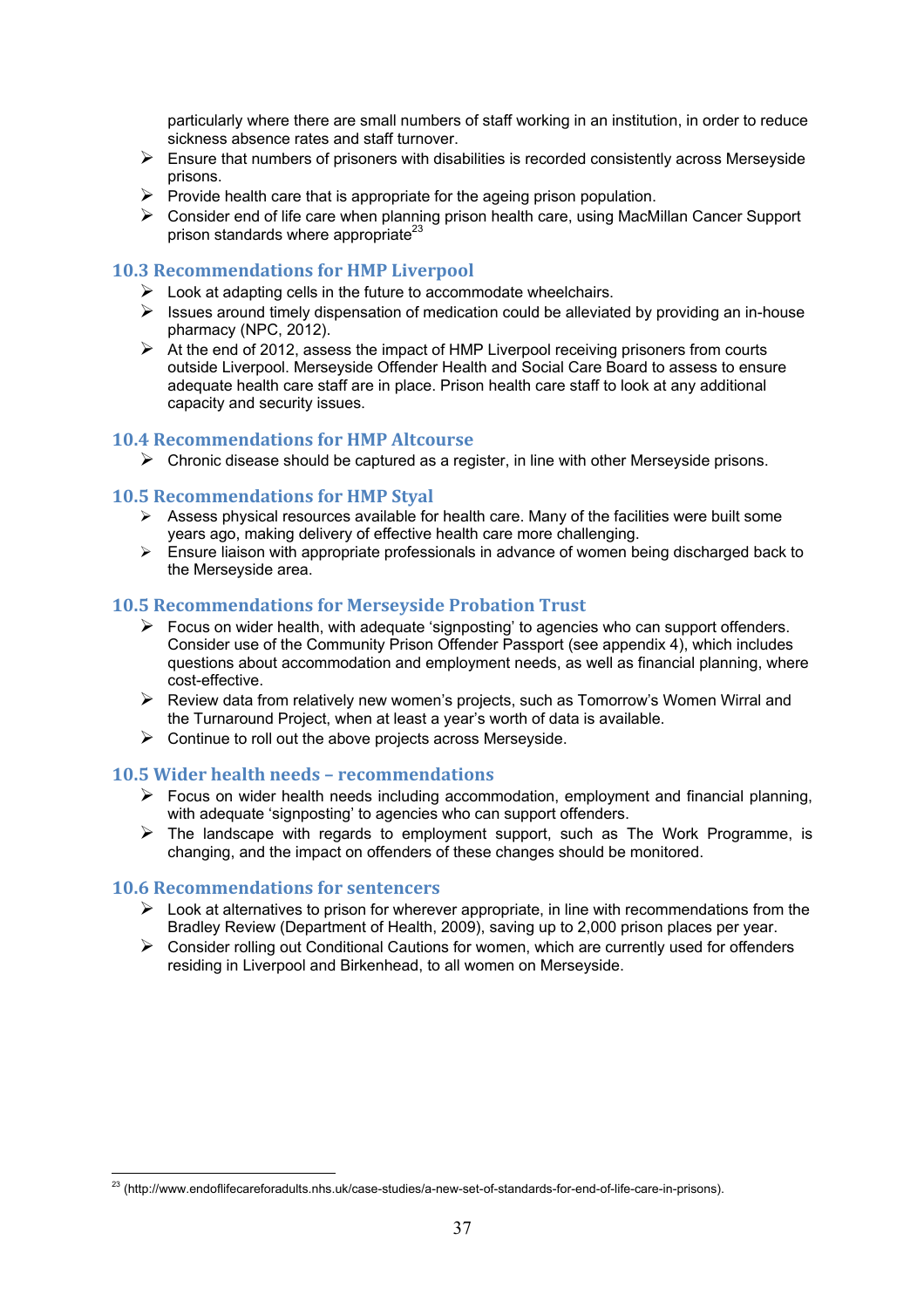## **11. Conclusion**

In conclusion, although the HNA was very broad, a number of clear themes emerged. These included the need for services for offenders to be easy to access, and to be appropriate for the groups of offenders that they were aimed at, e.g. female offenders were generally more likely to access projects aimed specifically at women. The need to maintain and strengthen links between different providers and agencies working with offenders is also clear. The environment in which offender health care is being delivered is rapidly changing, with the abolition of Primary Care Trusts from April 2013, and the establishment of new structures, along with changes being made by the Government such as changes to The Work Programme, mean that ongoing evaluation of offender health care is vital. The new structures may also provide increased opportunities for offender health care to be planned and implemented on a Merseyside-wide footprint.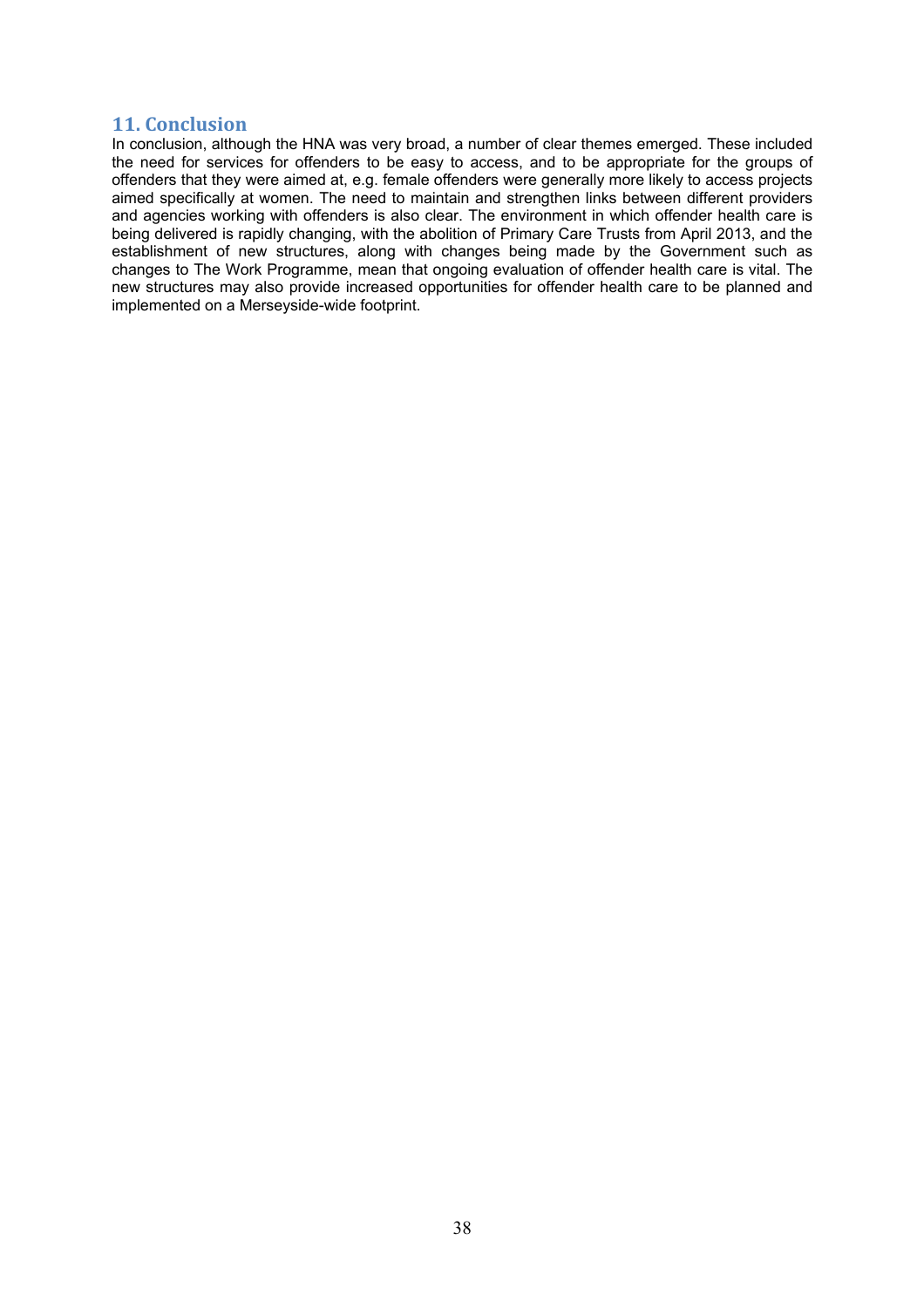## **12. References**

Action for Prisoners' Families (2007). CLINKS, Prison Advice & Care Trust, Prison Reform Trust, The children and families of prisoners: recommendations for government, 5 December 2007.

Ammons, R.B., and Ammons, C.H., (1962), The Quick Test: Provisional Manual, Psychological Reports, 11, 111-161.

Berman (2012). Prison Population Statistics. House of Commons Briefing Paper Bennett N, Dodd T, Flatley J, Freeth S, Bolling K (1995) Health Survey for England 1993. HMSO, London.

Brooker et al (2007) Mental health problems and prisoners: an updated review. Centre for Clinical and Academic Workforce Innovation, London.

Chitsabesan P, Kroll. L, Bailey. S, Kenning. C, Sneider. S, Macdonald. W, Theodosiou L (2006) Mental health needs of young offenders in custody and in the community. British Journal of Psychiatry. 188.534-540.

CSIP 2006. Care Services Improvement Partnership (2006) Health and Social Care in Criminal Justice. Brief.

Community Prison Offender Passport, HMP Liverpool.

Department for Education and Skills (2003), Every Child Matters. London: Stationery Office

Department of Health, 2003. Strategy for Modernising Dental Services for Prisoners in England (Department of Health, 2003).

Department of Health (2005). Choosing Health: making healthier choices easier.

Department of Health (2007). Improving health – Supporting Justice – A Consultation Document. A strategy for improving health and social care of people subject to the criminal justice system. Department of Health, London.

Department of Health, 2009. The Bradley Report: Lord Bradley's Review of people with mental health problems and learning disabilities in the criminal justice system. April 2009

Department of Health, 2009b. Improving Health, Supporting Justice. The National Delivery Plan of the Health and Criminal Justice Programme. Department of Health, November 2009 http://www.dh.gov.uk/prod\_consum\_dh/groups/dh\_digitalassets/documents/digitalasset/dh\_109155.pdf

Doyle J. Health needs assessment: HMP Liverpool. Aug 2008, Liverpool PCT Public Health Team).

Fazel et al, 2004. Unmet treatment needs of older prisoners: a primary care survey. Age and Ageing 33, 4, 396-398.

Freeman K (2003) Health and well-being outcomes for drug dependent offenders on the NSW Drug Court Programme. Drug and Alcohol Review 22 409-416.

Hagedorn. H & Willenbring (2003) Psychiatric illness among drug court probationers. The American Journal of Drug and Alcohol Abuse 29. 40 776-788.

Harvey et al, 2005. Reforming prison services in England: a guide to good practice. July, 2005.

Hatfield B, Ryan T, Pickering L, Burroughs H & Crofts R (2004) The mental health of residents of approved premises in the Greater Manchester probation area: a cohort study. Probation Journal. 51. 2 101-115

Healthcare Commission (2006) Let's talk about it: a review of healthcare in the community for young people who offend. Healthcare Commission. London. HM Chief Inspector of Prisons

Health care Standards for Prisoners in England and Wales (1994). HM Prison Service. London; Prison Service. 1994.

Home Affairs Select Committee (2005). House of Commons Home Affairs Committee. Rehabilitation of prisoners, First Report of Session 2004-05, Volume 1, HC 193-1

Home Office, 2007. The Corston Report. A report by Baroness Jean Corston of a review of women with particular vulnerabilities in the criminal justice system

(http://www.justice.gov.uk/publications/docs/corston-report-march-2007.pdf).

HM Inspectorate of Prisons (2009). HM Inspectorate of Prisons (2009) The prison characteristics that predict prisons being assessed as performing 'well': A thematic review by HM Chief Inspector of Prisons, London: HM Inspectorate of Prisons.

Ministry of Justice, 2010. The Annual Report of the Independent Monitoring Board, HMP Liverpool, 2010. http://www.justice.gov.uk/downloads/publications/corporate-reports/imb/annual-reports-2011/liverpool-2010.pdf

Joint Prison Service et al, 1999. Joint Prison Service and National Service Executive Working Group. The Future Organisation of Prison Health Care. 1999. London: Department of Health

Keene. J., Janacek. J.,& Howell. D (2003) Mental health patients in criminal justice populations: needs, treatment and criminal behaviour. Criminal Behaviour & Mental Health 13.3, 168-78 London Probation (2007) Single Equity Scheme. National Probation Service London. London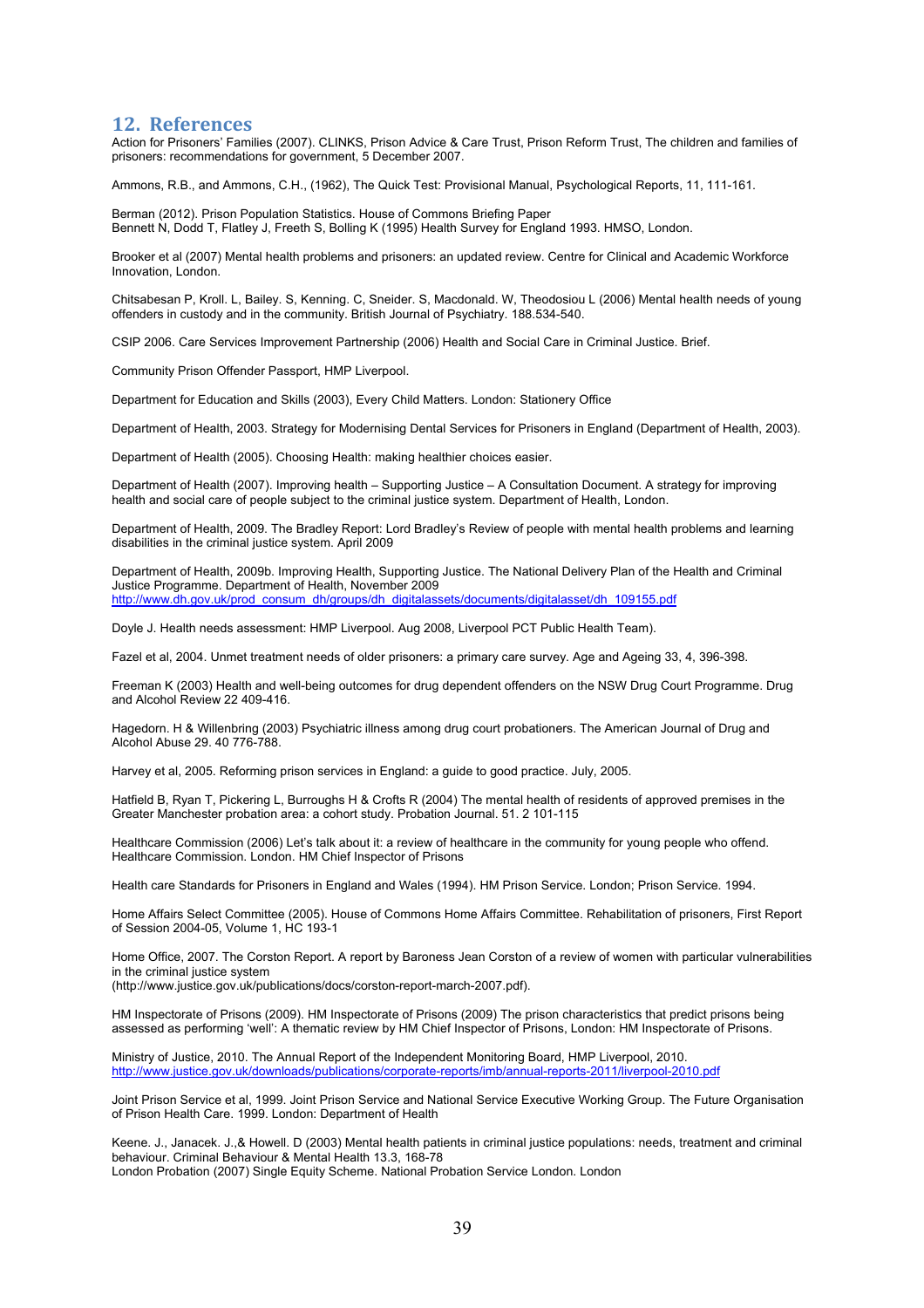Mair G & May. C (1997) Offenders on Probation: A Research and Statistics Department Report. Home Office. London

Marshall et al (2000). Toolkit for health care needs assessment in prisons. University of Birmingham. February 2000.

Mimnagh, 2010. Health booster for probation centre. P8-9, Insight, October, 2010.

Ministry of Justice (2007a) Population in Custody. Monthly Tables: September 2007. England and Wales. http://www.justice.gov.uk/docs/population-in-custodySep07.pdf Ministry of Justice (2007b) Probation Statistics Quarterly Brief. July to September. England and Wales. http://www.justice.gov.uk/docs/q3brief-probation-2007.pdf (Retrieved 13th February 2008).

Ministry of Justice (2009)National Offender Management Service. CARATs Practice Manual – Update 2009 Policy Document.

Ministry of Justice (2009a). Offender Management Caseload Statistics 2009. Statistical Bulletin, Ministry of Justice.

Ministry of Justice (2010), Offender Management Caseload Statistics 2010, London: Ministry of Justice.

Ministry of Justice (2011), National Offender Management Service Annual Report 2009/10: Management Information Addendum, London: Ministry of Justice 21 HM Inspectorate

Ministry of Justice (2011b). Re-offending analysis of women offenders referred to Together Women (TW) and the scope to divert from custody. Joliffe et al, University of Leicester. Ministry of Justice Research Series 11/11, December 2011 http://www.justice.gov.uk/downloads/publications/research-and-analysis/moj-research/women-offenders-referred-togetherwomen.pdf

Nadkarni. R., Chipchase. B. & Fraser. K. (2000) Partnership with probation hostels: a step forward in community forensic psychiatry. Psychiatric Bulletin. 24. 222-224.

New Economic Foundation (2008) Unlocking value: How we all benefit from investing in alternatives to prison for women offenders, London: New Economics Foundation.

NICE, 2005. Health Needs Assessment: A Practical Guide http://www.nice.org.uk/media/150/35/Health\_Needs\_Assessment\_A\_Practical\_Guide.pdf.

NPC, 2012.Safe Management and Use of Controlled Drugs in Prison Health in England. National Prescribing Centre. Provided by the National Institute for Health and Clinical Excellence. February 2012 http://www.npc.nhs.uk/controlled\_drugs/resources/final\_reports/final\_report\_safe\_management\_and\_use\_of\_controlled\_drugs\_ in prison health in england final.pdf

Office of National Statistics (1998). Psychiatric morbidity among prisoners in England and Wales.

Plugge et al (2006). The health of women in prisons: study findings. Department of Public Health, University of Oxford. Oxford http://www.nacro.org.uk/data/files/nacro-2007030203-14.pdf

Prison Reform Trust (2009). Bromley Briefings, Prison Factfile, June 2009. http://www.prisonreformtrust.org.uk/uploads/documents/june2009factfile.pdf

Prison Reform Trust, 2011. Bromley Briefings Prison Factfile, June 2011. Prison Reform Trust (www.prisonreformtrust.org.uk)

Ramsay, M. (ed.) (2003) Prisoners' drug use and treatment: seven studies, Home Office Research Findings 186, London: Home Office.

Sainsbury Centre for Mental Health. In the dark. The mental health implications of Imprisonment for Public Protection. Sainsbury Centre for Mental Health, 2008.

Sattar G (2003) The death of offenders in England and Wales. Crisis 24 17-23

Social Exclusion Unit (2002) Reducing Re-Offending by ex-prisoners. Social Exclusion Unit. London.

Social Exclusion Unit (2004) Social exclusion and mental health. Office of the Deputy Prime Minister. London.

Singleton, N., Meltzer, H., Gatward, R.,Coid, J. & Deasy, D, 1998. Psychiatric morbidity amongst prisoners: summary report. Office for National Statistics. London.

Skeem J.L & Louden J.E (2006) Toward Evidence-Based Practice for Probationers and Parolees Mandated to Mental Health Treatment Psychiatric Services.57, 3; p. 333-342

Solomons E & Rutherford M (2007) Community Sentences Digest. Centre for Crime & Justice Studies. London.

Stevens A, Raftery J, 1994. Health care needs assessment: the epidemiologically based needs assessment reviews, 1994, Volume 1, Oxford: Radcliffe Medical Press Ltd.

Vaughan P.J & Stevenson S (2002). An opinion survey of mentally disordered offender service users. British Journal of Forensic Practice. 4, 3, 11-20.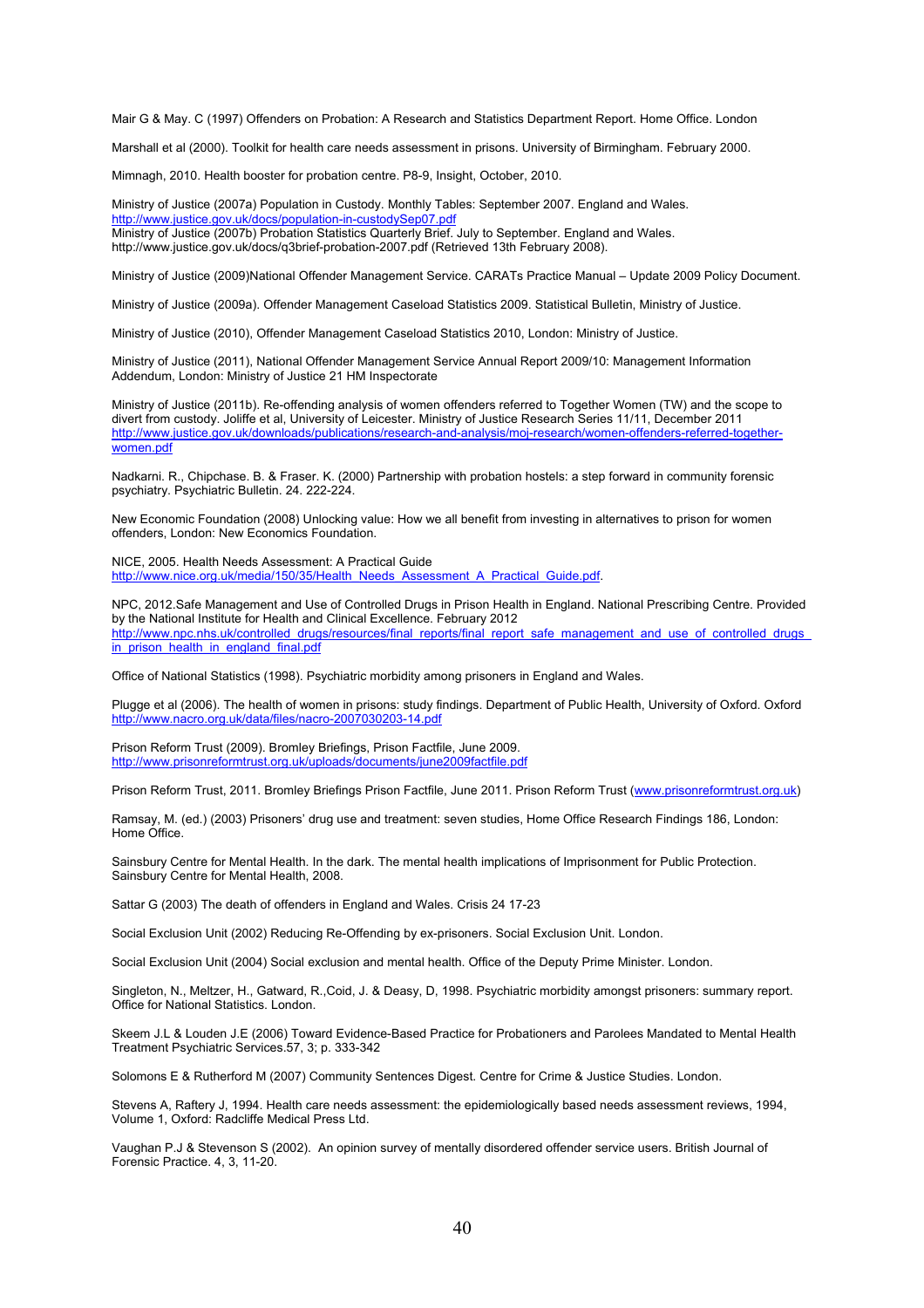Wareing et al, 2009. Health needs assessment HMP Liverpool. April 2009. Report for Liverpool PCT from the Centre for Public Health, John Moores University.

White et al, 1999. Prison Population Brief, England and Wales: March 1999. London: Home Office.

Williamson M (2006) Improving the health and social outcomes of people recently released from prison- A perspective from primary care. Sainsbury Centre for Mental Health. Retrieved at http://www.phrn.nhs.uk/workstreams/primarycare/RecentlyReleased.pdf (16th February 2008)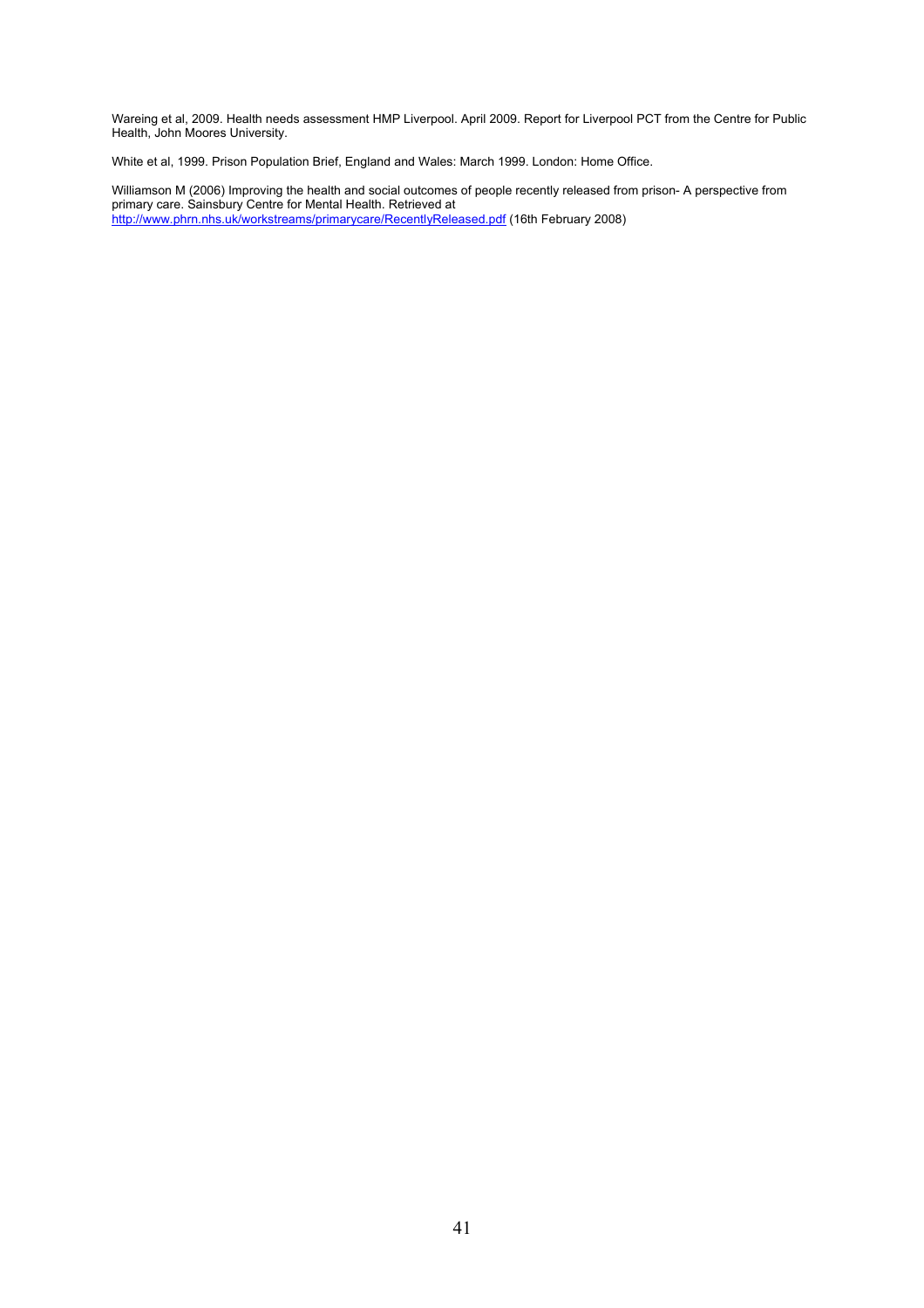## **13. Appendices.**

*Appendix 1 – Interview schedules* 

## *Interviews with prisoners*

|                    | Date of interview                                                                                                                                                                                                   |        |  |  |  |
|--------------------|---------------------------------------------------------------------------------------------------------------------------------------------------------------------------------------------------------------------|--------|--|--|--|
| Prison HMP         | Liverpool<br>□<br><b>HMP Altcourse</b><br>□<br><b>HMP Kennet</b><br>□<br><b>HMP Styal</b><br>$\Box$                                                                                                                 |        |  |  |  |
| Status             | Remand<br>□<br>Sentenced<br>п                                                                                                                                                                                       |        |  |  |  |
| Length of sentence | More than 12 months<br>Less than 12 months                                                                                                                                                                          | П<br>□ |  |  |  |
| Category           | С<br>B<br>□<br>п                                                                                                                                                                                                    | D<br>п |  |  |  |
| Age                | 18-29<br>□<br>30-39<br>$\Box$<br>40-49 □<br>$50-59$ $\Box$<br>$60 +$<br>П                                                                                                                                           |        |  |  |  |
| Gender             | Male<br>П<br>Female<br>□                                                                                                                                                                                            |        |  |  |  |
| Ethnic group       | White British, Irish or other White background<br>Mixed<br>$\Box$<br>П<br>Asian - Indian, Pakistani, Bangladeshi, Other Asian<br><b>Black or Black British</b><br>$\Box$<br>Chinese or other ethnic group<br>$\Box$ |        |  |  |  |

How is your health? Any health problems? If so which are the health problems that cause you the most concern? Which health services in the prison do you use in prison?

Are you able to get all the health care that you need in prison? If not, possible reasons why? Are there certain health issues that you are less likely to seek help for? Discuss wider health needs including accommodation, employment etc.

What are your feelings about the quality of health services in prisons? How could these be improved?

How commonly do you access advice on issues such as diet, exercise, smoking, sexual health, alcohol, etc? How could these services be improved?

 Before you were in prison, did you always seek help for the health problems? If not, possible reasons why? Were there certain health issues that you were less likely to seek help for? Did you have a GP before in the 12 months you were in custody? YES/ NO If YES, was this an NHS or a private dentist? Did you have a dentist in the 12 months before you were in custody? YES/NO

 If you have left prison before, were there issues with accessing healthcare on leaving prison? What would have helped you to get the health care that you needed? Any other comments about health care in prison or outside prison?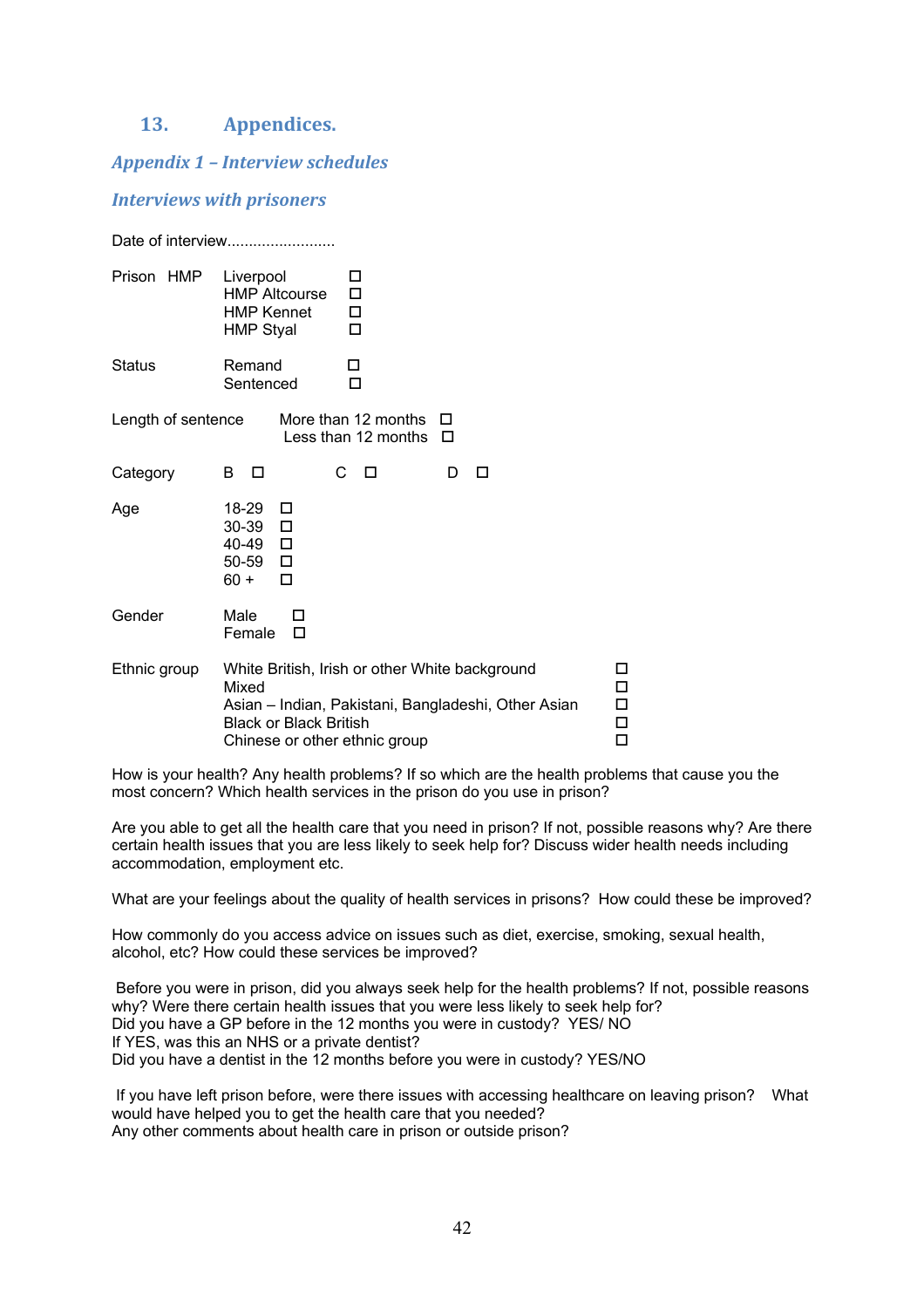## *Interviews with health care staff in prisons*

Do you feel that offenders always seek help for their health problems whilst in prison?

Are their certain health issues that prisoners are less likely to seek help for?

What are your feelings about the quality of health services used by offenders?

How could the quality of health care offered to offenders be improved?

What is the quality of transfers between prisons? How could this be improved?

What is the quality of transfer from prison to hospital, when necessary?

What is the quality of preventive health services such as diet, smoking, exercise, sexual health, alcohol etc? How could these be improved?

Do you feel that offenders seek help for health problems prior to being in custody?

Do you feel that offenders seek help for all their health needs following discharge? How could this process be improved?

Any other issues?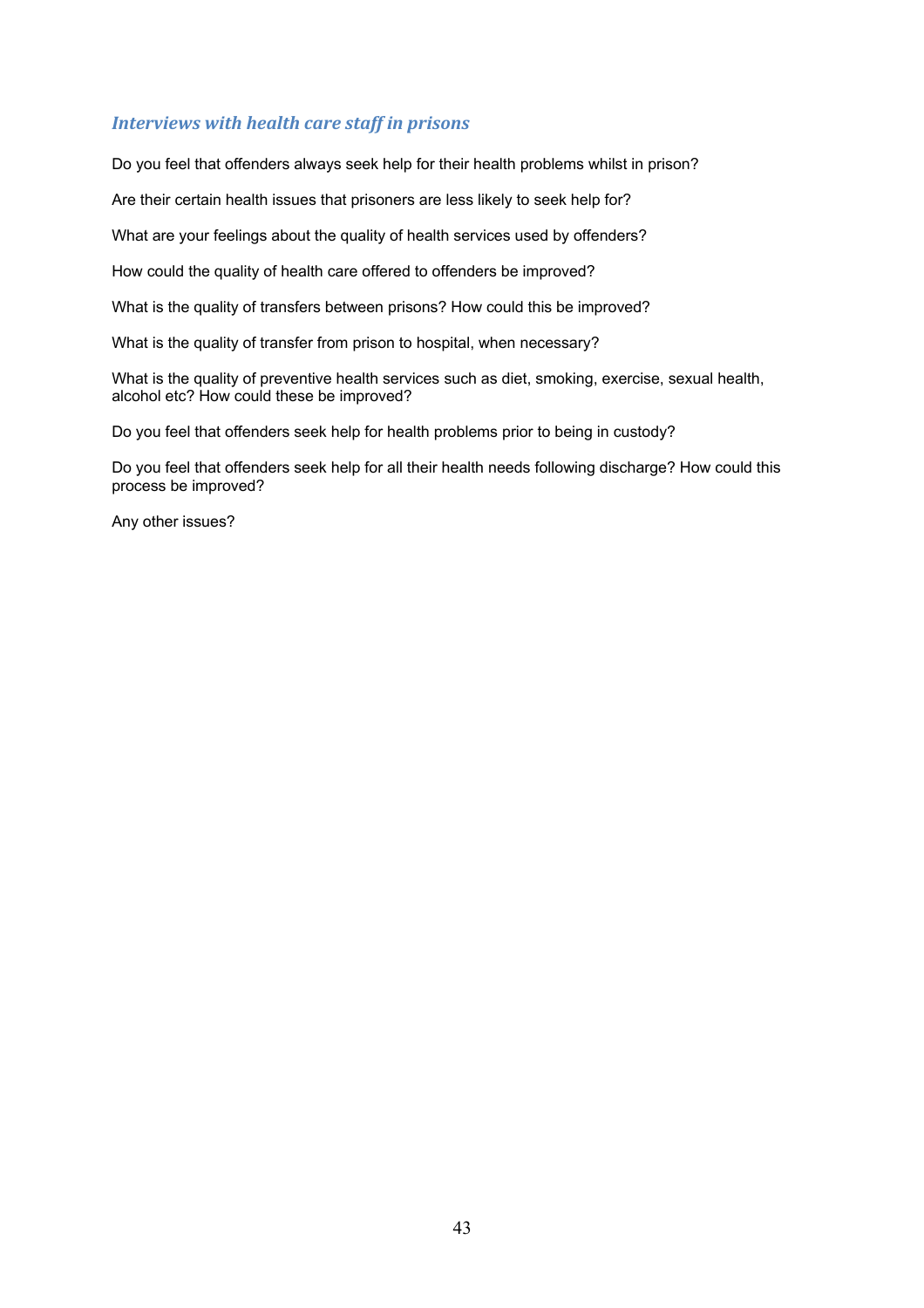## *Interviews with offenders in the community*

| Date of interview |                                                         |                                                                |                                                                                                       |                            |
|-------------------|---------------------------------------------------------|----------------------------------------------------------------|-------------------------------------------------------------------------------------------------------|----------------------------|
| Probation area    |                                                         | Liverpool<br>Sefton<br>Knowlsey<br><b>St Helens</b><br>Wirral  | п<br>П<br>$\Box$<br>$\Box$<br>п                                                                       |                            |
| Age               | 18-29<br>30-39 □<br>40-49 □<br>$50-59$ $\Box$<br>$60 +$ | $\Box$<br>п                                                    |                                                                                                       |                            |
| Gender            | Male<br>Female                                          | H<br>П                                                         |                                                                                                       |                            |
| Ethnic group      | Mixed                                                   | <b>Black or Black British</b><br>Chinese or other ethnic group | White British, Irish or other White background<br>Asian – Indian, Pakistani, Bangladeshi, Other Asian | □<br>$\Box$<br>$\Box$<br>□ |

How is your health? Any health problems? If so which are the health problems that cause you the most concern? Do you have any long-term illness, health problem or disability which limits your daily activities or the work that you can do?

Do you have a GP? YES/ NO Do you have a dentist? YES/NO How easy is it access the GP and dentist? How could this service be improved?

Which health services do you use (e.g. drug and alcohol treatment services, mental health services etc)?

What are your feelings about the quality of health services (e.g. drug and alcohol treatment services, mental health services etc) that you use now that you are on probation? How could these services be improved?

Are you able to get all the health care that you need? If not, possible reasons why? Are there certain health issues that you are less likely to seek help for? (Discuss wider health needs such as accommodation, employment etc as part of this).

Before you were on probation, were you able to get all the health care that you needed? Were there certain health issues that you were less likely to seek help for?

 If you have been in prison, how easy was it to get the health care that you needed in prison? What did you think about the quality of health care in prisons? How could this be improved?

If you have left prison, how easy was it to get all the health care that you needed when you left (discuss wider health needs such as accommodation, employment etc as part of this). How could this process be improved? Is there any support that could be put in place that would have made this transition easier?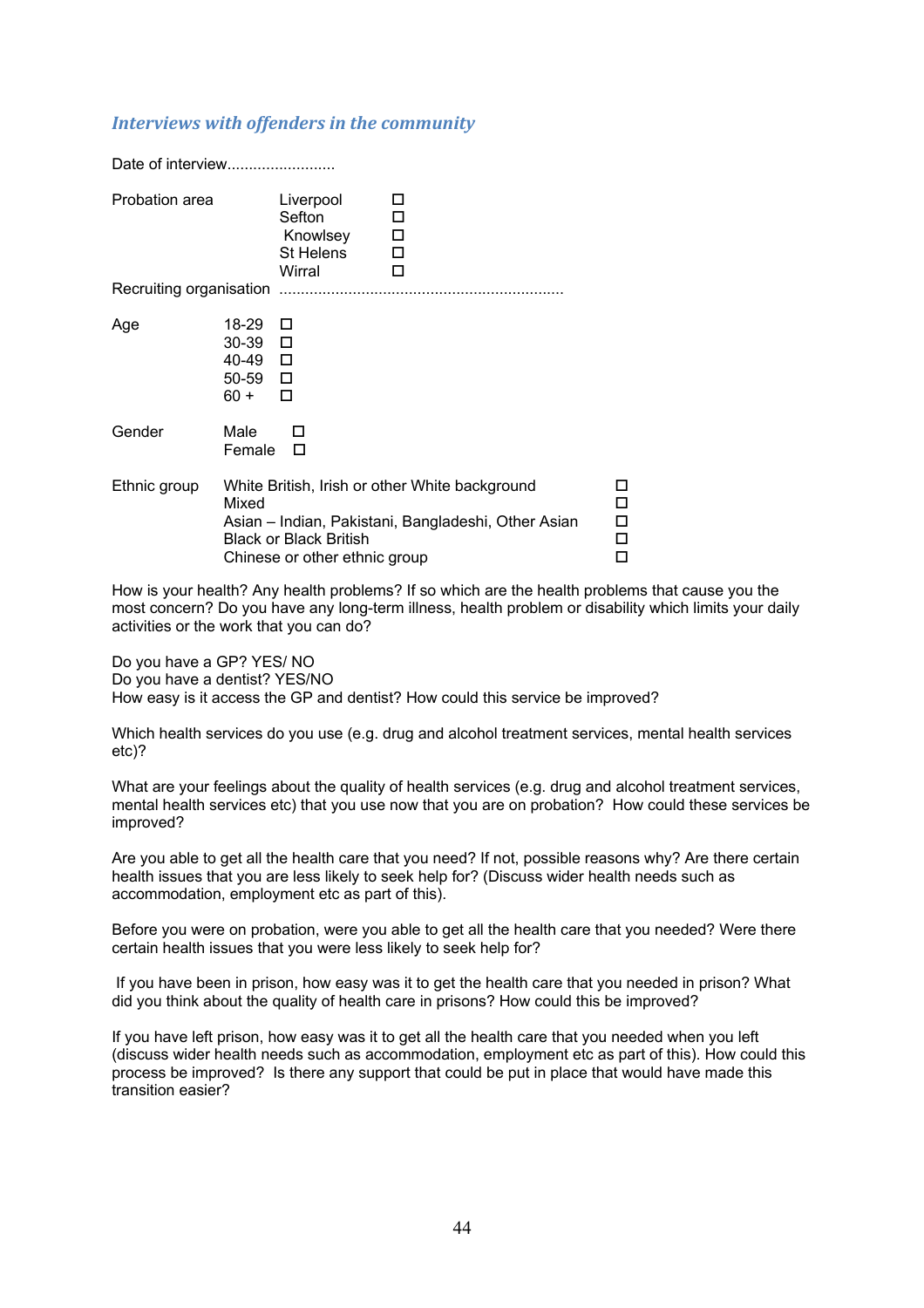## *Interviews with health care staff in the community*

Do you think there is a link between offending and health?

What kind of health services do offenders most commonly use?

 Do you feel that offenders always seek help for their health problems? If not, are their certain health issues that offenders least likely to seek help for?

How commonly do offenders access advice on issues such as diet, exercise, smoking, sexual health, alcohol, etc?

Are you aware of any problems encountered by offenders in accessing health services?

What are your feelings about the quality of health services used by offenders? Are there any specific issues around quality?

Do you feel that the current provision is meeting the health care needs of offenders? If not, how could this be improved? *(include all issues not covered by the questions above).*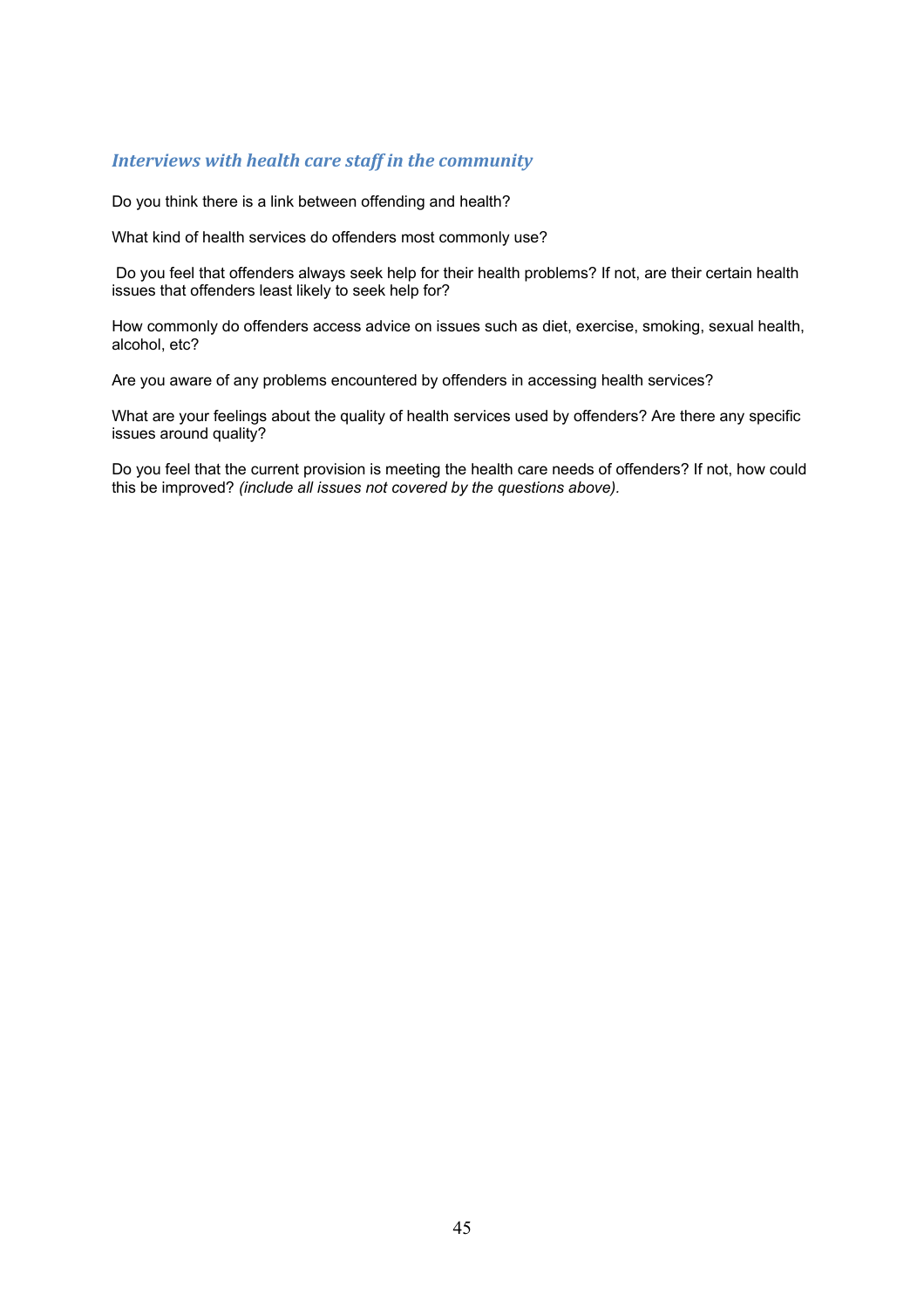## *Table 12: Services and interventions*

|                                                            | Liverpool                                                                  | Altcourse                                                               | Kennet                            | Styal    |
|------------------------------------------------------------|----------------------------------------------------------------------------|-------------------------------------------------------------------------|-----------------------------------|----------|
| <b>GP</b>                                                  |                                                                            |                                                                         |                                   |          |
| How many GP clinics were held?                             | Reception<br>clinics<br>variable.<br>Minimum GP<br>clinics 40 per<br>month | Total 922.<br>Average 2.7 per<br>day.                                   | Reception<br>clinics<br>variable. | 179      |
| How many offenders were seen by the GP?                    | Minimum 480<br>per month                                                   | Total 10452.<br>950. Average<br>per month                               | 216 average<br>per month          | 1821     |
| How many offenders failed to keep their GP<br>appointment? | 57 average<br>per month                                                    | <b>Total 153.</b><br>Average 14 per<br>month                            | 57 average<br>per month           | 406      |
| Nurse led clinics                                          |                                                                            |                                                                         |                                   |          |
| How many nurse led clinics were held?                      | Clinics offered<br>daily<br>275 average<br>per month                       | <b>Total 1219</b><br>Average 111 per<br>month                           | Clinics<br>offered<br>daily.      | 554      |
| How many offenders on Chronic Disease<br>Register          | 308                                                                        | Not available                                                           | 199                               | 120      |
| Dentist                                                    |                                                                            |                                                                         |                                   |          |
| How many clinics were held?                                | 8 per week                                                                 | <b>Total 201.</b><br>Average 18.3<br>per month, 4.2<br>per week         | 2 per week                        | N/A      |
| How many offenders were seen?                              | 77 average<br>per month                                                    | <b>Total 2382.</b><br>Average 216.5<br>per month                        | 49 average                        | N/A      |
| How many offenders failed to attend?                       | 54 average<br>per month                                                    | Total 360.<br>Average 32.7<br>per month                                 | 6 average<br>per month            | N/A      |
| Optician                                                   |                                                                            |                                                                         |                                   |          |
| How many clinics were held?                                | 1 per week                                                                 | Total 12.<br>Average 1.1 per<br>month                                   | 1 alternate<br>weeks              | 18       |
| How many offenders were seen?                              | 7 per session<br>(28 per month)                                            | Total 356 were<br>offered<br>appointments.<br>Average 32.4<br>per month | 29 per<br>month on<br>average     | 133      |
| How many offenders failed to attend?                       | N/A                                                                        | 5.1 per month                                                           | 6 average<br>per month            | 59       |
| Chiropodist/ Podiatrist                                    |                                                                            |                                                                         |                                   |          |
| How many clinics were held?                                | 1 per month                                                                | Total 12,<br>average 1.1 per<br>month                                   | 2 per month                       | External |
| How many offenders in current group?                       | 17 in<br>November<br>2011                                                  | 18 offered<br>appointments in<br>Nov 2011                               | 15 per<br>month on<br>average     | N/A      |
| How many offenders failed to attend?                       | 4 in November<br>2011                                                      | 4 failed to attend<br>Nov 2011                                          | 6 per month<br>on average         | N/A      |
| Physiotherapist                                            |                                                                            |                                                                         |                                   |          |
| How many clinics were held?                                | 2 per week                                                                 | 4.3 per month                                                           | 1 per week                        | External |
| How many offenders were seen?                              | 32 average<br>per month                                                    | Average 43.7<br>offered, average<br>9.2 DNA;<br>average 34.5<br>seen    | 23 average<br>per month           | N/A      |
| How many failed to attend for their appointment?           | 9 average per<br>month                                                     | 9.2 average per<br>month                                                | 6 average<br>per month            | N/A      |
| Primary Care Mental Health                                 |                                                                            |                                                                         |                                   |          |
| How many first contact/ new admissions were<br>seen?       | 350 (29.2)<br>average per<br>month) *                                      | Average 103 per<br>month                                                | Average 8-<br>10 per<br>month     | N/A      |
| How many routine assessments/ referrals were               | 2422 (201.8                                                                | 209 average per                                                         | 49 average                        | N/A      |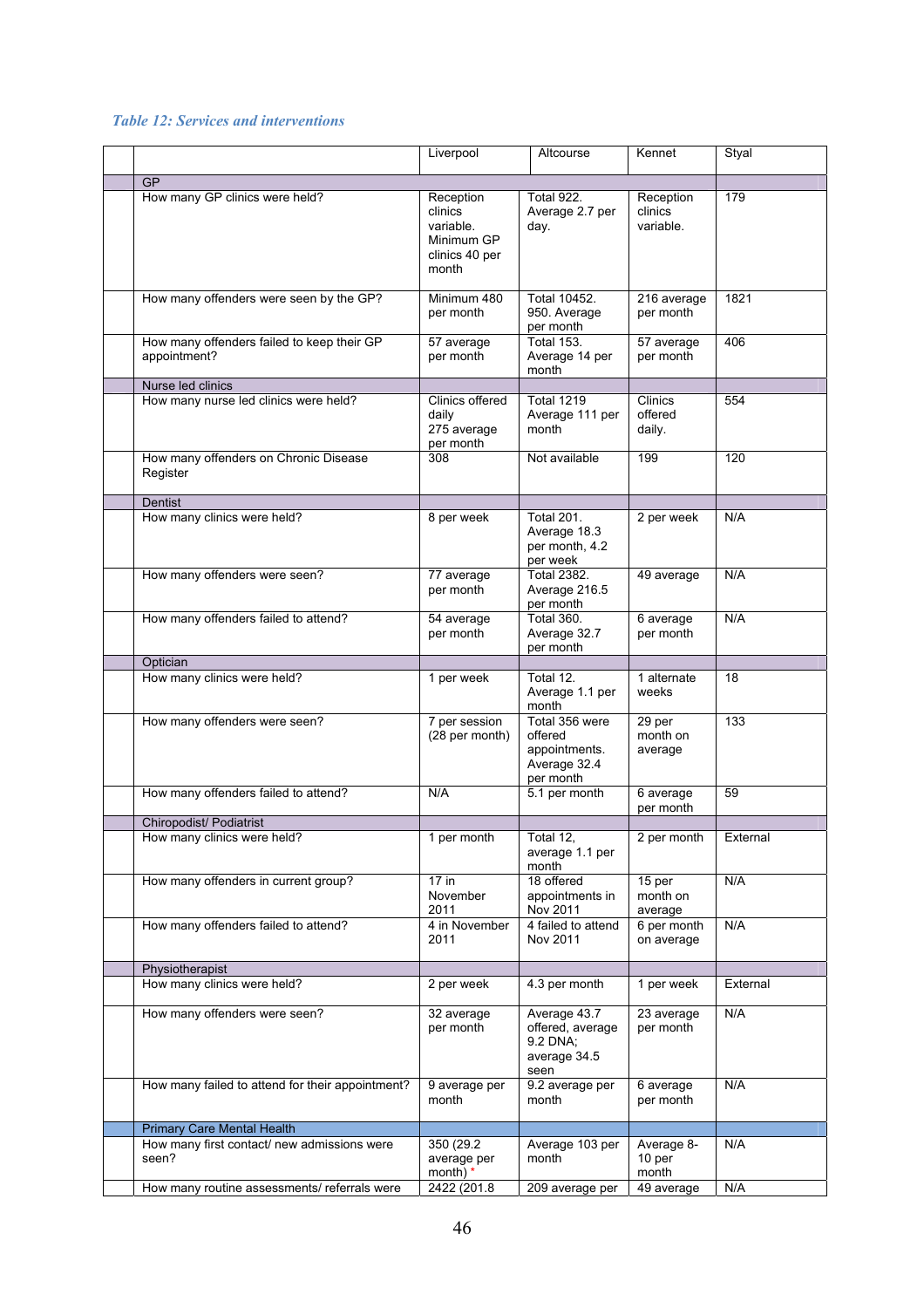| seen?                                                                                                  | monthly<br>average) *                  | month                                                                                                                                         | per month                |                                             |
|--------------------------------------------------------------------------------------------------------|----------------------------------------|-----------------------------------------------------------------------------------------------------------------------------------------------|--------------------------|---------------------------------------------|
| How many ACCT referrals were seen? Patient<br>Count                                                    | 25                                     | 21.6 average<br>per month                                                                                                                     | 3 average<br>per month   | N/A                                         |
| How many offenders were seen on Rule 45                                                                | N/A                                    | 37.8 average                                                                                                                                  | <b>NIL</b>               | N/A                                         |
| Reviews in CSU?                                                                                        |                                        | per month                                                                                                                                     |                          |                                             |
| Mental Health In-Reach                                                                                 |                                        |                                                                                                                                               |                          |                                             |
| How many offenders were seen for an initial                                                            | 153 (12.7                              | 17.7 average                                                                                                                                  | N/A (no in-              | 994                                         |
| mental health assessment                                                                               | average per<br>month) $*$              | per month                                                                                                                                     | reach at<br>Kennet)      |                                             |
| How many offenders from primary care referral<br>fall under in-reach?                                  | $153*$                                 | N/A                                                                                                                                           | N/A                      | N/A                                         |
| How many offenders were identified as suitable<br>for transfer under the MHA?                          | $7* (0.6)$<br>average per<br>month)    | 2.4 average per<br>month                                                                                                                      | N/A                      | N/A                                         |
| How long have offenders been waiting for<br>transfer?                                                  |                                        |                                                                                                                                               | N/A                      | N/A                                         |
| 2 weeks or less                                                                                        | $7*$                                   | 21                                                                                                                                            | N/A                      | N/A                                         |
| 3-4 weeks                                                                                              | 0                                      | $5$                                                                                                                                           | N/A                      | N/A                                         |
| 5-8 weeks                                                                                              | 0                                      | $5$                                                                                                                                           | N/A                      | N/A                                         |
| 9-12 weeks                                                                                             | $\overline{0}$                         | $5$                                                                                                                                           | N/A                      | N/A                                         |
| 13-20 weeks                                                                                            | 0                                      | 0                                                                                                                                             | N/A                      | N/A                                         |
| 20 weeks or more                                                                                       | 0                                      | $\mathbf 0$                                                                                                                                   | N/A                      | N/A                                         |
| How many offenders transferred out under the<br>MHA?                                                   | $7*(0.6)$<br>average per<br>month)     | 15 (1.4 average<br>per month)                                                                                                                 | None                     | N/A                                         |
| How many offenders returned from custody from<br>a mental health section?                              | $4*$                                   | <5                                                                                                                                            | None                     | N/A                                         |
| <b>Other Psychological Services</b>                                                                    |                                        |                                                                                                                                               |                          | N/A                                         |
| How many new referrals were received by<br>Counsellors?                                                | 350 (29.2)<br>average per<br>month) *  | 561 (56 average<br>per month)                                                                                                                 | Average 3<br>per month   | N/A                                         |
| What is the current case load of the Counsellors'<br>Team?                                             | <b>77 (Nov</b><br>$2011$ <sup>*</sup>  | 76 (Nov 2011)                                                                                                                                 | Approx 24<br>per month   | N/A                                         |
| <b>Substance Misuse Services</b>                                                                       |                                        |                                                                                                                                               |                          |                                             |
| How many clients were assessed for substance                                                           | 829 (69.1                              | 1026 (93.3                                                                                                                                    | Average 8-               | $1310^{24}$                                 |
| misuse support services?                                                                               | average per                            | average per                                                                                                                                   | 10 per                   | (average 109                                |
|                                                                                                        | $month)^*$                             | month)                                                                                                                                        | month                    | per month)                                  |
| How many offenders were on clinical treatment<br>at month end?                                         | $210*$                                 | 1845 (average<br>167 per month)                                                                                                               | 31                       | N/A                                         |
| How many commenced methadone programme?                                                                | 815 (67.9<br>average per<br>$month)^*$ | 670 (60.9 per<br>month)                                                                                                                       | 25                       | 560 (46.6 per<br>month)                     |
| How many commenced buprenorphine<br>programmes?                                                        | 0*                                     | 11 (average<br>0.5 per month)                                                                                                                 | Nil                      | 20 (average 1.7<br>per month) <sup>26</sup> |
| How many commenced a detoxification project?                                                           | N/A                                    | 20.1 monthly<br>average detoxed<br>for methadone<br>29.9 monthly<br>average detoxed<br>for alcohol<br>12.4 monthly<br>average for<br>diazepam | 15 monthly<br>average    | N/A                                         |
| How many commenced a maintenance<br>programme?                                                         | N/A                                    | 491 (44.6)<br>average per<br>month)                                                                                                           | 10 average<br>per month  | N/A                                         |
| How many offenders were discharged from the<br>clinical programme having completed their<br>treatment? | N/A                                    | 262 (23.8)<br>average per<br>month)                                                                                                           | 1-2 average<br>per month | N/A                                         |

 $^{24}$  1<sup>st</sup> Nov 2010 to 31<sup>st</sup> Oct 2011

 $^{25}$  1<sup>st</sup> Nov 2010 to 31<sup>st</sup> Oct 2011

 $^{26}$  1st Nov 2010 to 31st Oct 2011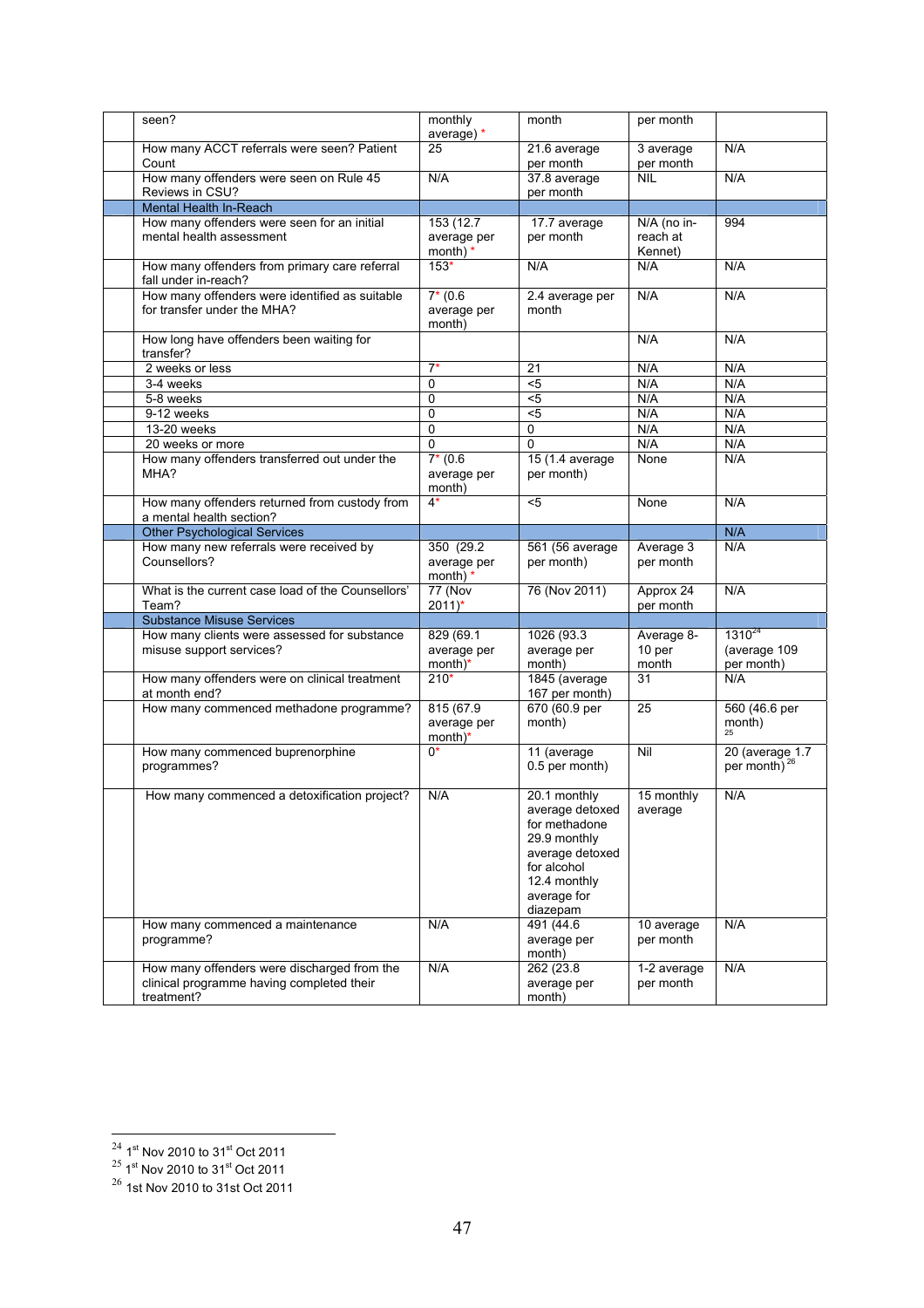|                                                                | Liverpool                                  | Altcourse                             | Kennet                                             | Styal    |
|----------------------------------------------------------------|--------------------------------------------|---------------------------------------|----------------------------------------------------|----------|
| Dentist                                                        |                                            |                                       |                                                    |          |
| How many offenders are currently on the waiting<br>list?       | 72                                         | N/A                                   | 69                                                 | None     |
| What was the average waiting time for first<br>appointment?    | Urgent - no wait<br>Routine $-3$<br>months | N/A                                   | $U$ rgent $-$ no<br>wait<br>Routine $-2$<br>months | 2 months |
| How many clinics were held?                                    | N/A                                        | 201 (average<br>18.3 per<br>month)    | N/A                                                | N/A      |
| How many dental appointments were offered?                     | N/A                                        | 2601 (236)<br>average per<br>month)   | N/A                                                | N/A      |
| How many offenders were seen by the dentist<br>for:            | N/A                                        | N/A                                   | N/A                                                | N/A      |
| Level 1 treatment<br>(examination/diagnosis/preventive care)   | N/A                                        | 930 (84.5<br>average per<br>month)    | N/A                                                | N/A      |
| Level 2 treatment (fillings/extractions/ urgent<br>root canal) | N/A                                        | 1126 (102.4)<br>average per<br>month) | N/A                                                | N/A      |
| Level 3 treatment (crowns/dentures/bridges)                    | N/A                                        | 326 (29.6)<br>average per<br>month)   | N/A                                                | N/A      |
| How many offenders failed to attend?                           | N/A                                        | 360 (32.7)<br>average per<br>month)   | N/A                                                | N/A      |
| Opticians                                                      |                                            |                                       |                                                    |          |
| How many offenders are currently on the waiting<br>list?       | 40                                         | N/A                                   | Nil                                                | 35       |
| What was the average waiting time for first<br>appointment?    | 4 weeks                                    | N/A                                   | 2 weeks                                            | 2 months |
| How many clinics were held?                                    | N/A                                        | 11 (average<br>1.1 per month)         | N/A                                                | N/A      |
| How many offenders were offered<br>appointments?               | N/A                                        | 356 (average<br>32 per month)         | N/A                                                | N/A      |
| How many offenders failed to keep their<br>appointment?        | N/A                                        | 56 (average<br>5.1 per month)         | N/A                                                | N/A      |
| Chiropodist/podiatrist                                         |                                            |                                       |                                                    | N/A      |
| How many offenders are currently on the waiting<br>list?       | $\Omega$                                   | 60 (average<br>5.4 per month)         | Nil                                                | N/A      |
| What was the average waiting time for first<br>appointment?    | 1 month                                    | N/A                                   | 2 weeks                                            | N/A      |
| Smoking cessation                                              |                                            |                                       |                                                    |          |
| How many offenders are currently on the waiting<br>list?       | 40                                         | N/A                                   | Nil                                                | None     |
| What was the average waiting time for first<br>appointment?    | 4 weeks                                    | N/A                                   | 1 week                                             | 1 week   |
| Physiotherapist                                                |                                            |                                       |                                                    |          |
| How many offenders are currently on the waiting<br>list?       | $5$                                        | N/A                                   | 1                                                  | N/A      |
| What was the average waiting time for first<br>appointment?    | 1 week                                     | N/A                                   | 2 weeks                                            | N/A      |
| How many appointments were offered to<br>offenders?            | N/A                                        | 481 (average<br>43.7)                 | N/A                                                | N/A      |
| How many offenders failed to attend for their<br>appointments? | N/A                                        | 101 (average<br>9.2)                  | N/A                                                | N/A      |

Source: HMP Liverpool, Altcourse, Kennet and Styal. HMP Liverpool and Kennet 1<sup>st</sup> Nov 2010 to 31<sup>st</sup> Oct 2011, HMP Altcourse 1<sup>st</sup> Jan 2011 to 31<sup>st</sup> Nov 2011, HMP Styal 1<sup>st</sup> April 2011 to 31<sup>st</sup> Oct 2011, unless otherwise stated.

\* employed by Merseycare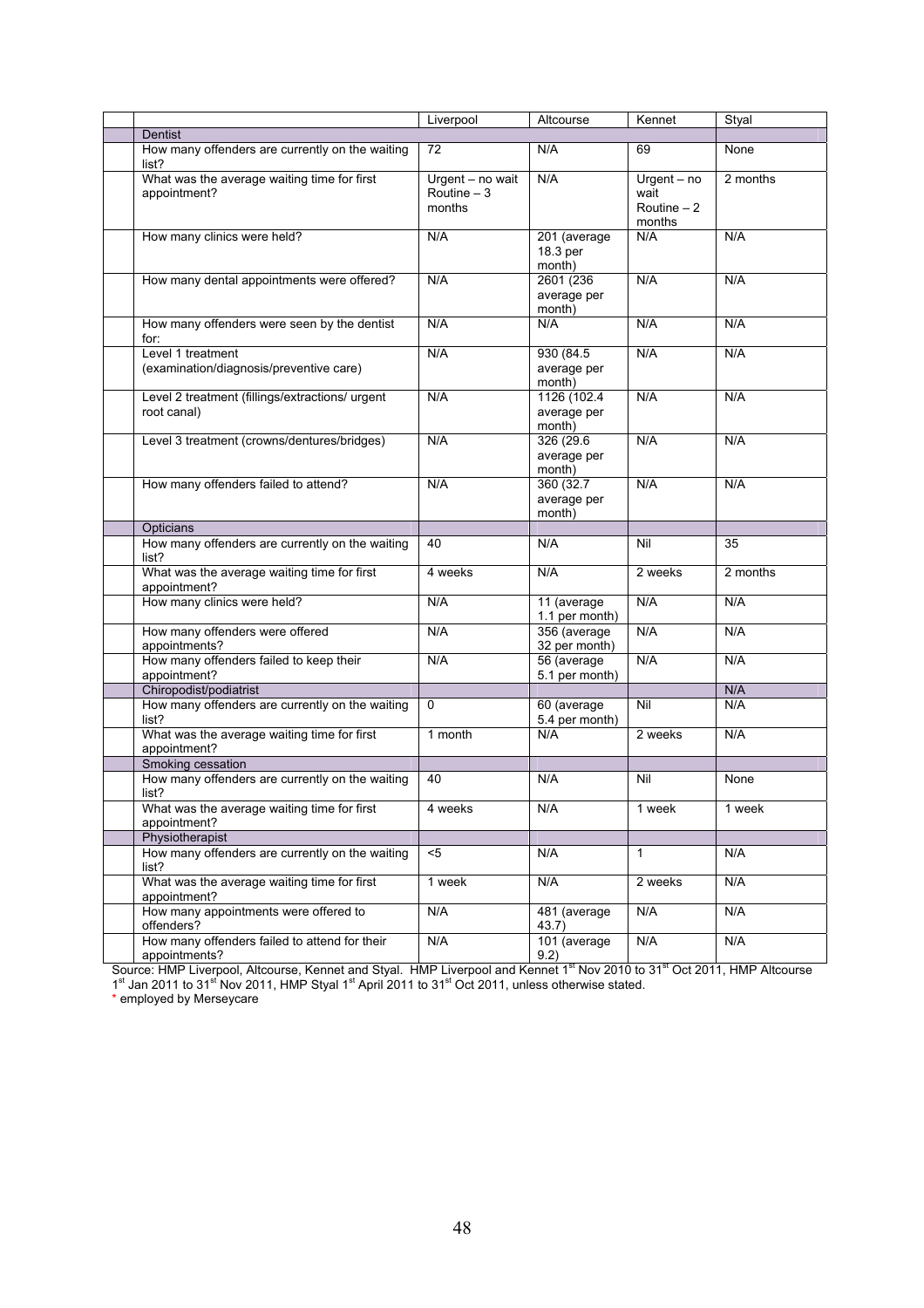| <b>Appendix 3: Statistics on health need from Merseyside Probation Trust</b> |  |
|------------------------------------------------------------------------------|--|
| <b>Table 13: Health needs, Knowsley</b>                                      |  |

| <b>Alcohol Need</b>                          | <b>Gender</b> |     |               |     |              |
|----------------------------------------------|---------------|-----|---------------|-----|--------------|
|                                              | F             |     | M             |     | Total        |
| N/A                                          |               | 21  |               | 178 | 199          |
| No                                           |               | 45  |               | 548 | 593          |
| Yes                                          |               | 19  |               | 198 | 217          |
| <b>Grand Total</b>                           |               | 85  |               | 924 | 1009         |
| <b>Employment, training or</b>               |               |     | <b>Gender</b> |     |              |
| <b>education Need</b>                        | F             |     | M             |     | Total        |
| N/A                                          |               | 21  |               | 178 | 199          |
| No                                           |               | 32  |               | 389 | 421          |
| Yes                                          |               | 32  |               | 357 | 389          |
| <b>Grand Total</b>                           |               | 85  |               | 924 | 1009         |
| <b>Accommodation Need</b>                    |               |     | <b>Gender</b> |     |              |
|                                              | F             |     | M             |     | Total        |
| N/A                                          |               | 21  |               | 178 | 199          |
| No                                           |               | 49  |               | 533 | 582          |
| Yes                                          |               | 15  |               | 213 | 228          |
| <b>Grand Total</b>                           |               | 85  |               | 924 | 1009         |
| <b>Drug Need</b>                             | <b>Gender</b> |     |               |     |              |
|                                              | F             |     | M             |     | <b>Total</b> |
| N/A                                          |               | 21  |               | 177 | 198          |
| <b>No</b>                                    |               | 57  |               | 615 | 672          |
| Yes                                          |               | 7   |               | 132 | 139          |
| <b>Grand Total</b>                           |               | 85  |               | 924 | 1009         |
| <b>Drugs ever misused?</b>                   |               |     | <b>Gender</b> |     |              |
|                                              | F             |     | M             |     | <b>Total</b> |
| N/A                                          |               | 21  |               | 175 | 196          |
| No                                           |               | 21  |               | 145 | 166          |
| Not Known                                    |               | $5$ |               | 20  | N/A          |
| Yes                                          |               | 39  |               | 584 | 623          |
| <b>Grand Total</b>                           |               | 85  |               | 924 | 1009         |
| <b>Domestic Status</b>                       |               |     | Gender        |     |              |
|                                              | P             |     | M             |     | <b>Total</b> |
| N/A                                          |               |     | 26            | 414 | 440          |
| Married/Partner<br>Married/Partner/ Domestic |               |     | $5$           | 79  | 82           |
| Partnership                                  |               |     | 17            | 76  | 93           |
| Not Known                                    |               |     | 8             | 92  | 100          |
|                                              |               |     |               |     |              |
| Other                                        | N/A           |     |               | 9   | N/A          |
| Single/Div/Sep                               |               |     | 15            | 157 | 172          |
| Single/Div/Sep/ Domestic                     |               |     |               |     |              |
| Partnership                                  |               |     | 16            | 97  | 113          |
| <b>Grand Total</b>                           |               |     | 85            | 924 | 1009         |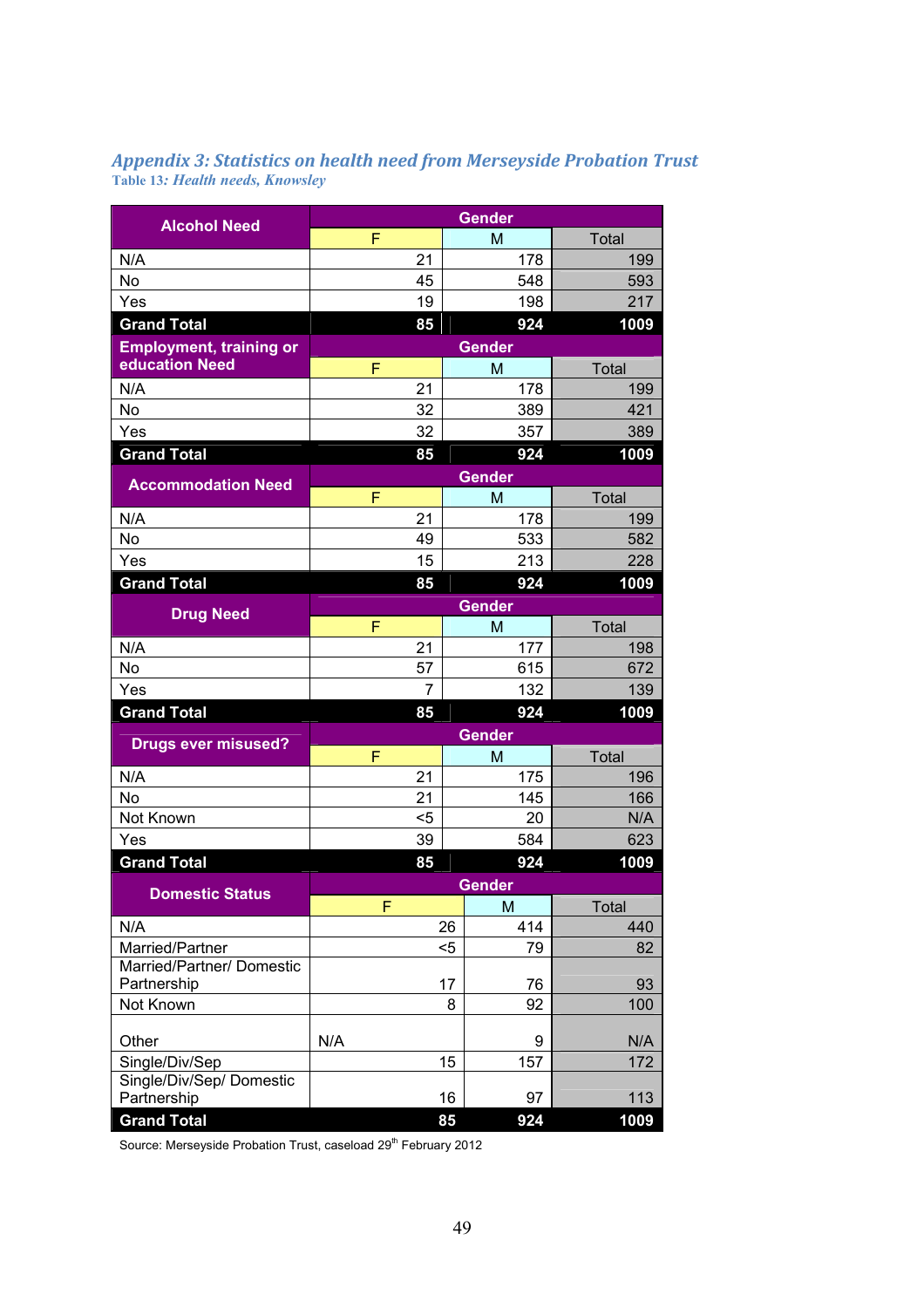## *Table 14: Health needs, North Liverpool*

| <b>Alcohol Need</b>                      | <b>Gender</b> |               |                    |
|------------------------------------------|---------------|---------------|--------------------|
|                                          | F             | M             | <b>Grand Total</b> |
| N/A                                      | 36            | 242           | 278                |
| No                                       | 124           | 1022          | 1146               |
| Yes                                      | 65            | 423           | 488                |
| <b>Grand Total</b>                       | 225           | 1687          | 1912               |
| <b>Employment training or</b>            |               | <b>Gender</b> |                    |
| education need                           | F             | M             | <b>Grand Total</b> |
| N/A                                      | 36            | 242           | 278                |
| No                                       | 91            | 768           | 859                |
| Yes                                      | 98            | 677           | 775                |
| <b>Grand Total</b>                       | 225           | 1687          | 1912               |
| <b>Accommodation Need</b>                |               | <b>Gender</b> |                    |
|                                          | F             | M             | <b>Grand Total</b> |
| N/A                                      | 36            | 242           | 278                |
| No                                       | 127           | 1045          | 1172               |
| Yes                                      | 62            | 400           | 462                |
| <b>Grand Total</b>                       | 225           | 1687          | 1912               |
| <b>Drug Need</b>                         |               | <b>Gender</b> |                    |
|                                          | F             | M             | <b>Grand Total</b> |
| N/A                                      | 36            | 242           | 278                |
| No                                       | 137           | 1184          | 1321               |
| Yes                                      | 52            | 261           | 313                |
| <b>Grand Total</b>                       | 225           | 1687          | 1912               |
| <b>Drugs ever misused?</b>               |               | <b>Gender</b> |                    |
|                                          | F             | M             | <b>Grand Total</b> |
| N/A                                      | 33            | 235           | 268                |
| No                                       | 47            | 264           | 311                |
| Not Known                                | 27            | 71            | 98                 |
| Yes                                      | 118           | 1117          | 1235               |
| <b>Grand Total</b>                       | 225           | 1687          | 1912               |
| <b>Domestic Status</b>                   |               | <b>Gender</b> |                    |
|                                          | F             | M             | <b>Grand Total</b> |
| N/A                                      | 159           | 1235          | 1394               |
| Married/Partner                          | 7             | 40            | 47                 |
| Married/Partner/ Domestic<br>Partnership | $5$           | 15            | 16                 |
| Not Known                                | 14            | 97            | 111                |
| Other                                    | $5$           | 8             | 9                  |
| Single/Div/Sep                           | 36            | 269           | 305                |
| Single/Div/Sep/ Domestic                 |               |               |                    |
| Partnership                              | 7             | 23            | 30                 |
| <b>Grand Total</b>                       | 225           | 1687          | 1912               |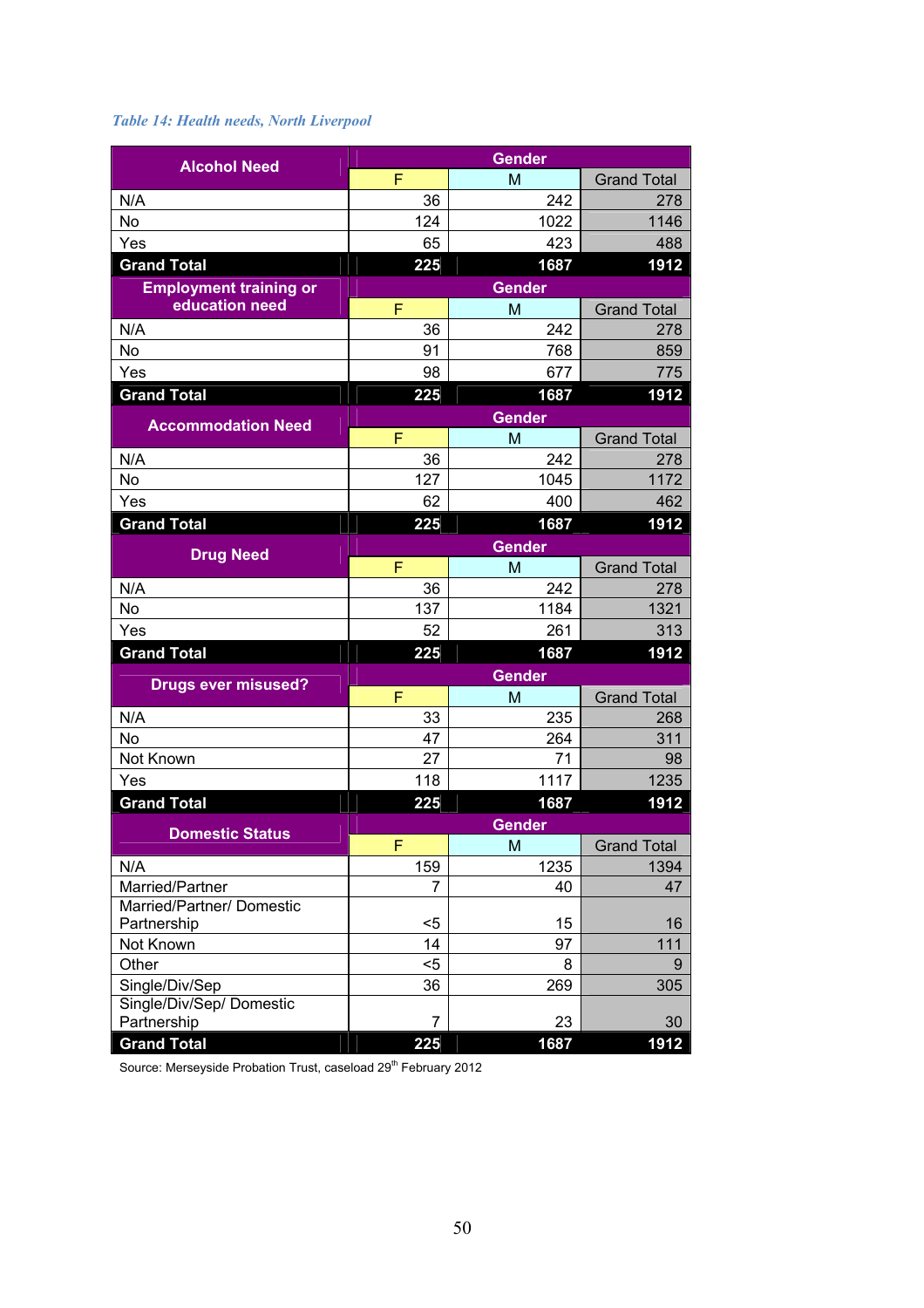## *Table 15: Health needs, South Liverpool*

| <b>Alcohol Need</b>                      | <b>Gender</b> |            |                |
|------------------------------------------|---------------|------------|----------------|
|                                          | F             | M          | <b>Total</b>   |
| N/A                                      | 52            | 420        | 472            |
| No                                       | 58            | 841        | 899            |
| Yes                                      | 28            | 307        | 335            |
| <b>Grand Total</b>                       | 138           | 1568       | 1706           |
| <b>Employment training or</b>            | <b>Gender</b> |            |                |
| education need                           |               |            | Grand          |
|                                          | F             | M          | Total          |
| N/A                                      | 52            | 419        | 471            |
| No                                       | 43            | 571        | 614            |
| Yes                                      | 43            | 578        | 621            |
| <b>Grand Total</b>                       | 138           | 1568       | 1706           |
| <b>Accommodation Need</b>                | <b>Gender</b> |            |                |
|                                          | F             | M          | Grand<br>Total |
| N/A                                      | 52            | 419        | 471            |
| No                                       | 64            | 764        | 828            |
| Yes                                      | 22            | 385        | 407            |
| <b>Grand Total</b>                       | 138           | 1568       | 1706           |
|                                          | <b>Gender</b> |            |                |
| <b>Drug Need</b>                         |               |            | Grand          |
|                                          | F             | M          | Total          |
| N/A                                      | 52            | 420        | 472            |
| <b>No</b>                                | 77            | 936        | 1013           |
| Yes                                      | 9             | 212        | 221            |
| <b>Grand Total</b>                       | 138           | 1568       | 1706           |
|                                          | <b>Gender</b> |            |                |
| Drugs ever misused?                      | F             |            | Grand          |
|                                          |               | M          | Total          |
| N/A<br>No                                | 51<br>28      | 413<br>207 | 464<br>235     |
| Not Known                                | 7             | 70         | 77             |
| Yes                                      | 52            | 878        | 930            |
| <b>Grand Total</b>                       | 138           | 1568       | 1706           |
|                                          | <b>Gender</b> |            |                |
| <b>Domestic Status</b>                   |               |            | Grand          |
|                                          | F             | M          | Total          |
| N/A                                      | 125           | 1463       | 1588           |
| Married/Partner                          | N/A           | 18         | 18             |
| Married/Partner/ Domestic<br>Partnership |               |            |                |
| Not Known                                | <5<br>$5$     | 6<br>17    | 7<br>18        |
| Other                                    | $5$           | 9          | 10             |
| Single/Div/Sep                           | 7             | 45         | 52             |
| Single/Div/Sep/ Domestic                 |               |            |                |
| Partnership                              | $5$           | 10         | 13             |
| <b>Grand Total</b>                       | 138           | 1568       | 1706           |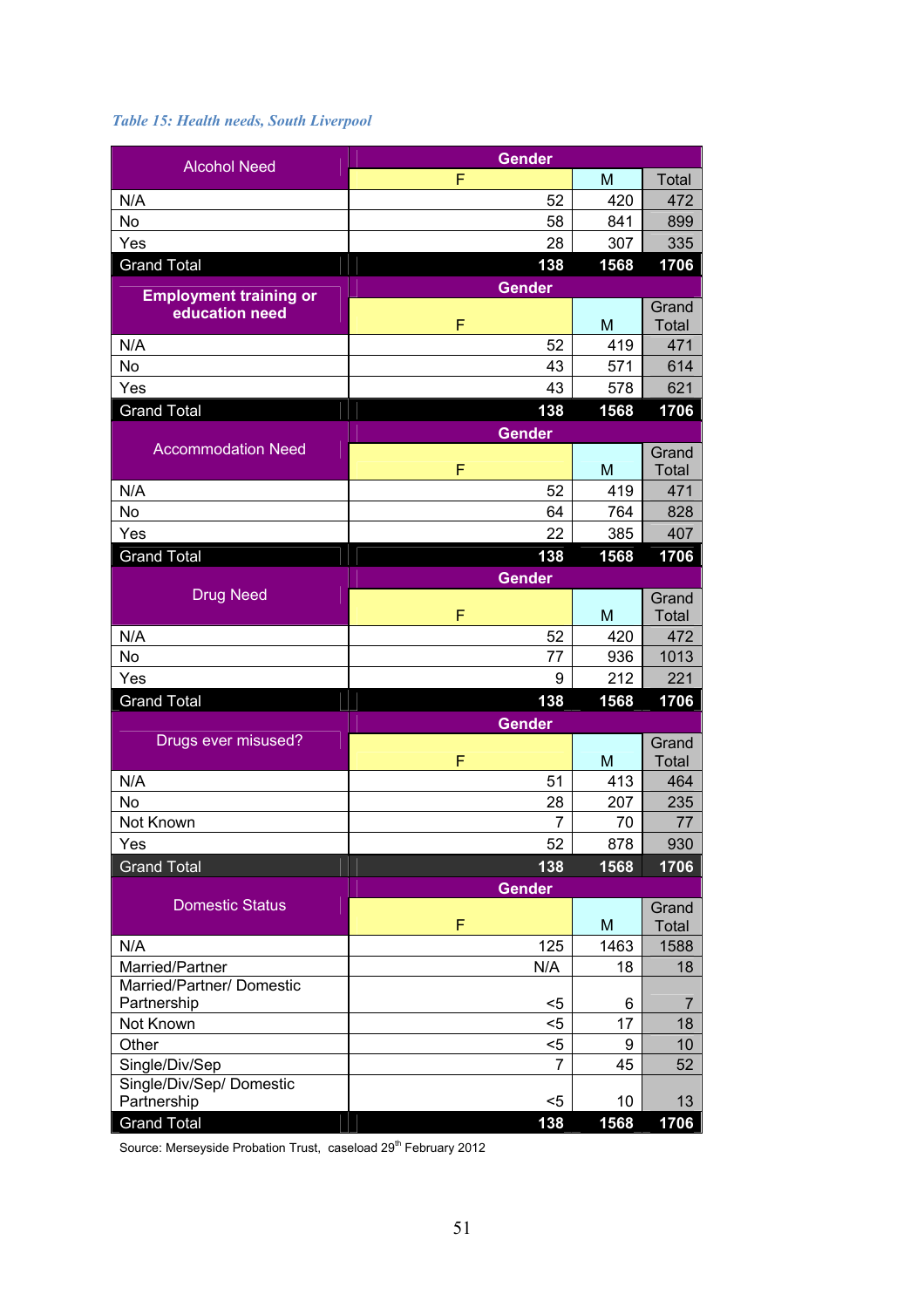## *Table 16: Health needs, Sefton*

| <b>Alcohol Need</b>           |          | <b>Gender</b> |                    |
|-------------------------------|----------|---------------|--------------------|
|                               | F        | M             | <b>Grand Total</b> |
| N/A                           | 31       | 234           | 265                |
| <b>No</b>                     | 46       | 527           | 573                |
| Yes                           | 32       | 249           | 281                |
| <b>Grand Total</b>            | 109      | 1010          | 1119               |
| <b>Employment training or</b> |          | <b>Gender</b> |                    |
| education need                | F        | M             | <b>Grand Total</b> |
| N/A                           | 31       | 234           | 265                |
| No                            | 47       | 462           | 509                |
| Yes                           | 31       | 314           | 345                |
| <b>Grand Total</b>            | 109      | 1010          | 1119               |
| <b>Accommodation Need</b>     |          | <b>Gender</b> |                    |
|                               | F        | M             | <b>Grand Total</b> |
| N/A                           | 31       | 234           | 265                |
| No                            | 57       | 552           | 609                |
| Yes                           | 21       | 224           | 245                |
| <b>Grand Total</b>            | 109      | 1010          | 1119               |
| <b>Drug Need</b>              |          | <b>Gender</b> |                    |
|                               | F        | M             | <b>Grand Total</b> |
| N/A                           | 31       | 234           | 265                |
| No                            | 67       | 645           | 712                |
| Yes                           | 11       | 131           | 142                |
| <b>Grand Total</b>            | 109      | 1010          | 1119               |
| <b>Drugs ever misused?</b>    |          | <b>Gender</b> |                    |
|                               | F        | M             | <b>Grand Total</b> |
| N/A                           | 31       | 230           | 261                |
| No                            | 34       | 206           | 240                |
| Not Known                     | <5       | 38            | N/A                |
| Yes                           | 41       | 536           | 577                |
| <b>Grand Total</b>            | 109      | 1010          | N/A                |
| <b>Domestic Status</b>        |          | <b>Gender</b> |                    |
|                               | F        | M             | Total              |
| N/A                           | 32       | 290           | 322                |
| Married/Partner               | 9        | 102           | 111                |
| Married/Partner/ Domestic     |          |               |                    |
| Partnership<br>Not Known      | 11<br>16 | 80<br>177     | 91<br>193          |
| Other                         | $5$      | 33            | N/A                |
| Single/Div/Sep                | 23       | 276           | 299                |
| Single/Div/Sep/ Domestic      |          |               |                    |
| Partnership                   | 17       | 52            | 69                 |
| <b>Grand Total</b>            | 109      | 1010          | N/A                |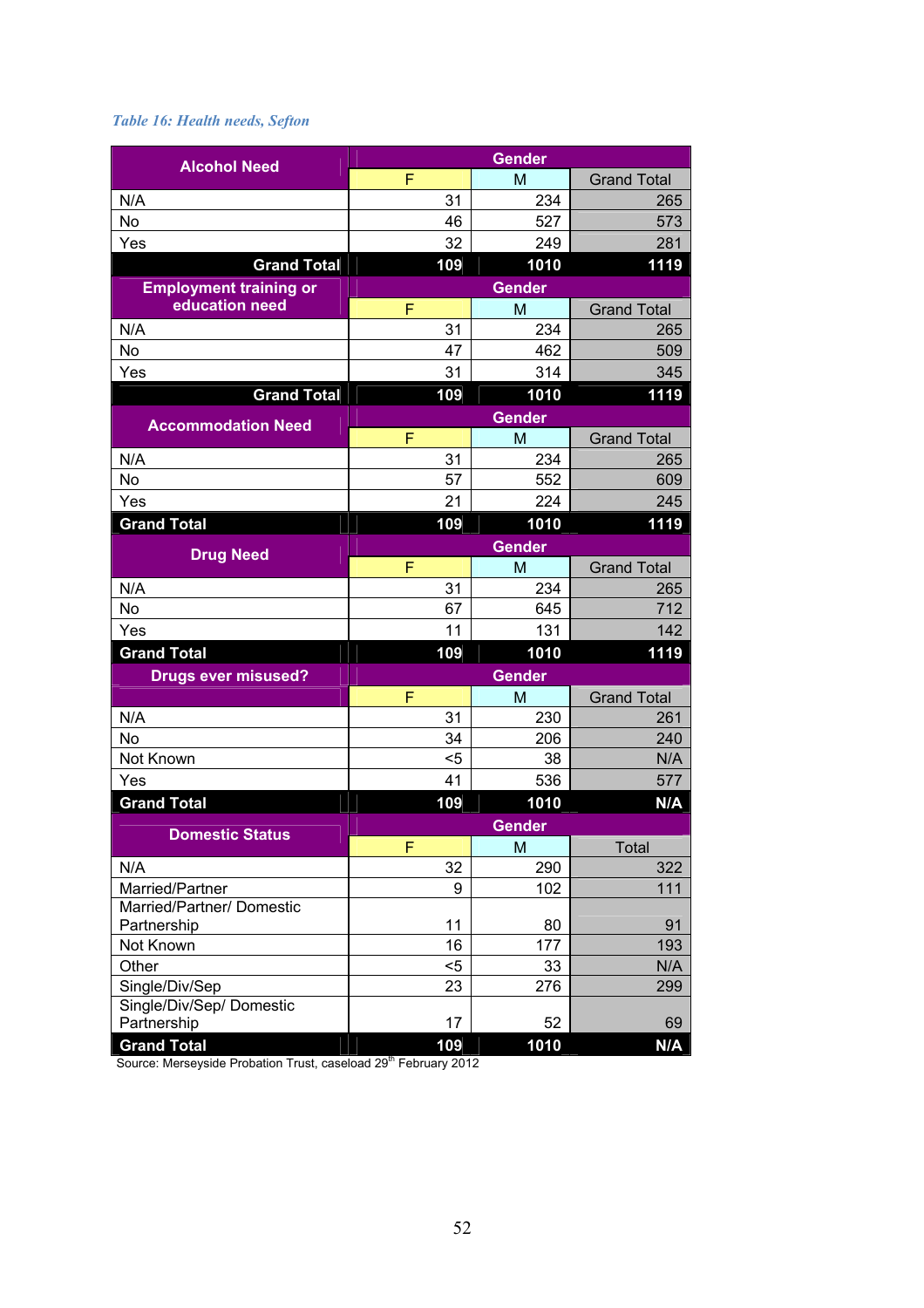## *Table 17: St Helens*

|                                              |               | <b>Gender</b> |              |
|----------------------------------------------|---------------|---------------|--------------|
| <b>Alcohol Need</b>                          |               |               | Grand        |
|                                              | F             | M             | Total        |
| N/A                                          | 11            | 56            | 67           |
| <b>No</b>                                    | 49            | 269           | 318          |
| Yes                                          | 23            | 241           | 264          |
| <b>Grand Total</b>                           | 83            | 566           | 649          |
| <b>Employment training or</b>                |               | <b>Gender</b> |              |
| education need                               |               |               | Grand        |
|                                              | F             | M             | <b>Total</b> |
| N/A                                          | 11            | 56            | 67           |
| No                                           | 31            | 256           | 287          |
| Yes                                          | 41            | 254           | 295          |
| <b>Grand Total</b>                           | 83            | 566           | 649          |
|                                              |               | <b>Gender</b> |              |
| <b>Accommodation Need</b>                    |               |               | Grand        |
|                                              | F             | M             | <b>Total</b> |
| N/A                                          | 11            | 56            | 67           |
| No                                           | 49            | 340           | 389          |
| Yes                                          | 23            | 170           | 193          |
| <b>Grand Total</b>                           | 83            | 566           | 649          |
|                                              |               | <b>Gender</b> |              |
| <b>Drug Need</b>                             |               |               | Grand        |
|                                              | F             | M             | Total        |
| N/A                                          | 11            | 56            | 67           |
| No                                           | 65            | 406           | 471          |
| Yes                                          | 7             | 104           | 111          |
| <b>Grand Total</b>                           | 83            | 566           | 649          |
|                                              |               | <b>Gender</b> |              |
| <b>Drugs ever misused?</b>                   |               |               | Grand        |
|                                              | F             | M             | <b>Total</b> |
| N/A                                          | 11            | 56            | 67           |
| No                                           | 17            | 126           | 143          |
| Not Known                                    | 12            | 17            | 29           |
| Yes                                          | 43            | 367           | 410          |
| <b>Grand Total</b>                           | 83            | 566           | 649          |
|                                              | <b>Gender</b> |               |              |
| <b>Domestic Status</b>                       |               |               | Grand        |
|                                              | F             | M             | <b>Total</b> |
| N/A                                          | 19            | 202           | 221          |
| Married/Partner<br>Married/Partner/ Domestic | 7             | 49            | 56           |
| Partnership                                  | 15            | 51            | 66           |
| Not Known                                    | 8             | 90            | 98           |
| Other                                        | N/A           | 15            | N/A          |
| Single/Div/Sep                               | 19            | 112           | 131          |
| Single/Div/Sep/Domestic                      |               |               |              |
| Partnership                                  | 15            | 47            | 62           |
| <b>Grand Total</b>                           | 83            | 566           | 649          |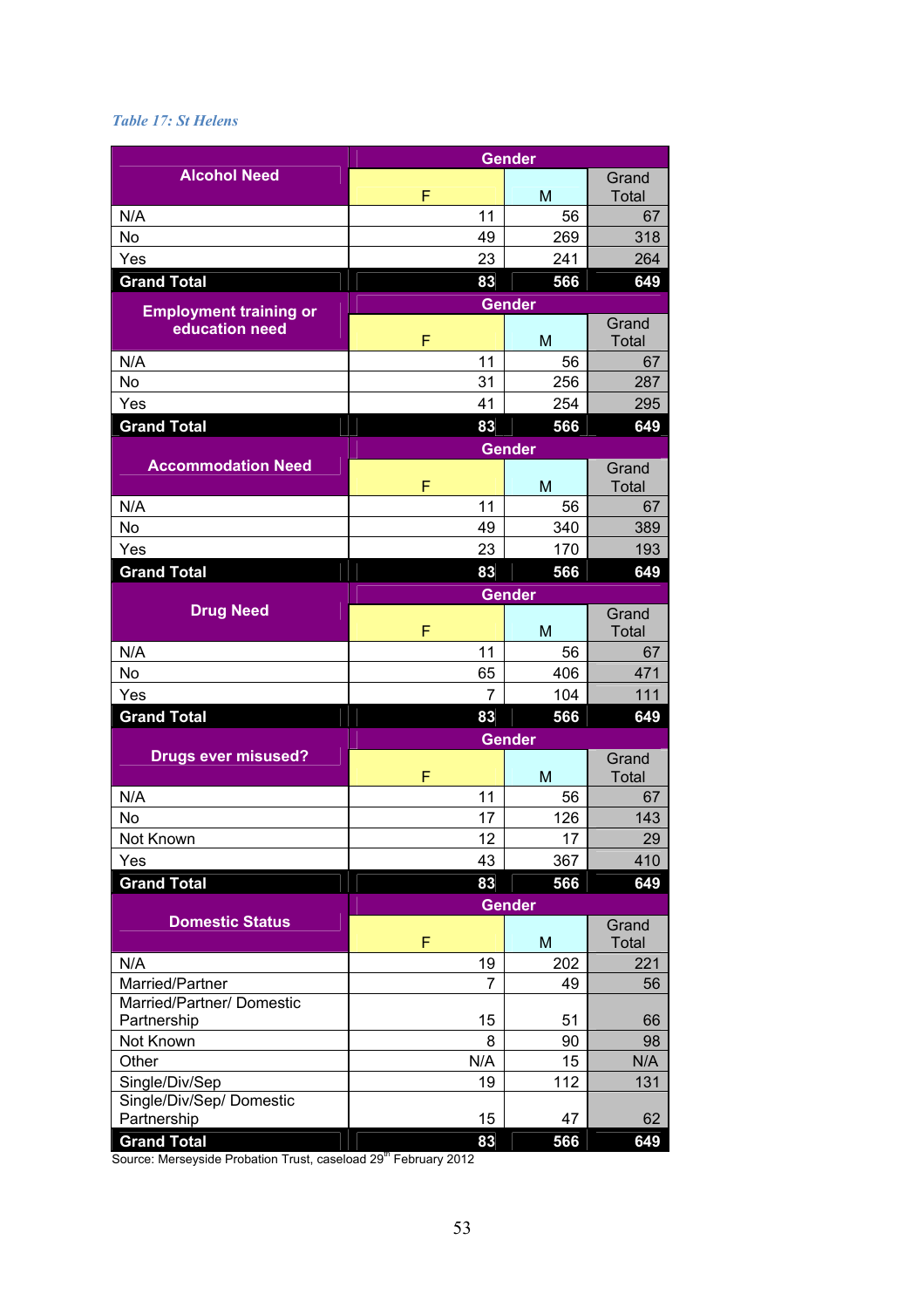## *Table 18: Health needs, Wirral*

|                               |     | <b>Gender</b> |                    |
|-------------------------------|-----|---------------|--------------------|
| <b>Alcohol Need</b>           | F   | M             | <b>Grand Total</b> |
| N/A                           | 39  | 254           | 293                |
| No                            | 68  | 588           | 656                |
| Yes                           | 45  | 412           | 457                |
| <b>Grand Total</b>            | 152 | 1254          | 1406               |
| <b>Employment training or</b> |     | <b>Gender</b> |                    |
| education need                | F   | M             | <b>Grand Total</b> |
| N/A                           | 39  | 254           | 293                |
| No                            | 67  | 596           | 663                |
| Yes                           | 46  | 404           | 450                |
| <b>Grand Total</b>            | 152 | 1254          | 1406               |
| <b>Accommodation Need</b>     |     | <b>Gender</b> |                    |
|                               | F   | M             | <b>Grand Total</b> |
| N/A                           | 39  | 254           | 293                |
| No                            | 74  | 729           | 803                |
| Yes                           | 39  | 271           | 310                |
| <b>Grand Total</b>            | 152 | 1254          | 1406               |
| <b>Drug Need</b>              |     | <b>Gender</b> |                    |
|                               | F   | M             | <b>Grand Total</b> |
| N/A                           | 39  | 254           | 293                |
| No                            | 97  | 842           | 939                |
| Yes                           | 16  | 158           | 174                |
| <b>Grand Total</b>            | 152 | 1254          | 1406               |
| <b>Drugs ever misused?</b>    |     | <b>Gender</b> |                    |
|                               | F   | M             | <b>Grand Total</b> |
| N/A                           | 38  | 250           | 288                |
| No                            | 47  | 291           | 338                |
| Not Known                     | 14  | 49            | 63                 |
| Yes                           | 53  | 664           | 717                |
| <b>Grand Total</b>            | 152 | 1254          | 1406               |
| <b>Domestic Status</b>        |     | <b>Gender</b> |                    |
|                               | F   | M             | <b>Grand Total</b> |
| N/A                           | 36  | 427           | 463                |
| Married/Partner               | 13  | 80            | 93                 |
| Married/Partner/ Domestic     | 16  | 92            | 108                |
| Partnership<br>Not Known      | 6   | 68            | 74                 |
|                               |     |               |                    |
| Other                         | $5$ | 61            | N/A                |
| Single/Div/Sep                | 43  | 399           | 442                |
| Single/Div/Sep/ Domestic      |     |               |                    |
| Partnership                   | 37  | 127           | 164                |
| <b>Grand Total</b>            | 152 | 1254          | 1406               |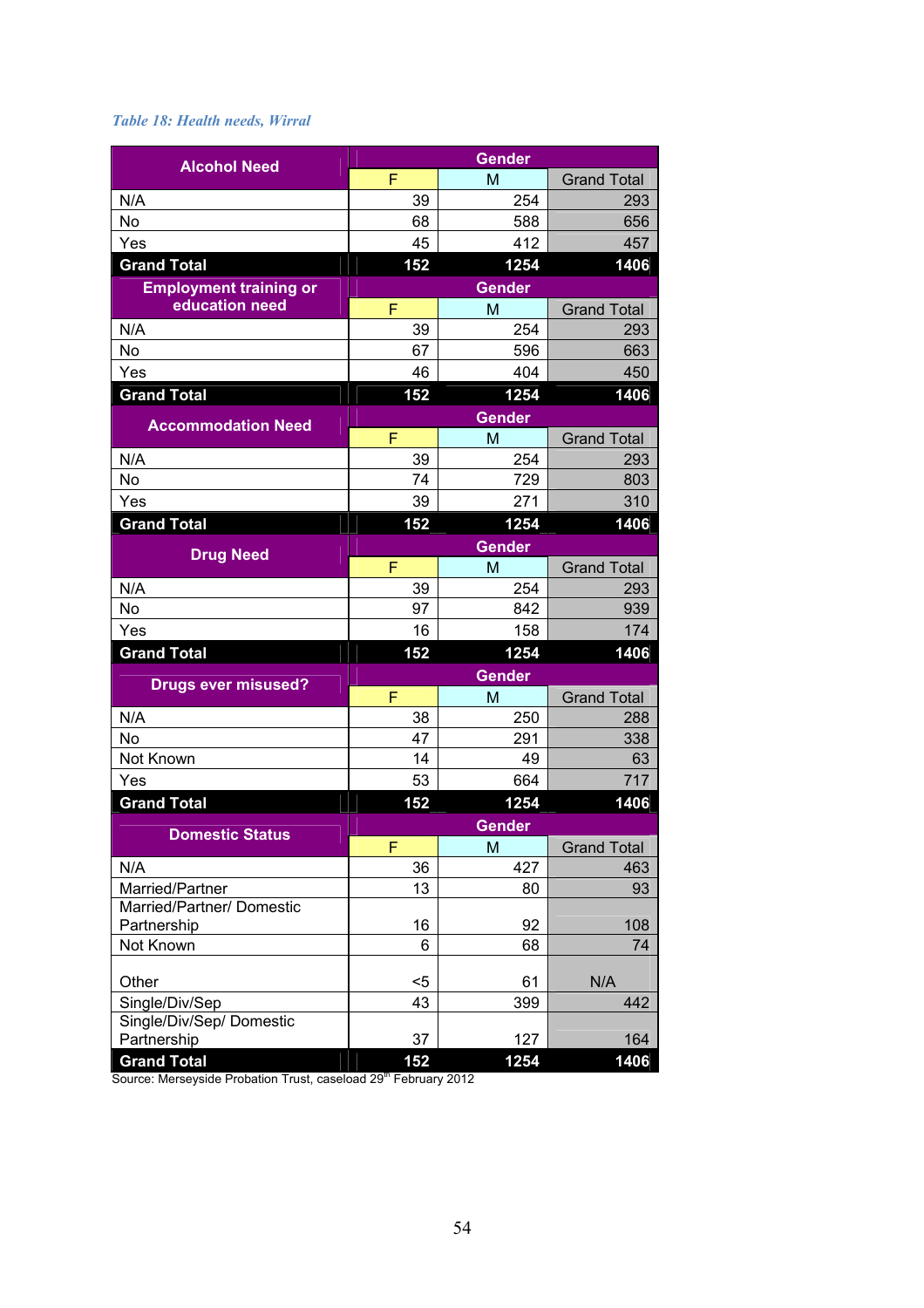## *Appendix 4: Community Prison Offender Passport*

The Community Prison Offender Passport is currently used at HMP Liverpool, and aims to address the health needs of offenders and promote continuity of care from prison to community, in line with the recommendations of the Bradley Report (Department of Health, 2009). The passport is currently aimed primarily at addressing the health needs of offenders serving sentences of less than 12 months who do not have support from Merseyside Probation Trust when they are released from prison. As of April 2012, two thirds of offenders who utilise this initiative are serving sentences of less than 12 months.

 As part of the passport, information is collected by Community Prison Officers on a range of health needs, from health issues which are more prevalent among prisoners including mental health problems and alcohol and drug issues, as well as other health issues, to wider health needs which have been shown to have a great impact on offender health, and to impact on re-offending (Berman, 2012), including accommodation, employment/training needs, relationship status and financial situation. Community Prison Officers work to address identified health needs, and, when prisoners are released, they have the option of being referred to the Informal Mentoring Project. The project is run by Sefton Community Voluntary Service. The initiative currently covers offenders who are discharged to Liverpool, Sefton and Knowsley, and is being developed for Wirral offenders at the time of publication of this report. Links are also being developed with other prisons, particularly HMP Kennet, which has now merged with HMP Liverpool.

The initiative was implemented in June 2011. Recommendations of this HNA are to review at least a year's data on outcomes including re-offending, for prisoners who have utilised this initiative. This will be available late 2012. Where cost-effective, the initiative should be rolled out to cover all Merseyside prisons. Where possible the passport could also be used for people from other areas who are sent to Merseyside prisons, and people from Merseyside who are sent to prisons outside the area, e.g. women who are sent to HMP Styal. For more information about the project, please contact the Community Prison Manager at HMP Liverpool. An example copy of the Community Prison Offender Passport is attached below.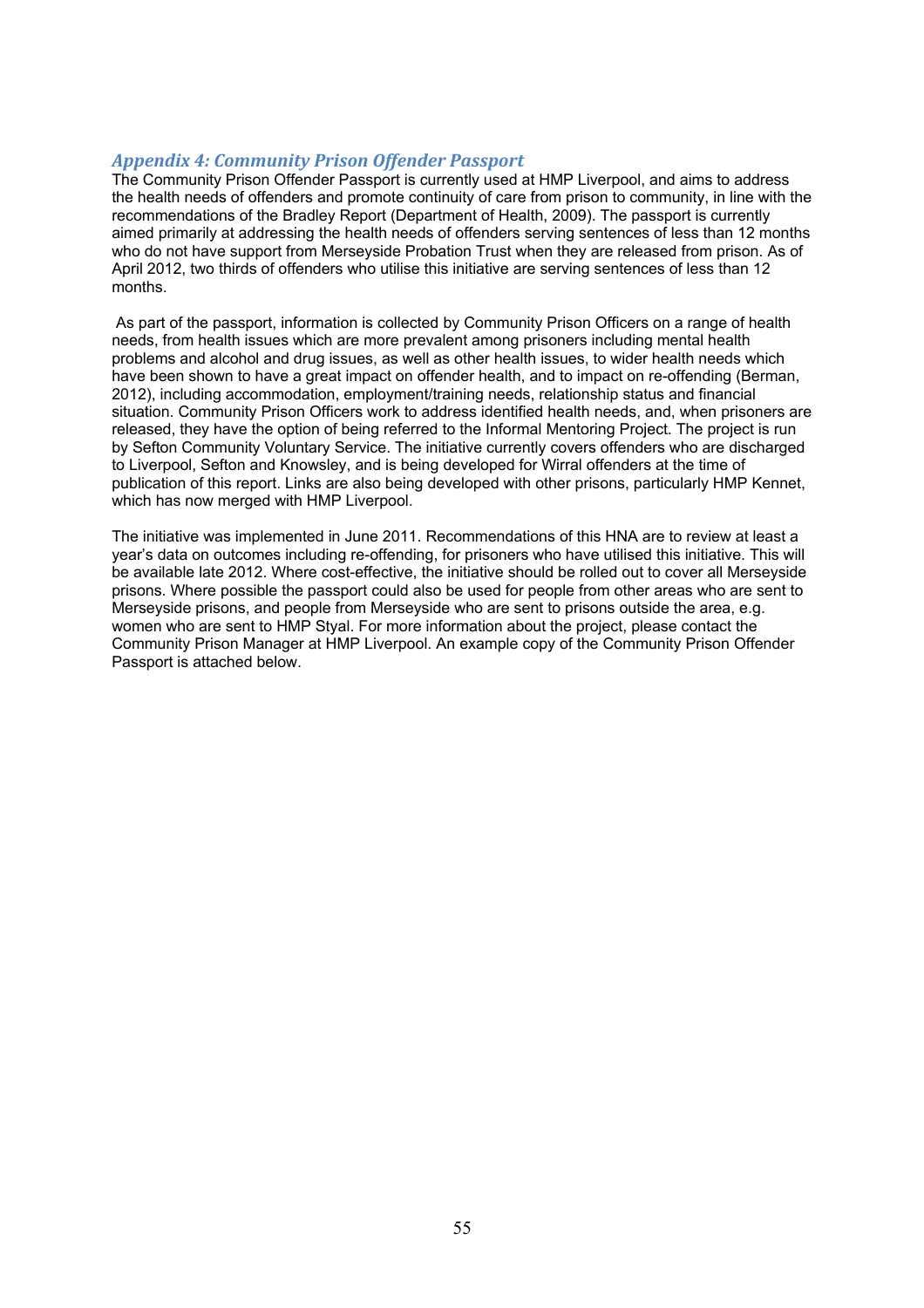

# **COMMUNITY PRISON OFFENDER PASSPORT**

| <b>CPO Name</b>                                                                                                                                                                                                                                                                                                                                                                                                                                                                                                                                      |                      | Location                        |                  | <b>Date of Referral</b>   |  |
|------------------------------------------------------------------------------------------------------------------------------------------------------------------------------------------------------------------------------------------------------------------------------------------------------------------------------------------------------------------------------------------------------------------------------------------------------------------------------------------------------------------------------------------------------|----------------------|---------------------------------|------------------|---------------------------|--|
| Please complete this form electronically; all information should be brief, clear, specific and<br>accurate. This will contribute to how offenders are managed before and after release.<br>No box should be left empty. If there is nothing of note to enter write "None" or "N/A".<br>If the offender does not engage with the interview or does not want support document this and<br>explain why. The passport MUST still be sent off to the relevant IOM unit even if the offender<br>refuses to be interviewed or engage with support services. |                      |                                 |                  |                           |  |
|                                                                                                                                                                                                                                                                                                                                                                                                                                                                                                                                                      | <b>Prisoner Name</b> | <b>Prison No</b>                | <b>PNC ID No</b> | Date of Birth             |  |
|                                                                                                                                                                                                                                                                                                                                                                                                                                                                                                                                                      |                      |                                 |                  |                           |  |
|                                                                                                                                                                                                                                                                                                                                                                                                                                                                                                                                                      | <b>Release Date</b>  | <b>HDC Date (If applicable)</b> |                  | <b>Length of Sentence</b> |  |
|                                                                                                                                                                                                                                                                                                                                                                                                                                                                                                                                                      |                      |                                 |                  |                           |  |
| <b>Address on Release (Inc Postcode)</b>                                                                                                                                                                                                                                                                                                                                                                                                                                                                                                             |                      |                                 |                  |                           |  |
|                                                                                                                                                                                                                                                                                                                                                                                                                                                                                                                                                      |                      |                                 |                  |                           |  |
|                                                                                                                                                                                                                                                                                                                                                                                                                                                                                                                                                      |                      |                                 |                  |                           |  |
|                                                                                                                                                                                                                                                                                                                                                                                                                                                                                                                                                      |                      |                                 |                  |                           |  |

| <b>Current Offence Details</b>    |  |
|-----------------------------------|--|
|                                   |  |
| Previous Offence Details (if any) |  |
|                                   |  |
|                                   |  |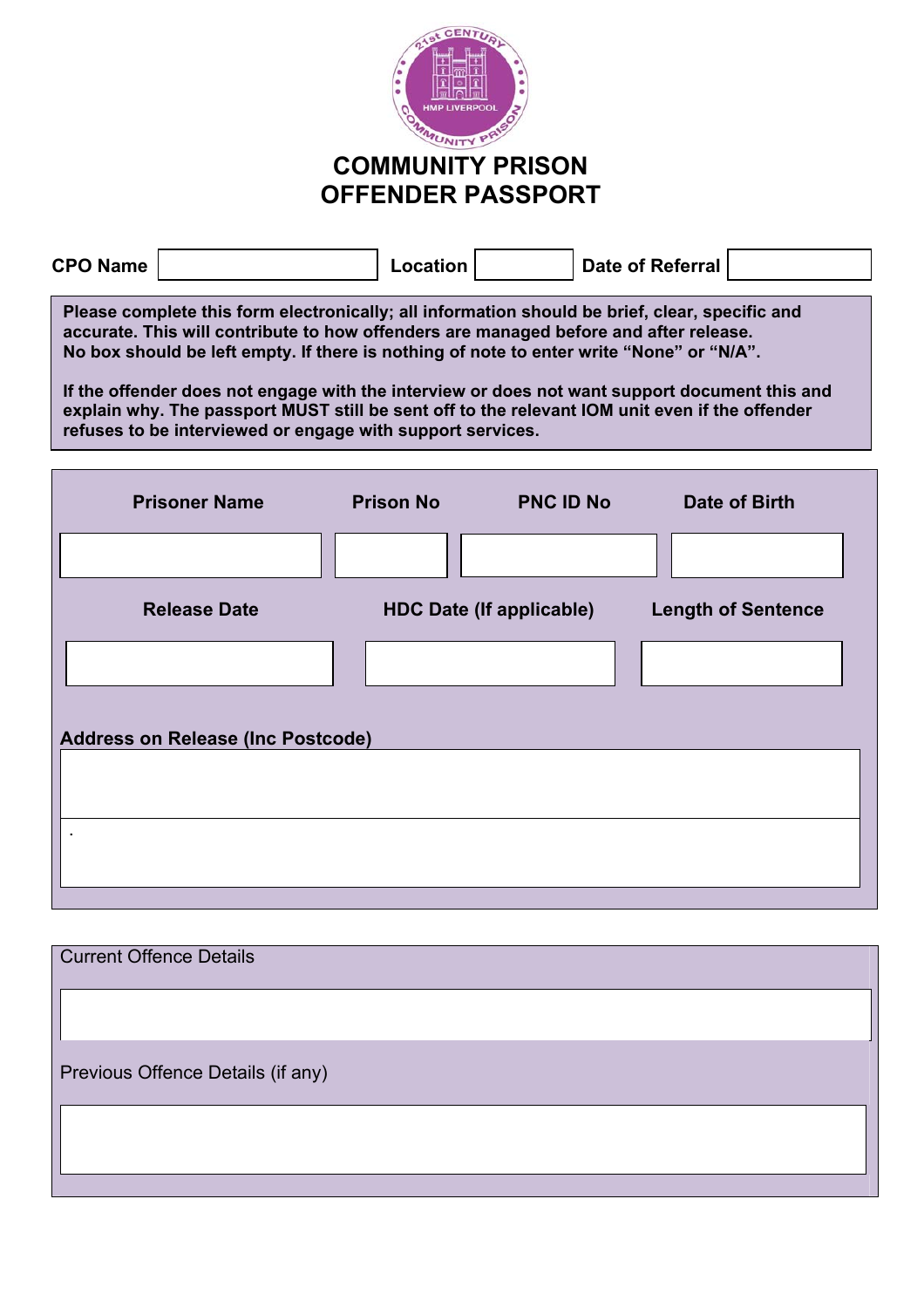| Offender Manager/Supervisor          | Yes | No                               |
|--------------------------------------|-----|----------------------------------|
| <b>Offender Supervisor Name</b>      |     | Offender Manager Name & Location |
| <b>Offender Manager Phone Number</b> |     | Offender Manager E-Mail          |
|                                      |     |                                  |

| 1. Accommodation Situation on Release |  |
|---------------------------------------|--|
|                                       |  |
|                                       |  |
| <b>Support Required</b>               |  |
|                                       |  |
|                                       |  |
|                                       |  |
|                                       |  |
|                                       |  |
|                                       |  |

| 2. Employment, Learning & Skills Overview |  |
|-------------------------------------------|--|
|                                           |  |
|                                           |  |
| <b>Support Required</b>                   |  |
|                                           |  |
|                                           |  |
|                                           |  |
|                                           |  |
|                                           |  |
|                                           |  |

| 3. Health & Wellbeing - (Physical, Mental) |  |
|--------------------------------------------|--|
|                                            |  |
|                                            |  |
|                                            |  |
| Obtain the offenders GP name & address.    |  |
|                                            |  |
|                                            |  |
| <b>Support Required</b>                    |  |
|                                            |  |
|                                            |  |
|                                            |  |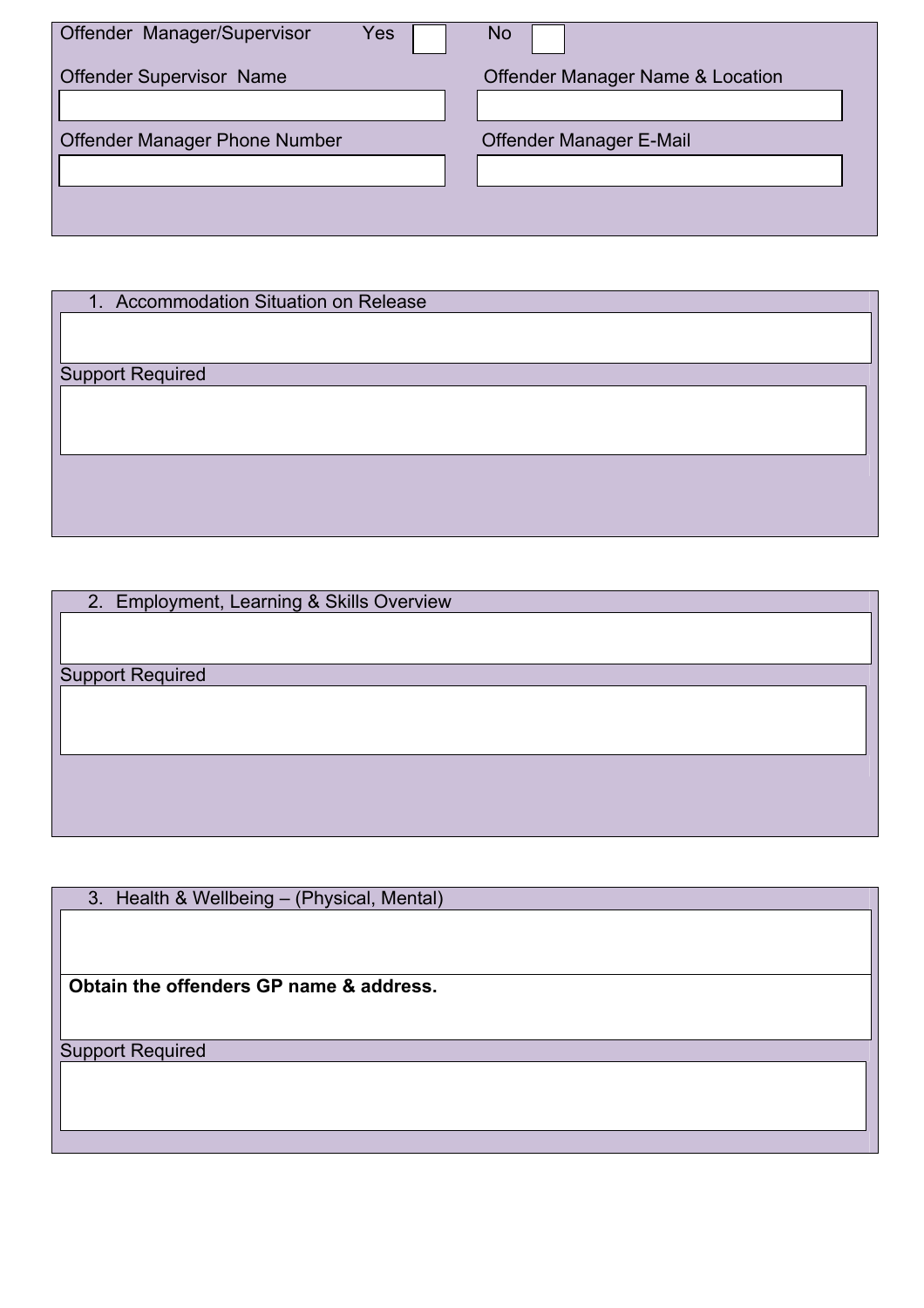|  | 4. Current Financial Situation |  |  |
|--|--------------------------------|--|--|
|--|--------------------------------|--|--|

Support Required

5. Relationships & Family Situation

Support Required

6. Alcohol & Drug Issues

Support Required

7. Attitudes, Thinking & Behaviour

Support Required

| Have you spoken to the Prisoner about the Informal Mentoring Project and what the service can<br>offer?                                               |
|-------------------------------------------------------------------------------------------------------------------------------------------------------|
| $Yes \mid$<br>No                                                                                                                                      |
| Does the Prisoner wish to engage with the Informal Mentoring Project?                                                                                 |
| $Yes$    <br>No I                                                                                                                                     |
| If the Prisoner wishes to engage please complete the information sharing agreement and store in<br>the prisoners wing file after being signed by him. |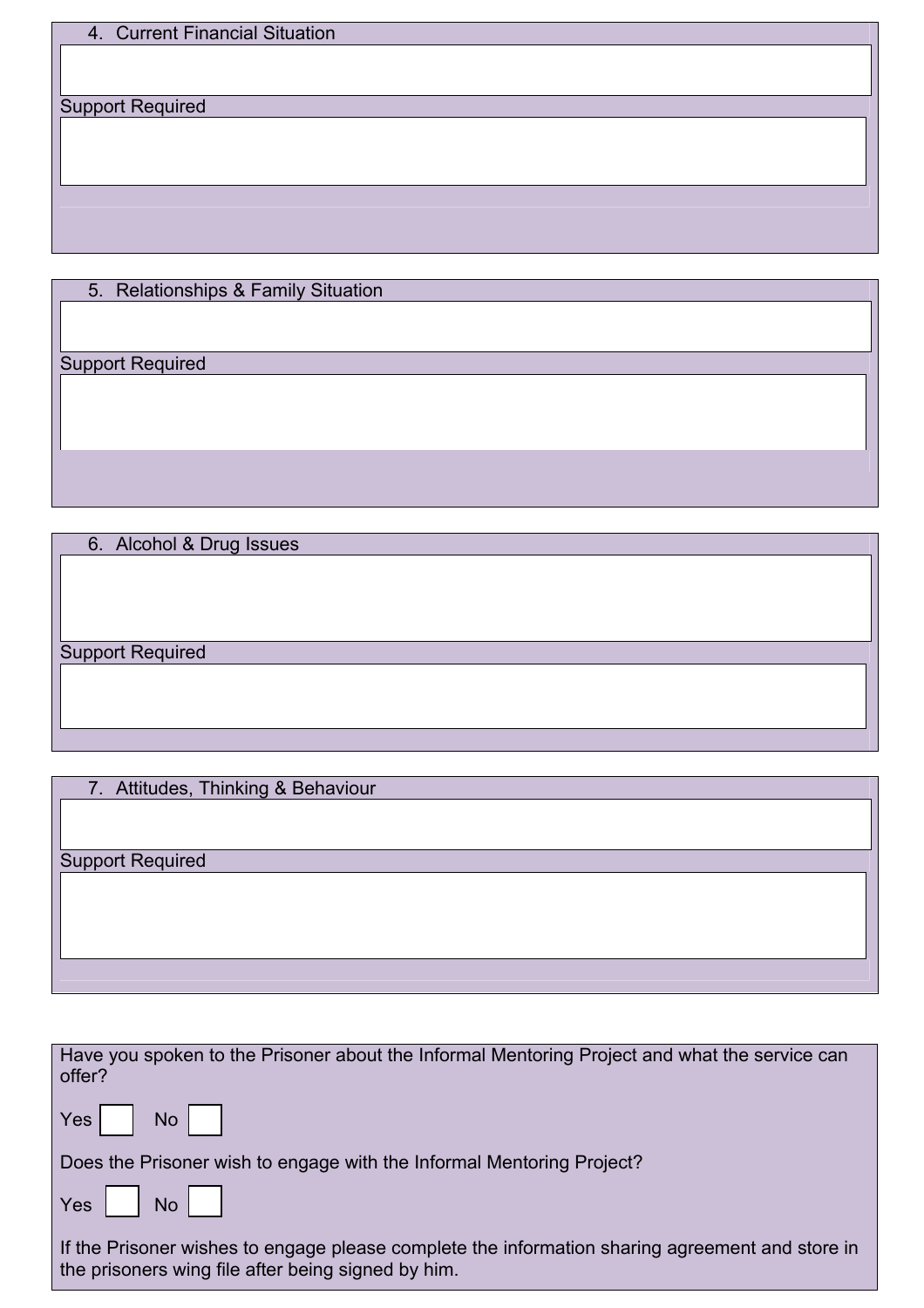| Has the Prisoner had any experience of being in Care?                                                             |
|-------------------------------------------------------------------------------------------------------------------|
| Prefer not to say<br><b>No</b><br><b>Yes</b>                                                                      |
|                                                                                                                   |
| <b>Review Date:</b>                                                                                               |
|                                                                                                                   |
| Consider length of sentence when setting review date. This date should be within 28 days of release or before IMP |
| interview, whichever comes first.                                                                                 |
| Look for release date turning red on spreadsheet.                                                                 |
|                                                                                                                   |
| Review of Targets - Detail progress against targets set or outstanding issues                                     |
|                                                                                                                   |
|                                                                                                                   |
|                                                                                                                   |
|                                                                                                                   |
|                                                                                                                   |
|                                                                                                                   |
|                                                                                                                   |
|                                                                                                                   |
| The following information is to be completed immediately prior to the offender being                              |
| referred to a partner agency for intervention. This information should be as current as                           |
| possible.                                                                                                         |
|                                                                                                                   |
| <b>Wing Conduct Report</b>                                                                                        |
|                                                                                                                   |
|                                                                                                                   |
|                                                                                                                   |
|                                                                                                                   |
|                                                                                                                   |
| Adjudication history during current sentence                                                                      |
|                                                                                                                   |
|                                                                                                                   |
|                                                                                                                   |
| <b>Risk Information</b>                                                                                           |
|                                                                                                                   |
|                                                                                                                   |
|                                                                                                                   |
|                                                                                                                   |
|                                                                                                                   |
|                                                                                                                   |
|                                                                                                                   |
|                                                                                                                   |
|                                                                                                                   |
|                                                                                                                   |
|                                                                                                                   |
|                                                                                                                   |

**The contents of this document are for information purposes only and should not be used for any other purposes.**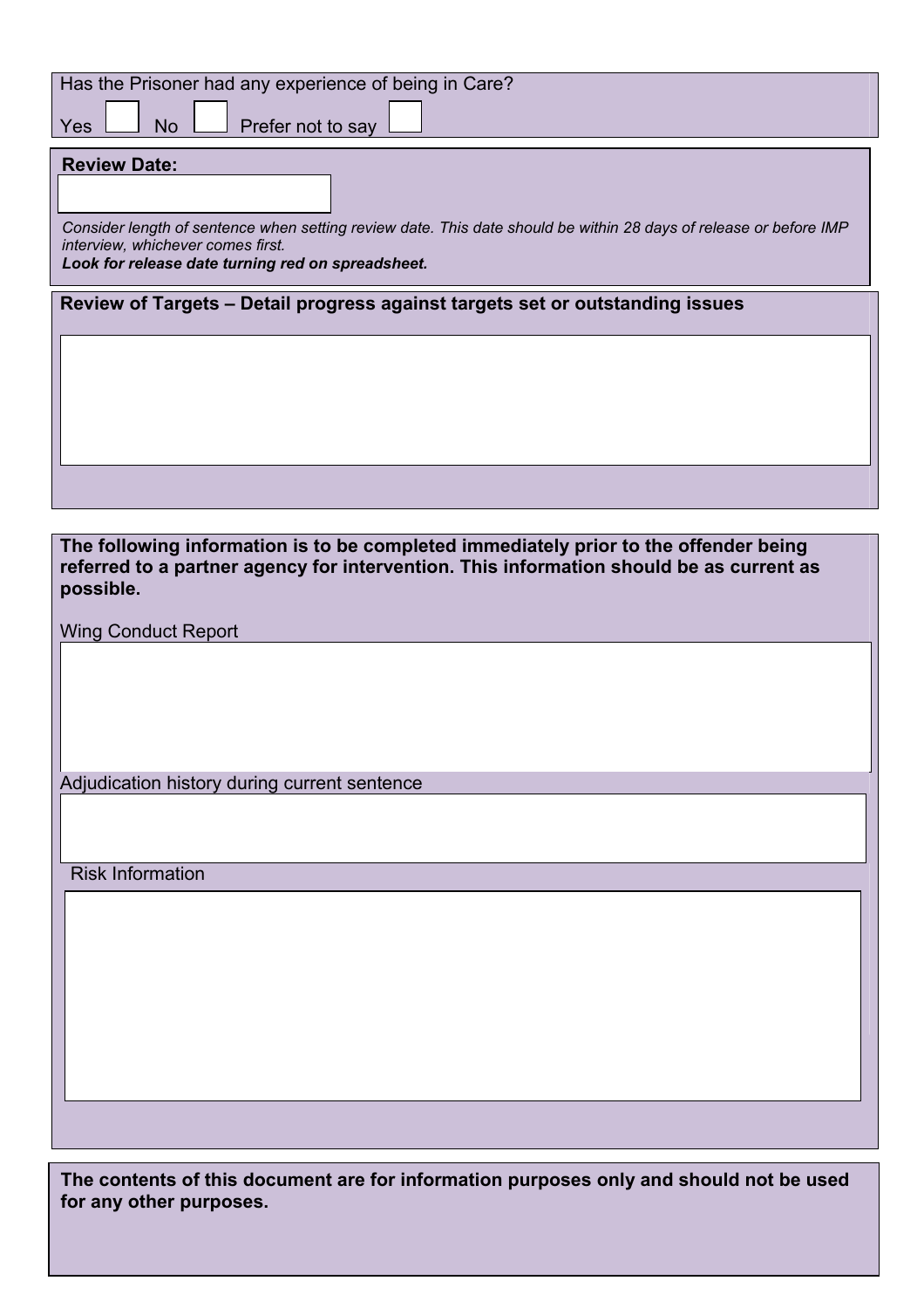The prisoner named below is fully aware that the information provided at interview and held on his passport document will be passed to Sefton CVS Informal Mentoring Project or any other agency who may be involved in supporting him on release and he has agreed on a voluntary basis to accept support/mentoring from the Project. The above named person has agreed and understands that there may be a one –to- one review before his release date and that external agencies may wish to speak to him prior to release.

## **Mentee**

| Print: | $\sim$<br>$\sim$ $\sim$ $\sim$<br>Sign. |
|--------|-----------------------------------------|
| Date:  |                                         |

## **Completing Officer**

**Name** 

**Date:**